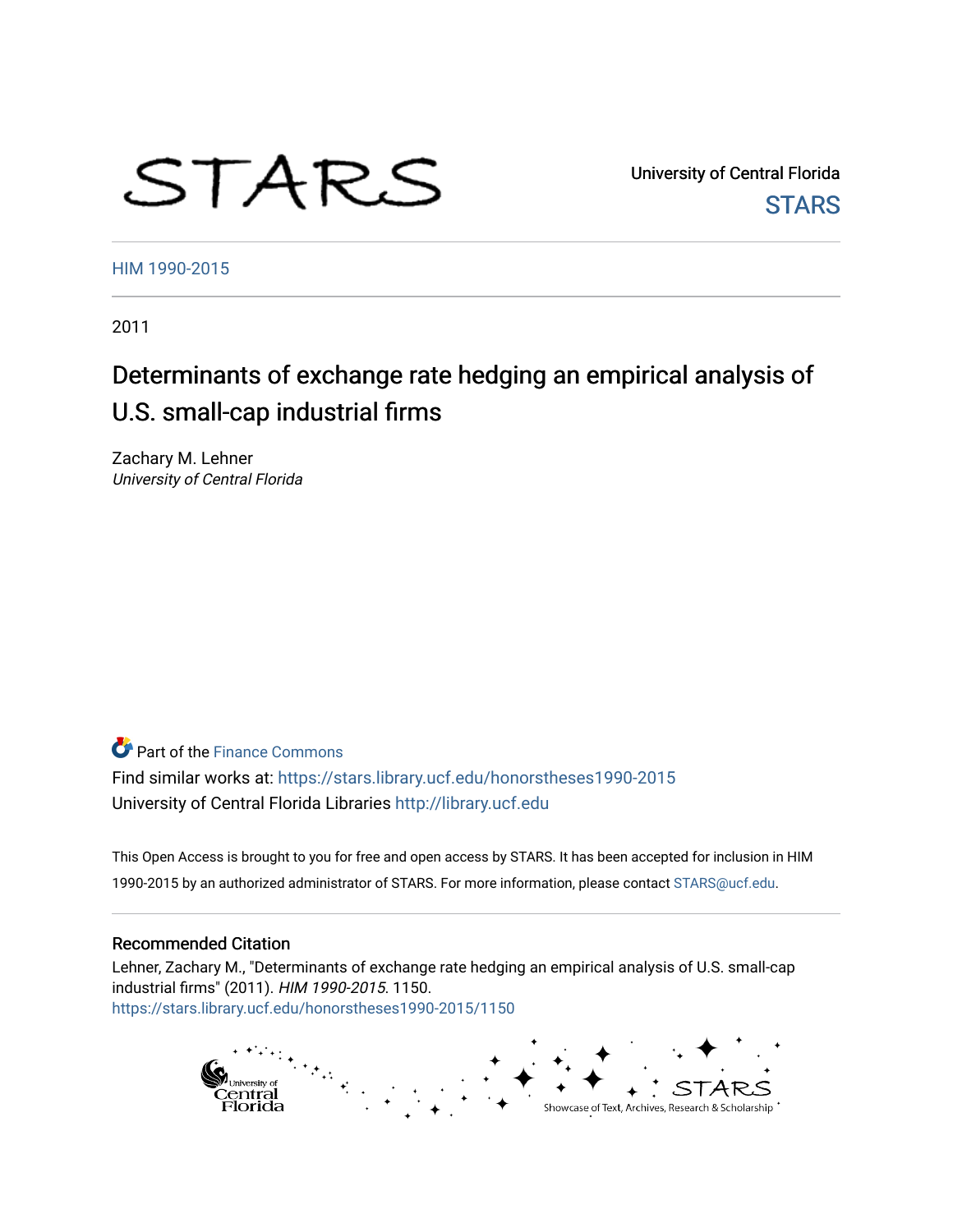# DETERMINANTS OF EXCHANGE RATE HEDGING: AN EMPIRCAL ANALYSIS OF U.S. SMALL-CAP INDUSTRIAL FIRMS

by

## ZACHARY M. LEHNER

A thesis submitted in partial fulfillment of the requirements for the Honors in the Major Program in Finance in the College of Business Administration and in The Burnett Honors College at the University of Central Florida Orlando, Florida

Spring Term 2011

Thesis Chair: Dr. James H. Gilkeson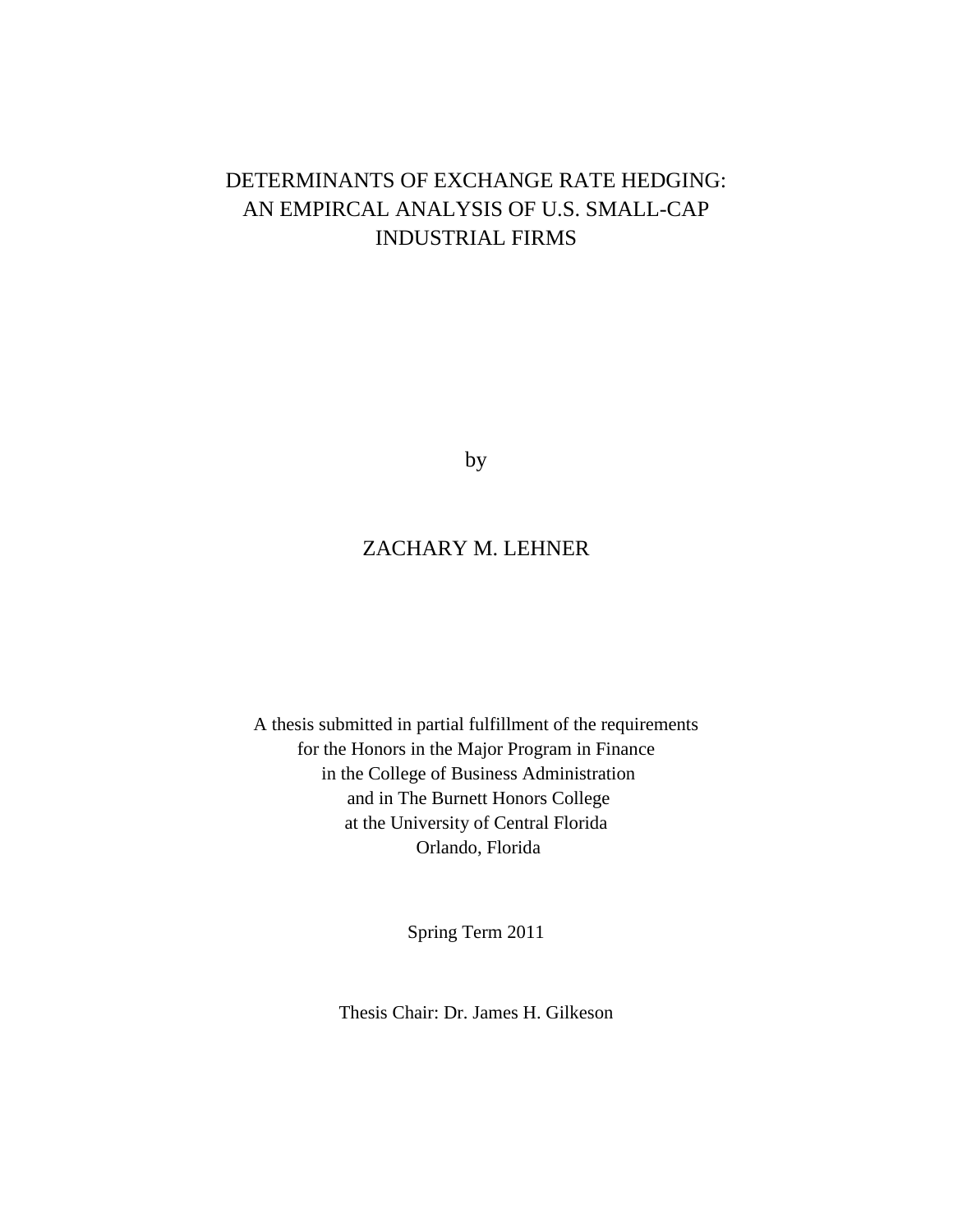© 2011 Zachary M. Lehner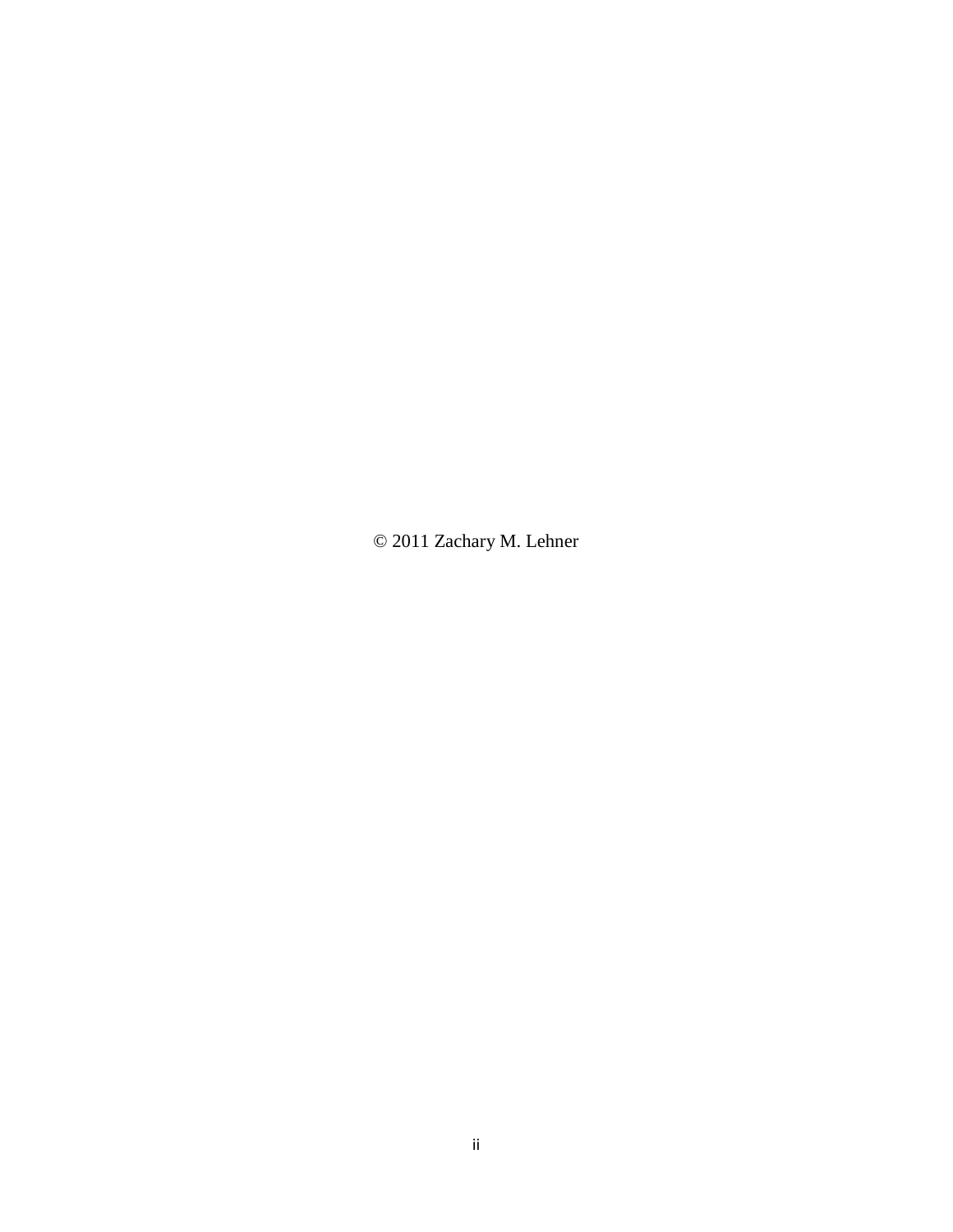#### **ABSTRACT**

Using a sample of 141 U.S. small-cap industrial firms, I examine the firm characteristics that influence its use of foreign exchange derivatives to hedge exchange rate risk. Companies in the industrial sector produce goods and services that are used for the production of another final product. The performance of this sector is closely correlated to the level of demand from the final consumer.

I find firm size, the amount of foreign sales, and firm liquidity influence the firm"s decision to use foreign exchange derivatives to hedge exchange rate risk. For those firms that hedge exchange rate risk using derivatives, a second test examines the firm characteristics that influence the extent of its hedging activities. I find the extent of hedging is influenced by the amount of foreign sales, the amount of foreign assets, and the number of foreign subsidiaries the firm operates. A final test examines whether certain firm characteristics influence its decision to use options as part of its hedging operations. I find no evidence that the firm characteristics examined herein influence that decision.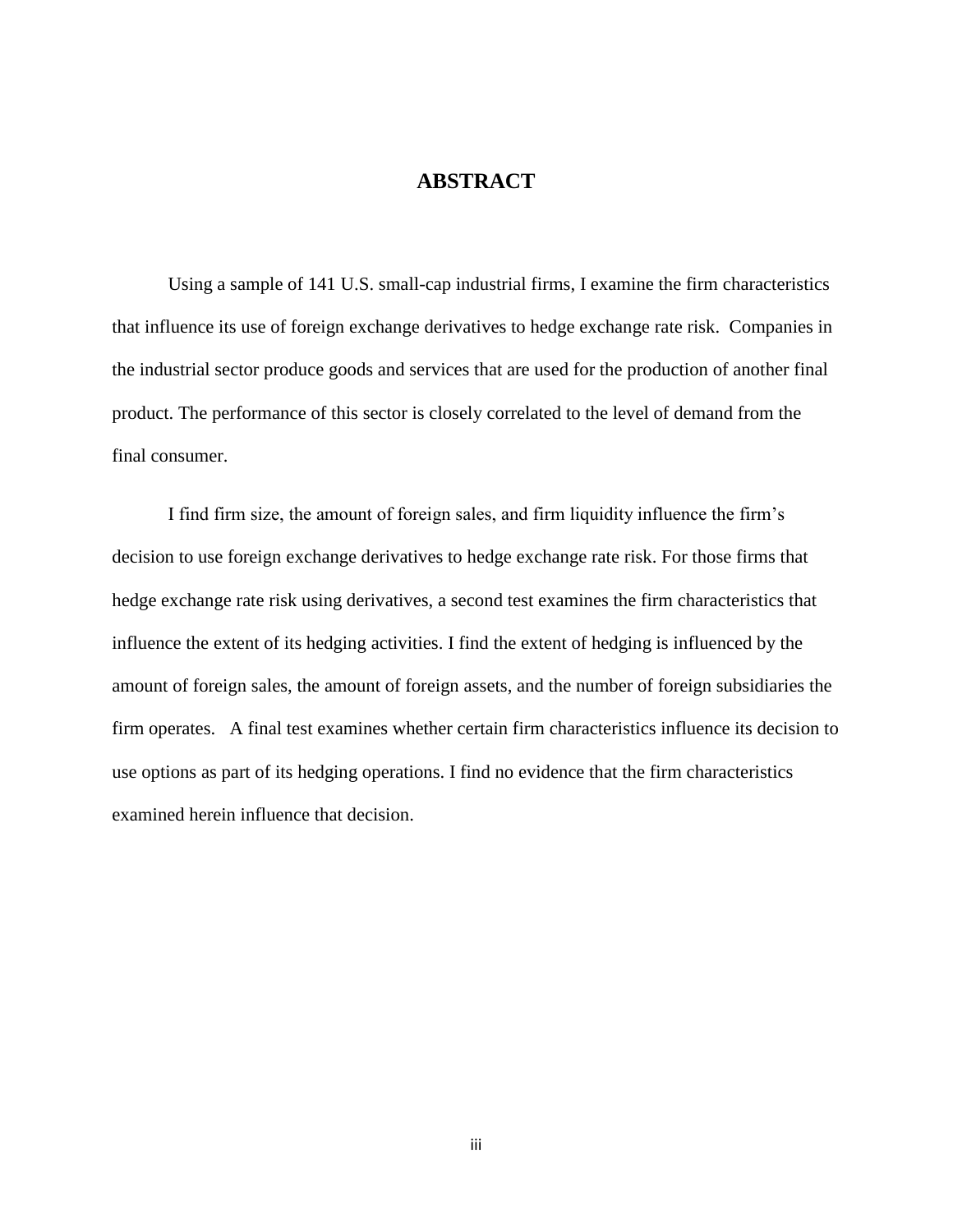#### **ACKNOWLEDGEMENTS**

I wish to thank my thesis chair Dr. James H. Gilkeson. I have learned so much from you during our work together and I wouldn"t have been able to accomplish this without you. I would also like to thank my committee members, Dr. Pradipkumar Ramanlal and Dr. Richard Hofler, for their invaluable contributions throughout my research. I wish to thank the Burnett Honors College, particularly Denise Crisafi, for assisting me and providing countless resources throughout my research. Lastly, I wish to thank my father Allen for always encouraging me to try my hardest and for sparking my interest in business at a young age.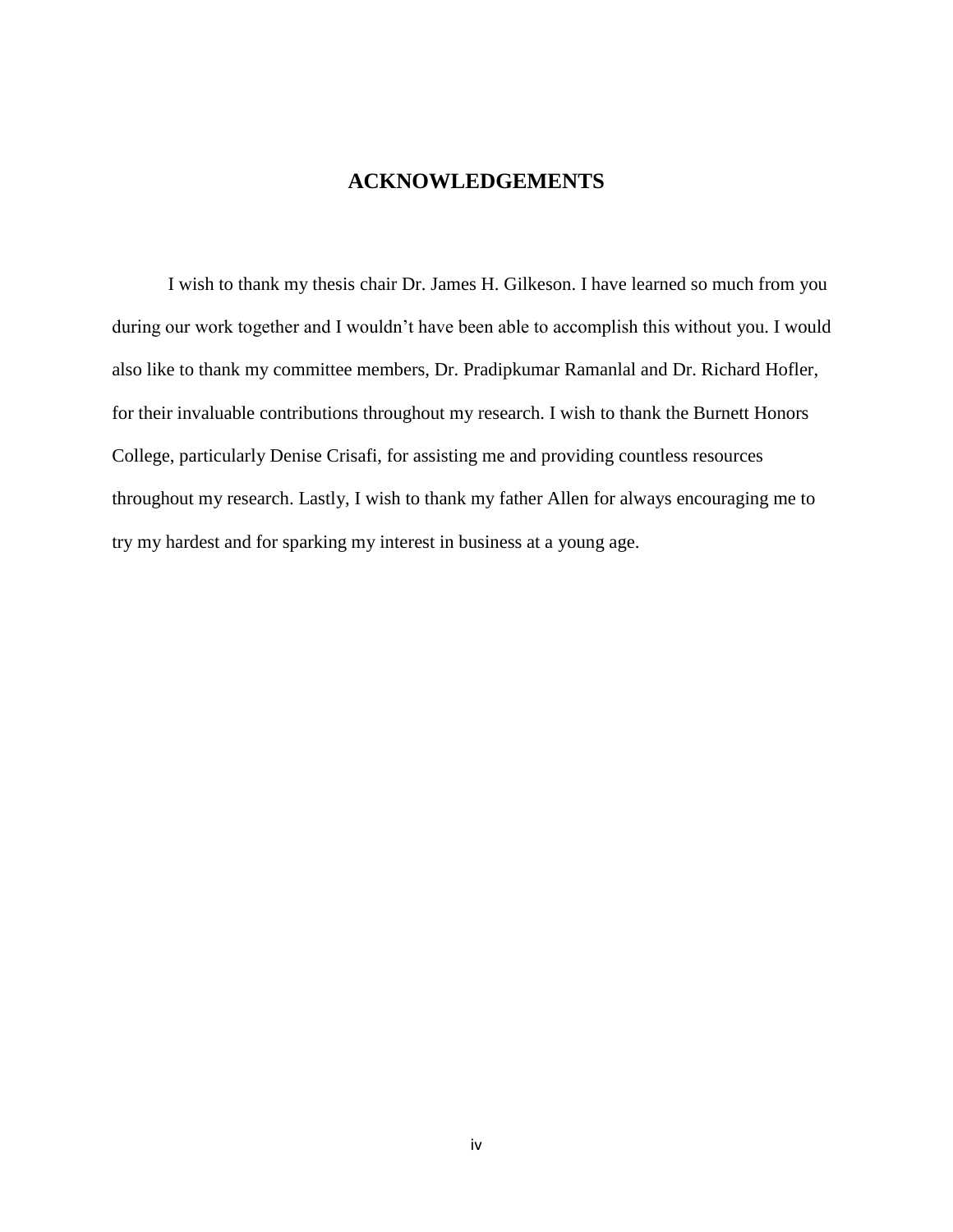# **TABLE OF CONTENTS**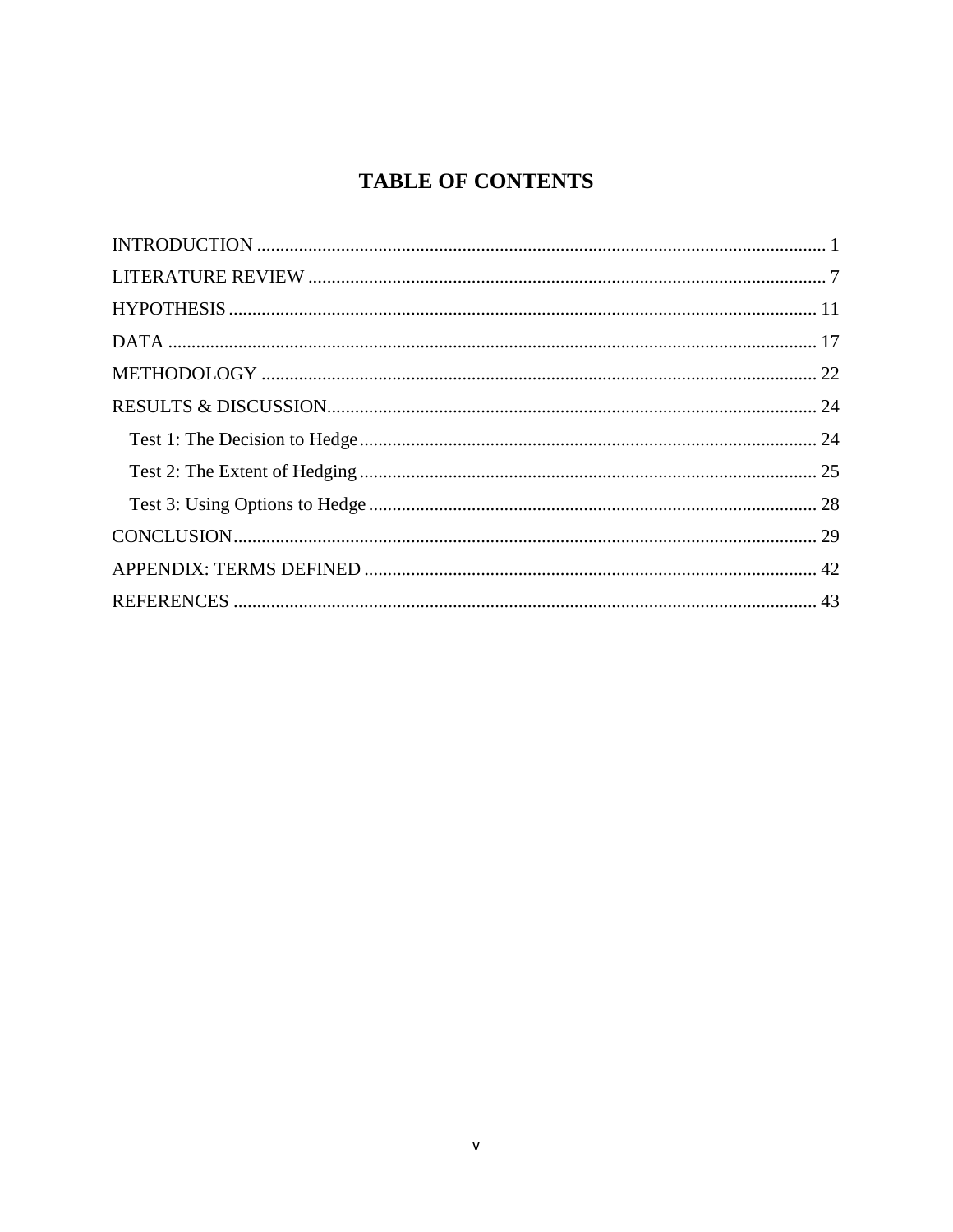## **LIST OF TABLES**

| Table 1 Foreign Exchange Derivatives by Instrument and Counterparty (BIS 2010) 31 |  |
|-----------------------------------------------------------------------------------|--|
|                                                                                   |  |
|                                                                                   |  |
|                                                                                   |  |
|                                                                                   |  |
|                                                                                   |  |
|                                                                                   |  |
|                                                                                   |  |
|                                                                                   |  |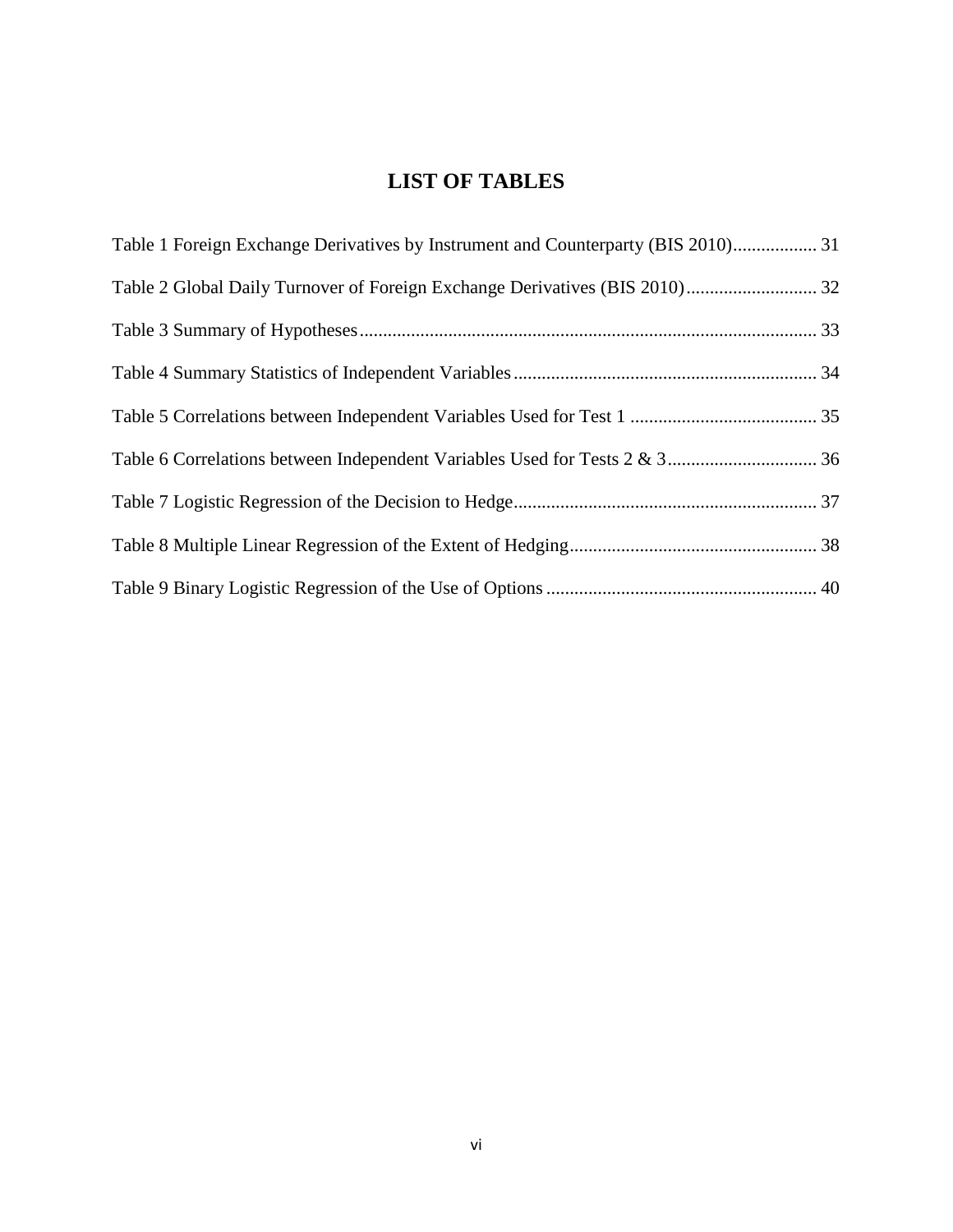#### **INTRODUCTION**

<span id="page-7-0"></span>U.S. multi-national corporations face many risks in their normal course of business. One of the important risks they are concerned about is exchange rate risk. An exchange rate, also known as an FX rate, forex rate, or foreign-exchange rate, is the value of one currency in terms of another. For example an exchange rate of two Euros (EUR,  $\epsilon$ ) to the United States dollar (USD, \$) means that for two Euros you can purchase one U.S. dollar. The spot exchange rate is the price of one currency in terms of another for a transaction made immediately. Forward exchange rates for transactions at later dates are also available. Exchange rate risk, also known as currency risk, foreign-exchange risk, F/X risk, or foreign currency risk, is the risk that a company"s operations may be affected by fluctuating exchange rates. For example, if a U.S. based company has a sale in Canada and the value of the Canadian dollar (CAD, \$C) increases relative to the U.S. dollar, the company will experience a gain on the value of the transaction when converting the sale proceeds to U.S. dollars. On the other hand, if the value of the Canadian dollar decreases relative to the U.S. dollar, then the company will experience a decrease on the value of the transaction. The International Business Survey found this risk is becoming more prevalent, as 56% of U.S. senior executives say their overseas sales are growing faster than their domestic sales (HSBC, 2010).

One of the strategies for managing exchange rate risk is hedging through the use of complex financial derivatives. A hedge is a tactic for reducing the unwanted risk of a certain position by entering into an offsetting position in a related security. An example of a hedge that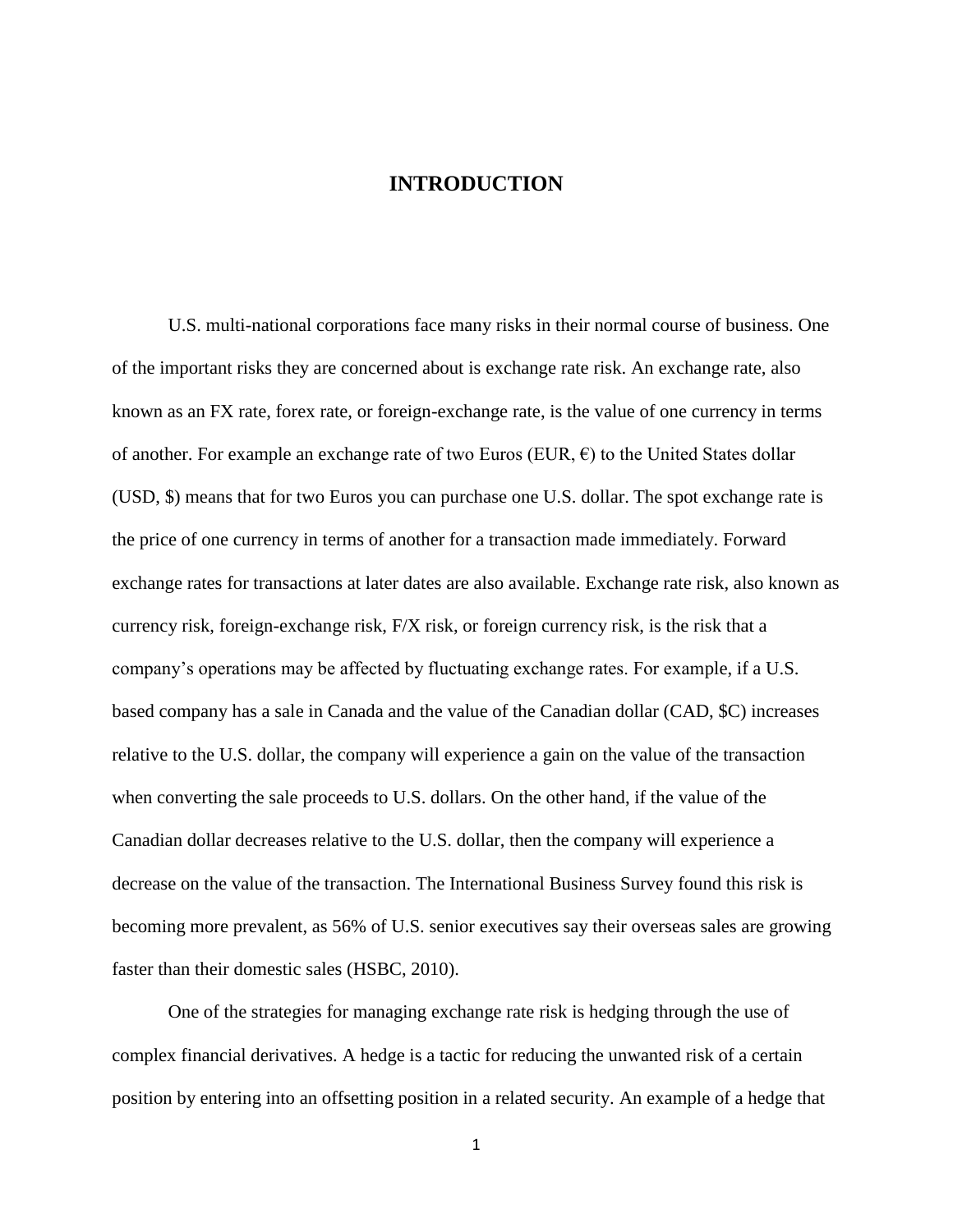limits downside risk is simultaneously purchasing a stock and buying a put option on the same stock, which is the right to sell a security. There are many different types of currency derivatives such as currency forwards, foreign exchange swaps, currency swaps, currency options/warrants, and currency swaptions. See the appendix for an explanation of each type of currency derivative. The most commonly used are currency forward and futures contracts, currency swaps, and currency options (BIS, 2010). According to the Bank for International Settlements (BIS), the gross market value of foreign exchange contracts has doubled in the past three years from \$1.6 trillion to \$3.2 trillion (BIS, 2010). The gross market value is the cost of replacing all of the open contracts at spot prices. During the same time, the notional value has increased roughly 9% from \$57.6 trillion to \$62.9 trillion (BIS, 2010). The notional value represents the size of the contract, but is not equal to the dollars at risk. The gross market value as a percentage of the notional value of foreign exchange contracts was only 5% (BIS, 2010).

Tables 1 and 2, from the BIS' triennial central bank survey on global foreign exchange market activity, illustrate the value and the global daily turnover of outstanding foreign exchange derivatives, respectively. Table 1 is broken down by the type of contract used and the corresponding notional value and gross market value. The total notional value is below its peak of \$63 trillion in June 2008; however, it has steadily increased since 2009. Non-financial customers represented roughly 18% of the foreign exchange derivatives traded, while reporting dealers and financial institutions accounted for the remaining transactions. Currency forwards and foreign exchange swaps represented roughly 48% of the total notional value of foreign exchange derivatives, followed by currency swaps with 31%, and options with 21%.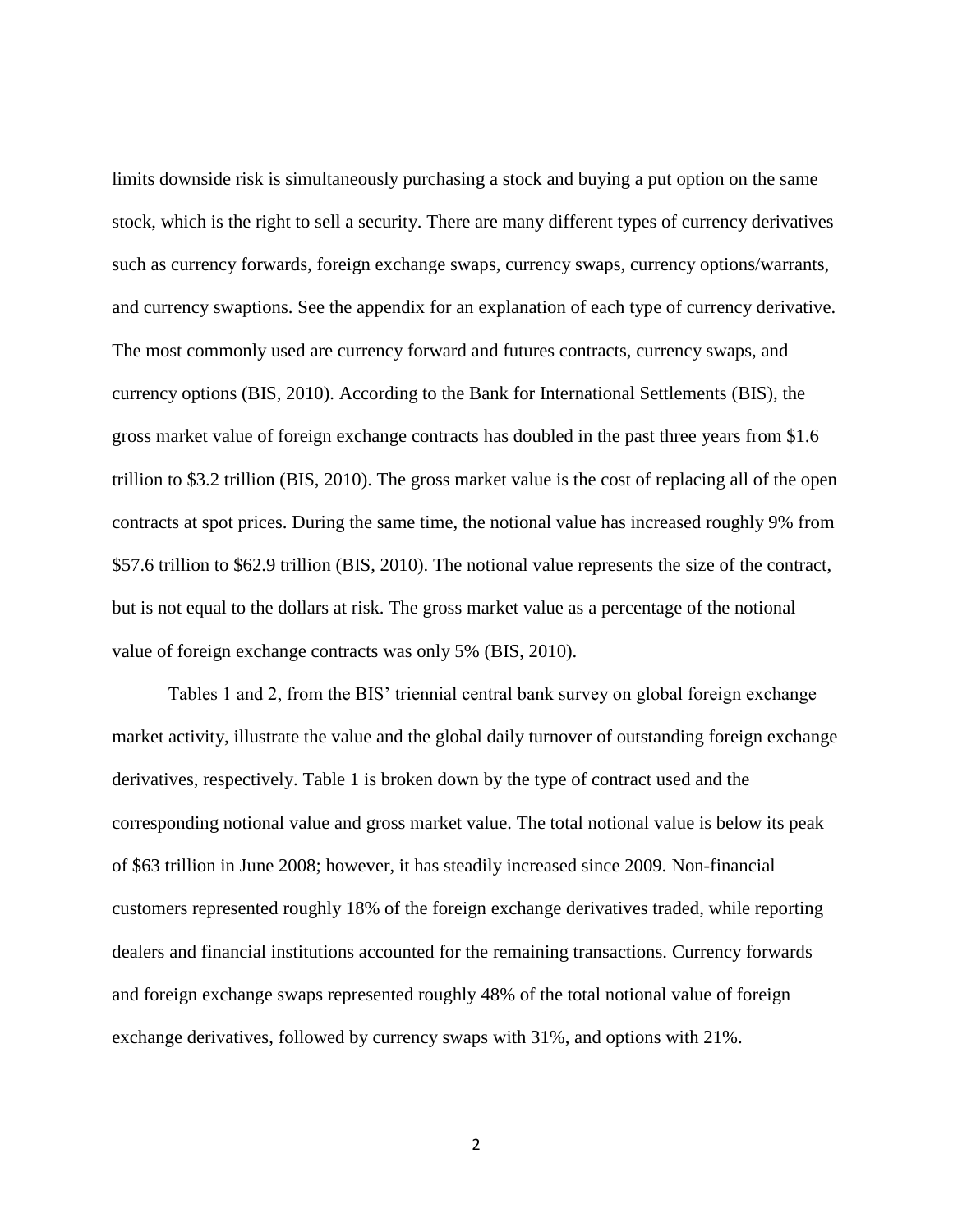Table 2 illustrates the sharp increase of daily foreign exchange derivative transactions every three years, starting in 1998. The global daily average turnover increased 160% from \$1.5 trillion in 1998 to \$3.9 trillion in 2010. Since 2007, when the survey was last conducted by BIS, the daily average turnover increased 20%. Spot transactions represented only 37% of the average daily turnover of foreign exchange contracts. Since 2004, the amount of exchange-traded derivatives has increased almost 550% from 26 to 168 products.

There are two major types of exchange rate risk: transaction exposure and translation exposure. A transaction exposure exists when a change in an exchange rate would cause a change in the value, as measured in a firm"s home currency, of its current and expected future foreign currency cash flows. For example, if a U.S. company agrees to purchase goods from a Mexican company in Pesos (MXN,\$N), it faces the risk of the Peso appreciating relative to the U.S. dollar, thus causing the U.S. company to pay more in U.S. dollars than was originally anticipated to close the transaction.

A translation exposure exists when a firm holds foreign assets or liabilities that must be reported in terms of its home currency on the firm"s accounting statement of financial position (balance sheet.) A change in the exchange rate could cause the reported value of those assets to decline, resulting in a decline in the firm's reported equity. For example, if a U.S. company has assets in Australia and the value of the Australian dollar (AUD, \$AU) decreases relative to the U.S. dollar, then a decline in the assets' value will be reflected on the company's balance sheet.

The value of a company's stock is the present value of all future dividends and other cash flows an investor expects to receive discounted at the investor's required return. Since an investor's required return is positively related to the uncertainty or risk surrounding those future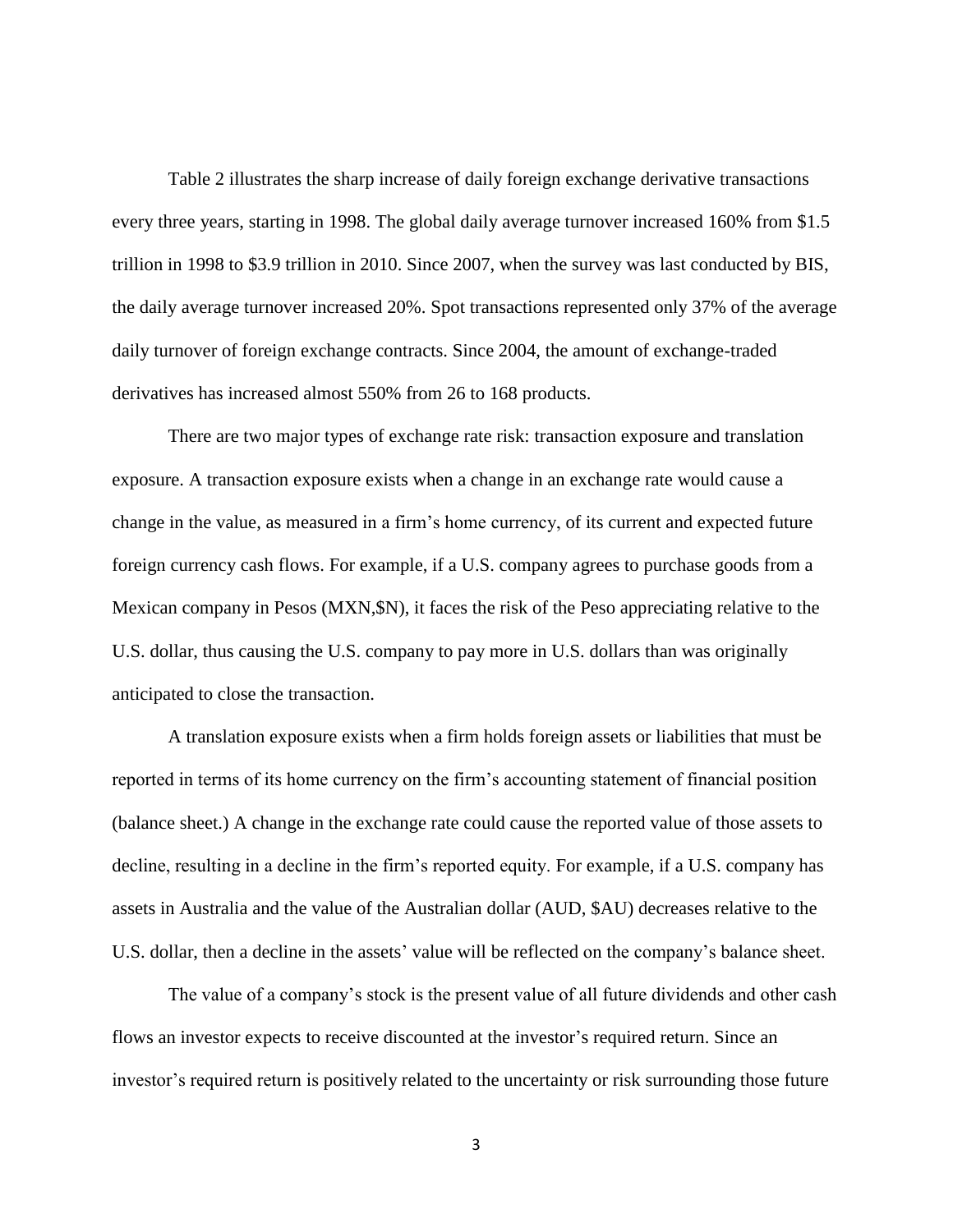cash flows, hedging against these fluctuations may lead to reduced volatility in the company"s earnings and therefore a higher stock price. As business becomes more global and more firms face exchange rate risk, an increasing number of corporations are hedging this exposure through the use of foreign currency derivatives (Allayannis and Ofek, 2001). In a survey of firms in the Fortune Global 500 conducted by the International Swaps and Derivatives Association (2009), the most commonly hedged risk was exchange rate risk, which was hedged by 88% of firms. By hedging against exchange rate fluctuations, firms are attempting to limit their losses related to their financial positions in foreign currencies and to reduce the volatility of foreign earnings and firm value. Guay (1999) examines a decrease in firm risk once they began hedging with derivatives, stressing the relationship between risk reduction and derivative use.

Some firms attempt to naturally offset cash flows using natural hedges instead of using derivatives. A natural hedge reduces exchange rate risk by matching the size of a company"s cash inflows and outflows (i.e., revenues and expenses) in a particular foreign currency. For example, if a company has revenues in a foreign country, it may open a distribution facility which would allow it to match the future expected costs with the future expected revenues, thus creating a natural hedge. This strategy is attractive because it allows companies to hedge without having to spend the money to purchase foreign exchange derivatives. However, natural hedging is difficult to achieve and not every company can successfully implement a natural hedge strategy.

The Financial Accounting Standards Board (FASB) issued Statement No. 133, *Accounting for Derivative Instruments and Hedging Activities*, also known as FAS 133, in June 1998. FAS 133, was introduced to provide consistency in financial reporting and to provide more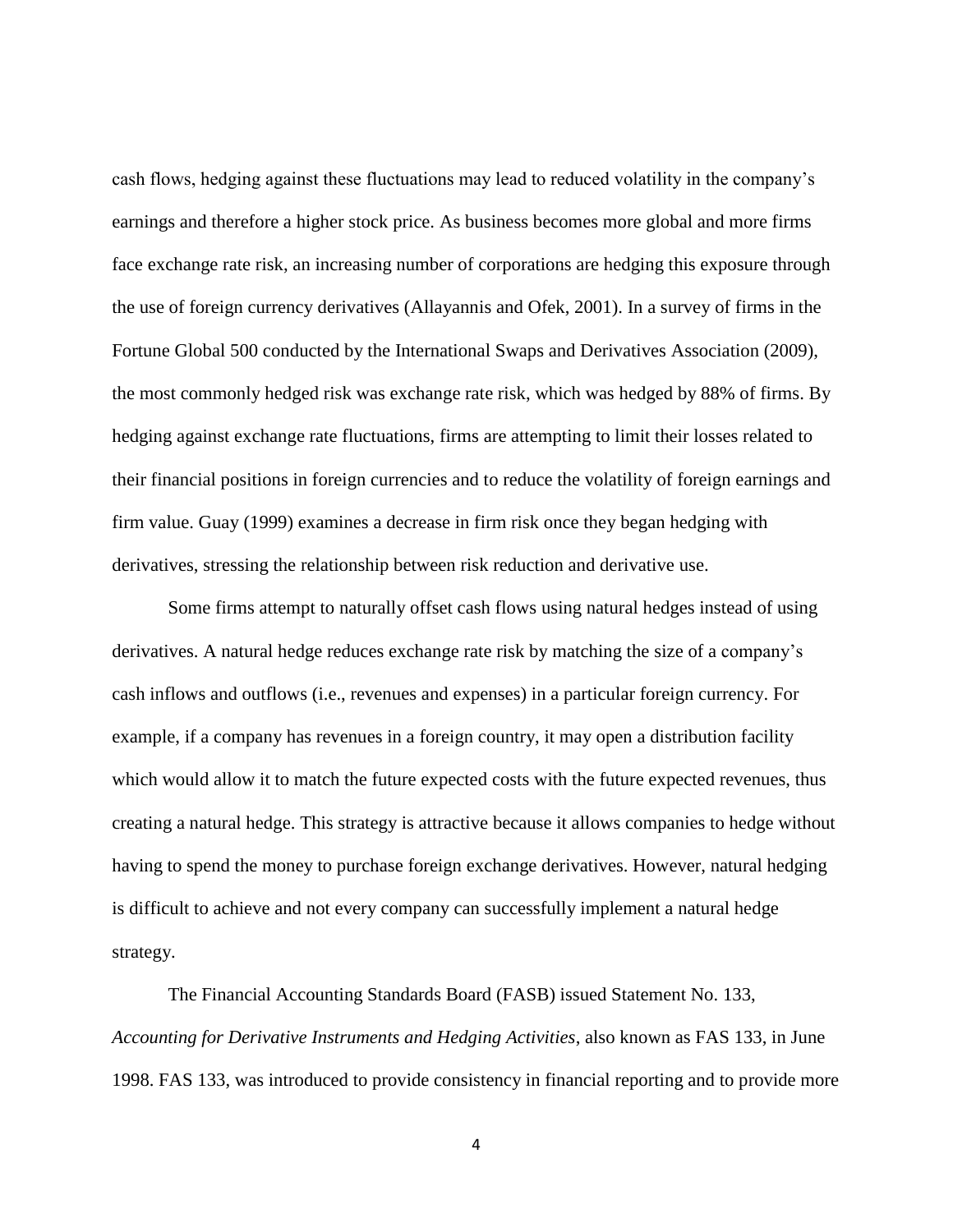oversight of companies derivative usage. FAS 133 requires companies to classify derivatives as either assets or liabilities on their balance sheets and measure them at fair value. Fair value is the value that a security, in this case the derivative, could be sold for on the open market. Under FAS 133, a company may bundle together an asset or liability and a derivative position and report only the net loss of the combined position. This is referred to as hedge accounting treatment and can only be used if changes in the values of the asset or liability and the derivative position have a correlation ratio between 80% and 125% and the company documents that relationship. Hedge accounting is beneficial for firms who experience volatility in earnings from the underlying volatility of operations which they seek to hedge. This avoids the "lower of cost or market" problem inherent in separate reporting of the asset or liability and the derivative position.

Because the use and complexity of derivative instruments and hedging activities has increased, FASB issued Statement No. 161, *Disclosures about Derivative Instruments and Hedging Activities - an amendment of FASB Statement No. 133*, also known as FAS 161, in March 2008. FAS 161 is intended to further improve the transparency of financial reporting by changing the disclosure requirements for derivative instruments and hedging activities. FAS 161 requires enhanced disclosures about how and why an entity uses derivative instruments, how derivatives instruments and related hedged items are accounted for under FAS 133 and its related interpretations, and how derivative instruments and related hedged items affect an entity"s financial position, financial performance, and cash flows. The amendment requires disclosure of the fair value of derivative instruments in the statement of financial position and their gains and losses in the statement of operations. It requires cross-referencing within footnotes to allow users to locate information regarding the entities" use of derivatives. FAS 161 became effective for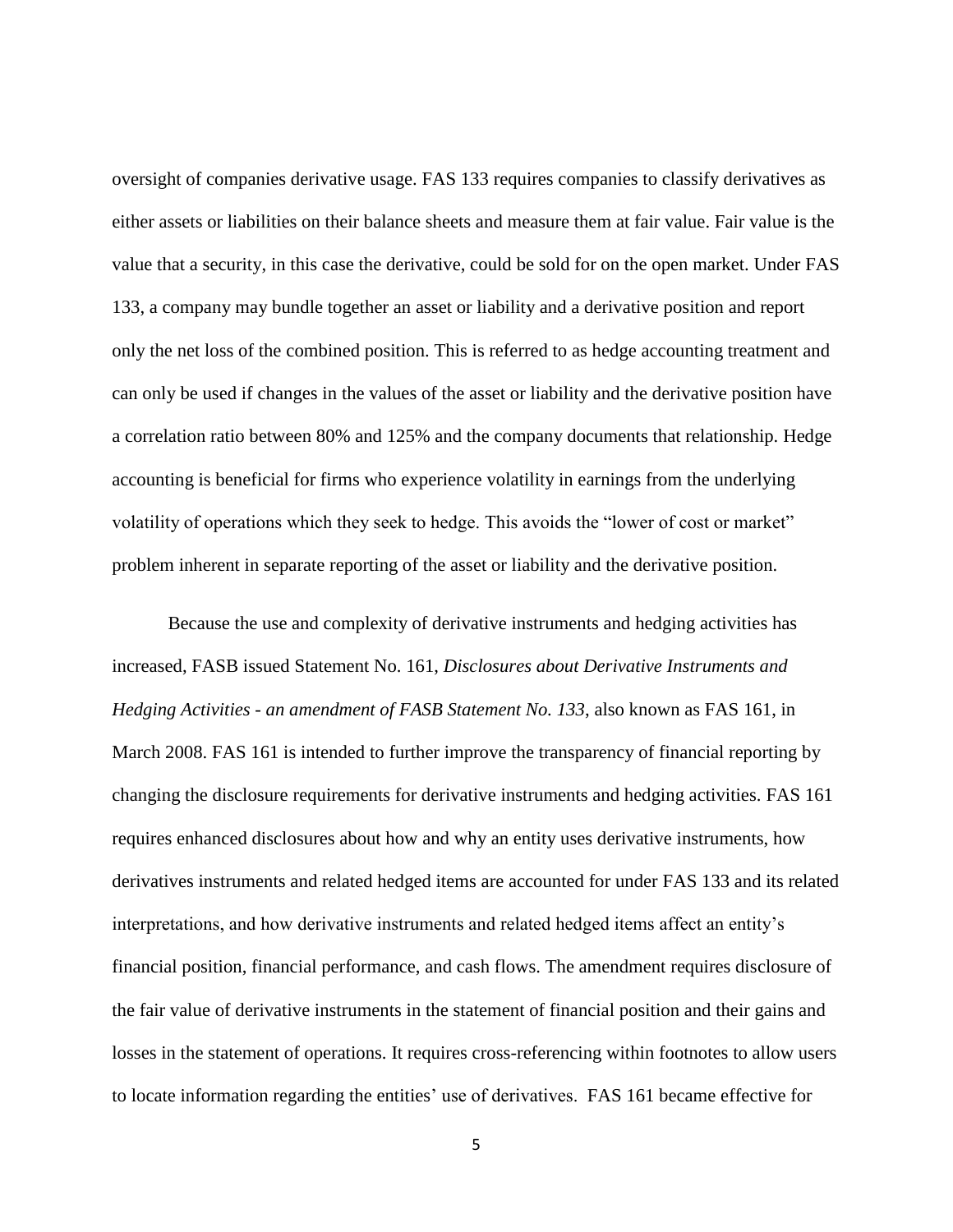financial statements issued after November 15, 2008. The increased transparency in financial reporting that resulted from FAS 133 and FAS 161 has enabled me to determine which corporations are actively hedging their foreign currency exposure.

In this paper, I examine whether certain firm characteristics are related to management's decisions regarding the hedging of exchange rate risk. The first purpose of my research is to examine whether certain firm characteristics influence its decision to hedge its foreign currency exposure using derivatives. The second purpose of my research is to examine, for those firms that do hedge their foreign currency exposure using derivatives, whether certain characteristics influence the extent or amount of hedging relative to overall currency exposure. Finally, for those firms that use derivatives to hedge currency risk, I examine whether certain characteristics are related to its decision of whether to use options.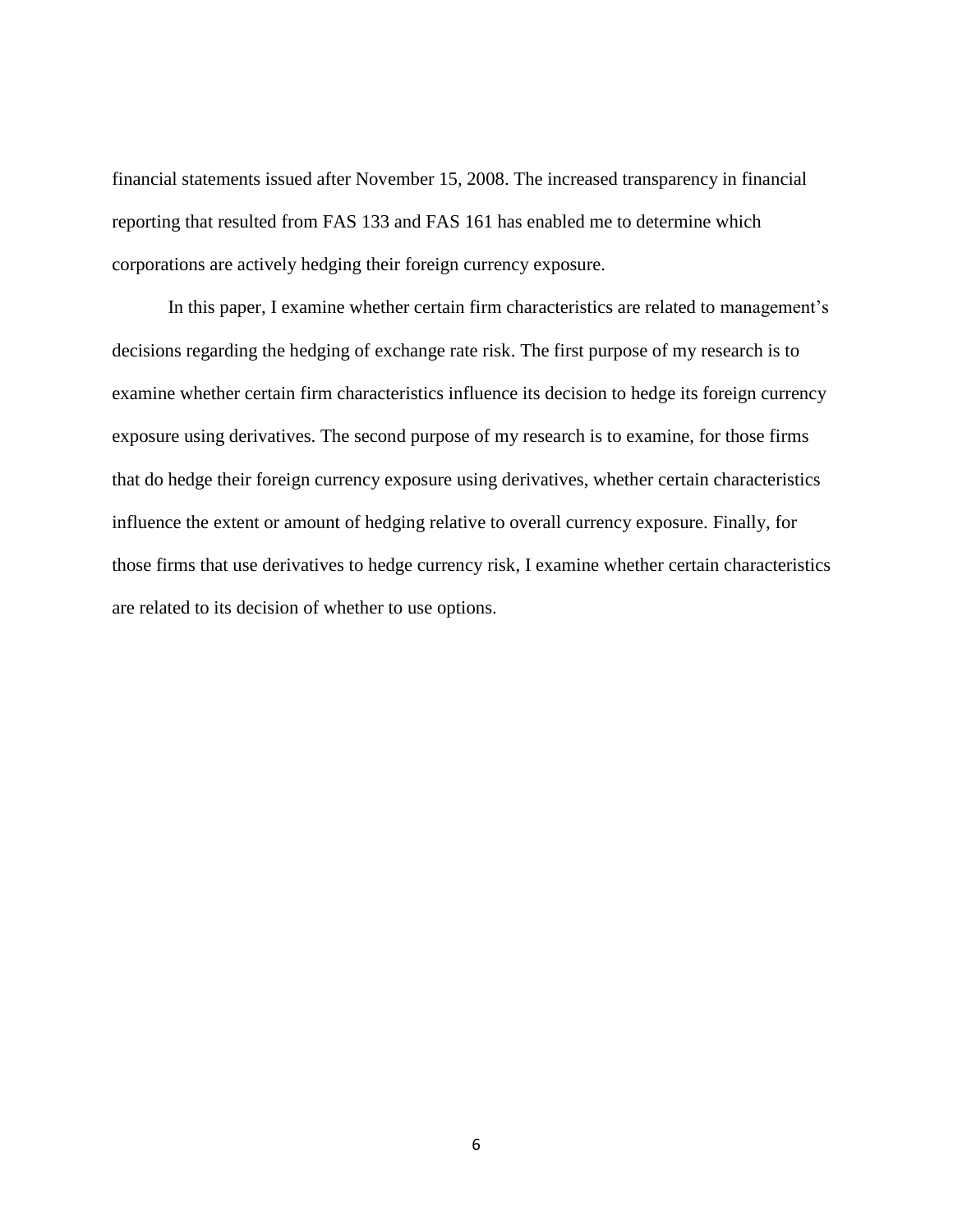#### **LITERATURE REVIEW**

<span id="page-13-0"></span>Existing research on corporate derivative usage frequently discusses the theory of Modigliani and Miller (1958), which argues the risk management decisions of management are irrelevant to individual shareholder"s wealth because shareholders have access to the same risk management tools as the firm. In the Modigliani and Miller framework, which assumes among other things no taxes and no costs to bankruptcy, there is no direct relationship between hedging and firm value. However, more recent research has challenged this theory. Allayannis and Weston (2001) find a strong relationship between firm value and the use of derivatives in a sample of 720 large nonfinancial firms between 1990 and 1995. Their results suggest companies who manage foreign currency risk using derivatives have a 4.87% higher value than firms that do not use derivatives. Carter *et al*. (2006) produce results consistent with Allayannis and Weston (2001) while studying a sample of firms in the airline industry. Their results show that firms who use derivatives to hedge jet fuel trade at a premium over those who do not.

Prior research also argues that size is one of the most important factors related to derivatives usage. Nance *et al*. (1993), Mian (1996), Tufano (1996), Geczy *et al.* (1997), and Allayannis and Ofek (2001) argue that economies of scale exist in acquiring information on hedging techniques and instruments for larger firms, which reduces the costs of trading financial derivatives. The costs of maintaining a derivatives portfolio may be too high for smaller firms who don"t have the capital to manage their risks in this way. A similar hypothesis is introduced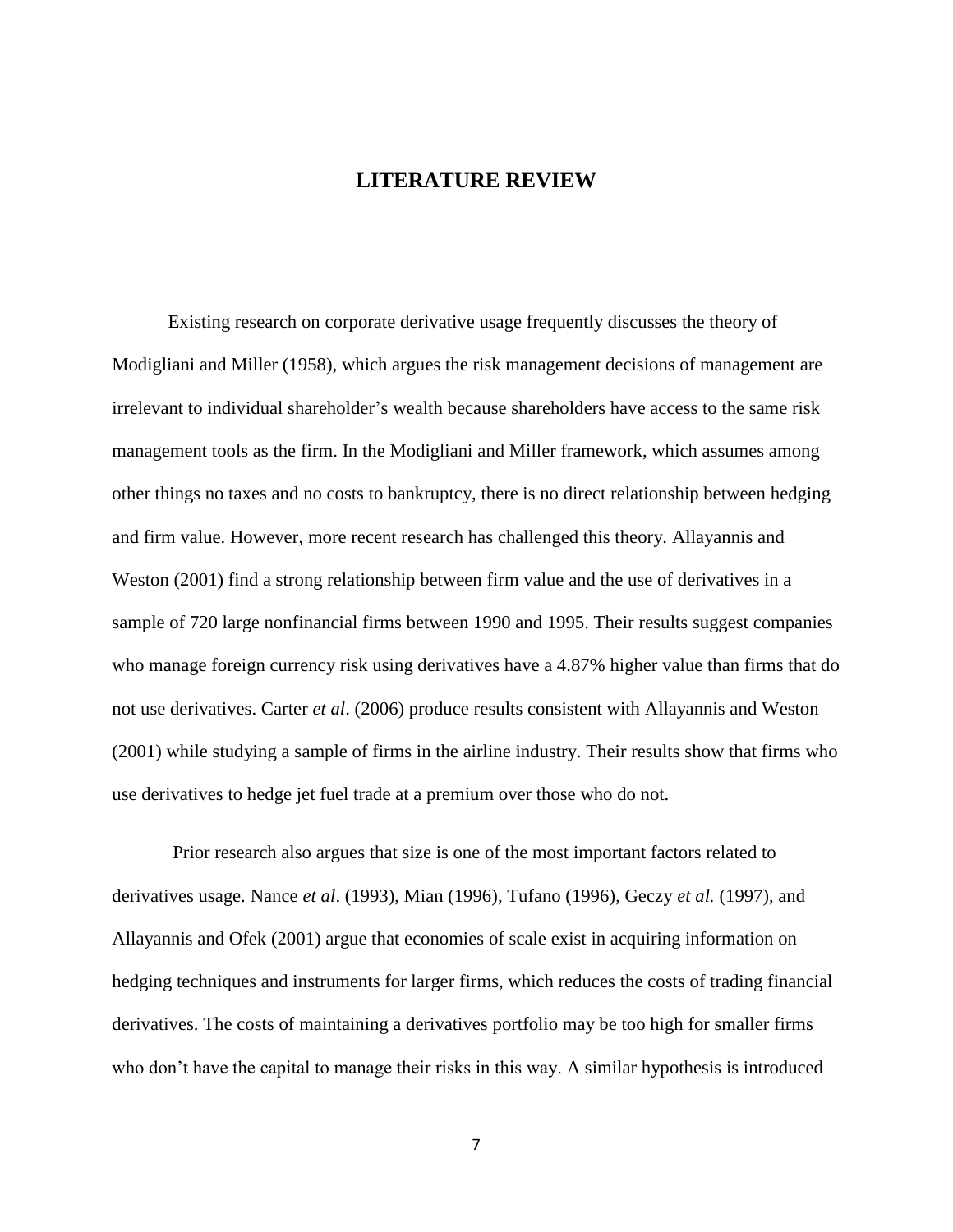by Bodnar and Wong (2000), who find that large firms are more exposed to exchange rate movement than small firms, based on an assumption that large firms are likely to have more foreign operations than small firms. However, this is contrary to the research of Froot *et al*. (1993), who find that hedging is more likely for small firms with higher expected growth. Also supporting the argument that small firms benefit more than large firms is McGahan (1999) who suggests firms in a focused industry are more affected by external shocks than larger corporations who may operate in more diverse business areas. The disagreement on the relationship between firm size and derivatives usage motivates me to include this factor in my research.

In order for a firm to hedge against exchange rate risk using derivatives, it must have exposure to foreign currencies. Much of the prior research on exchange rate hedging including Jorion (1990), Bodnar and Wong (2000), among others has measured the extent of the foreign exposure as a percentage of foreign sales to total sales. If a company"s foreign operations are mostly manufacturing and not the source of sales, it may measure its foreign exposure as the ratio of international assets to total assets, which is consistent with Bartram, Brown, and Fehle (2009). Choi and Prasad (1995) found a positive relationship between foreign assets and foreign sales and foreign exposure. If a firm has a higher proportion of its assets overseas, they may be more inclined to protect the value of the assets by using derivatives to lock in future exchange rates.

If a company is hedging its exchange rate exposure using derivatives for each country in which it has subsidiaries, then a company with more foreign subsidiaries should have a larger amount of derivatives. As Butler (1997) found, the costs of hedging for smaller, less diversified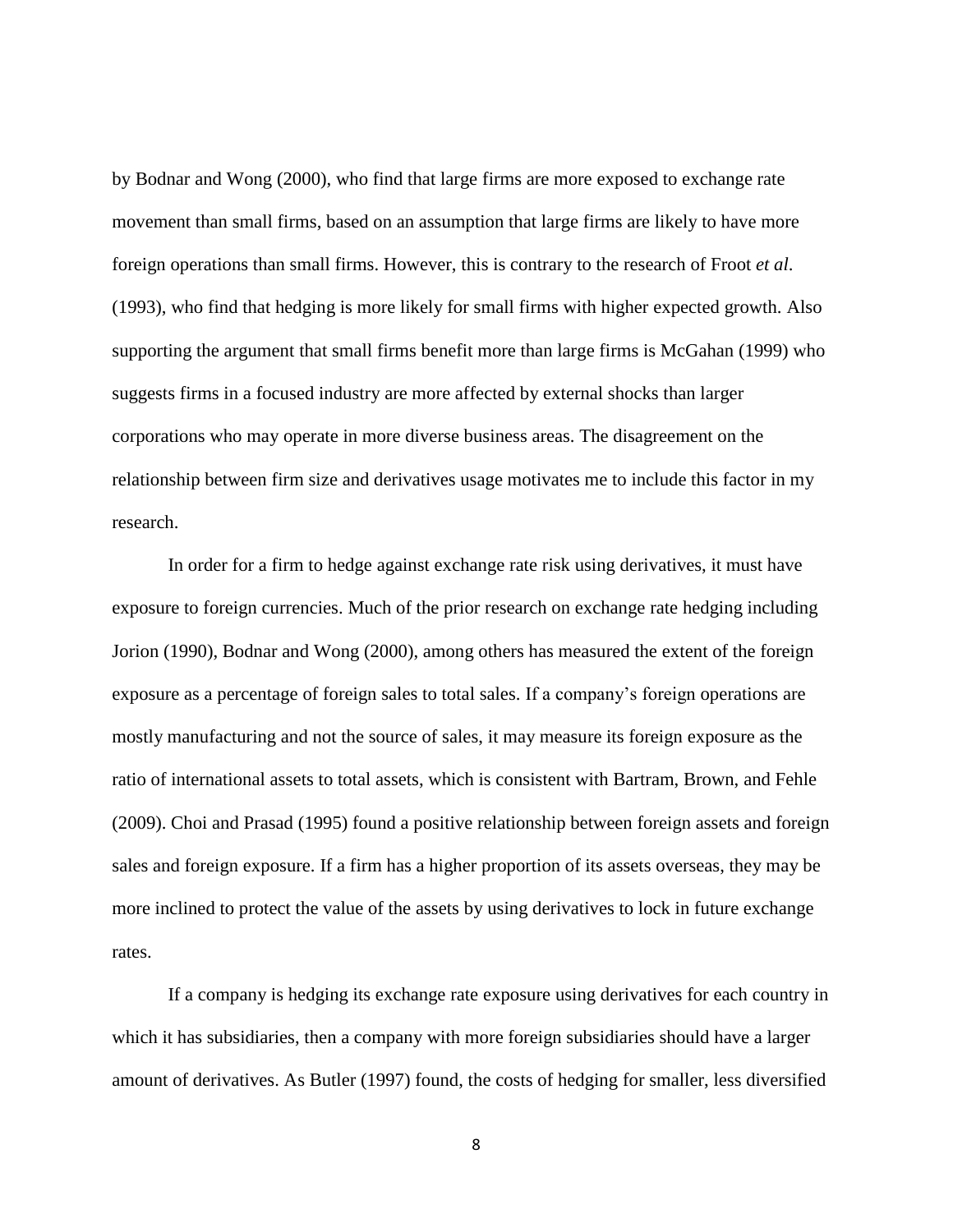firms are higher than for large multinational corporations who are likely to have established operations in each location. These results complement the results of Nance *et al*. (1993), Mian (1996), and Allayannis and Ofek (2001) who argue that larger multinationals are able to obtain economies of scale which reduces the cost of trading financial derivatives. It is important to determine if the amount of foreign subsidiaries the company has is related to the extent of its hedging.

Bartram, Brown, and Fehle (2009) find that derivatives users have higher leverage and lower liquidity. He and Ng (1998) and Chow and Chen (1998) suggest that firms with high leverage and low liquidity have more of an incentive to hedge, but are nevertheless more sensitive to currency fluctuations. These results are supported by Froot et al. (1993) who suggest more liquid firms have less of an incentive to hedge compared to firms with low liquidity, who are averse to cash flow volatility. Other than hedging, Nance et al. (1993) argued that firms can reduce the probability of financial distress by maintaining more liquid assets or lower dividend yields. They use the current ratio as a measure of liquidity.

Smith and Stulz (1985) conclude that the expected utility of managers is affected by volatile profits, thus motivating them to hedge risks. Profits are an important measure of how investors value a stock. If a company has volatile profits each quarter, then it is likely the stock price will also be volatile. Pantzalis, Simkins, and Laux (2001) support this by finding that firms with higher stock price volatility have more exposure to foreign exchange risk. Measuring risk as the natural log of the ratio of the high and low stock prices for the year, they argue their results are consistent with the notion that foreign exchange exposure constitutes a large portion of total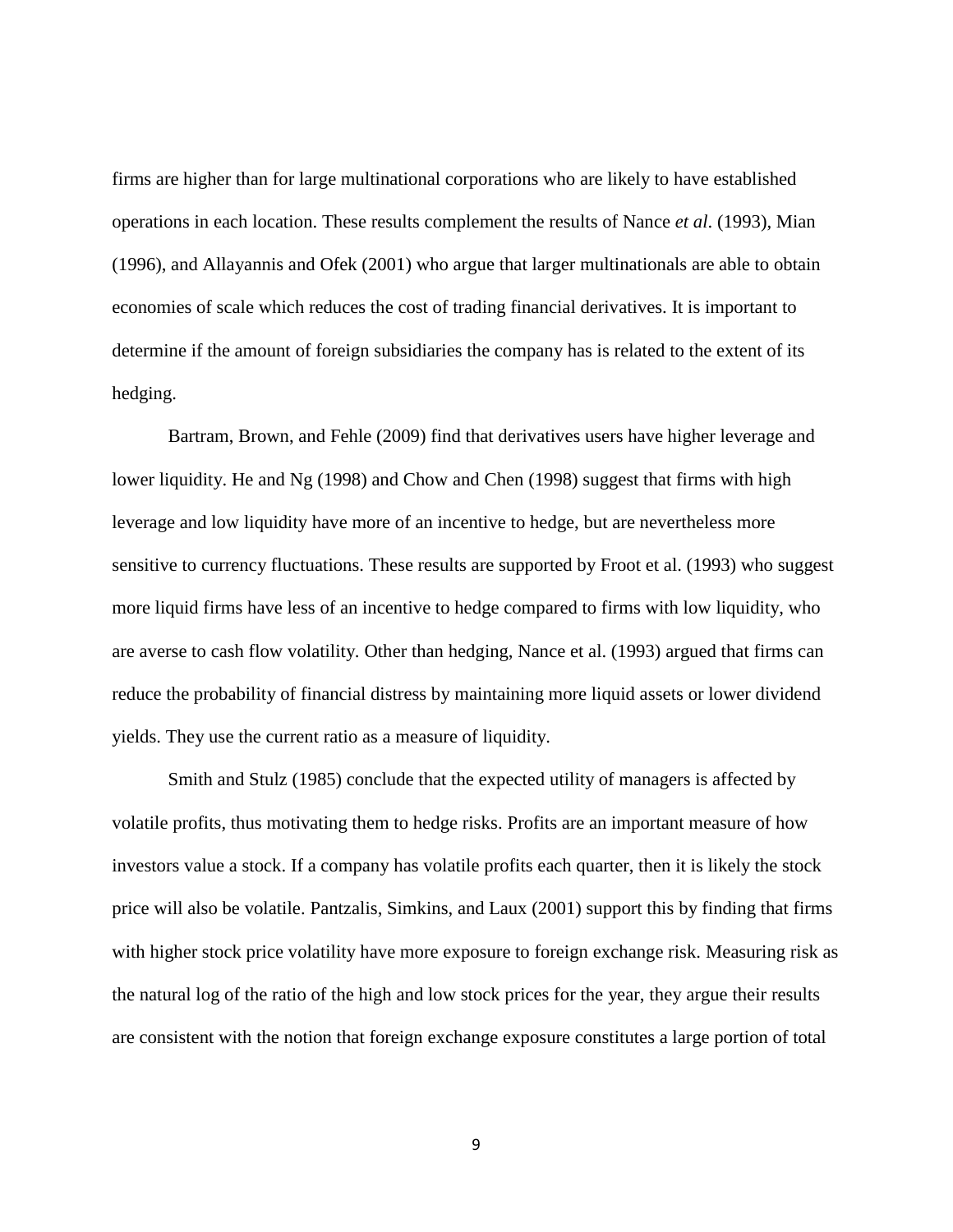firm risk. Another popular measure of firm risk is a stock"s beta, which was used in tests by Adler and Dumas (1984) and Bodnar and Wong (2000).

Earlier research has studied the relationship between managerial ownership of the firm and the decision to hedge exchange rate risk. Previous findings vary, such as Tufano (1996) and Schrand and Unal (1998) who find evidence that hedging increases as managerial ownership increases. Tufano (1996) studied risk management practices in the gold mining industry and concluded that managers who hold more options manage less risk, but managers who hold more stock manage more risk. This is consistent with Smith and Stulz (1985) who predict that managers with greater proportions of their wealth invested in the firm"s shares would prefer to hedge, while those with options holdings would prefer no hedging. On the contrary, Geczy et al. (1997) and Graham and Rogers (2002) find managerial ownership and risk aversion have no effect on hedging. Overall the relationship between managerial ownership and derivatives usage are mixed, which has motivated me to study this in my research.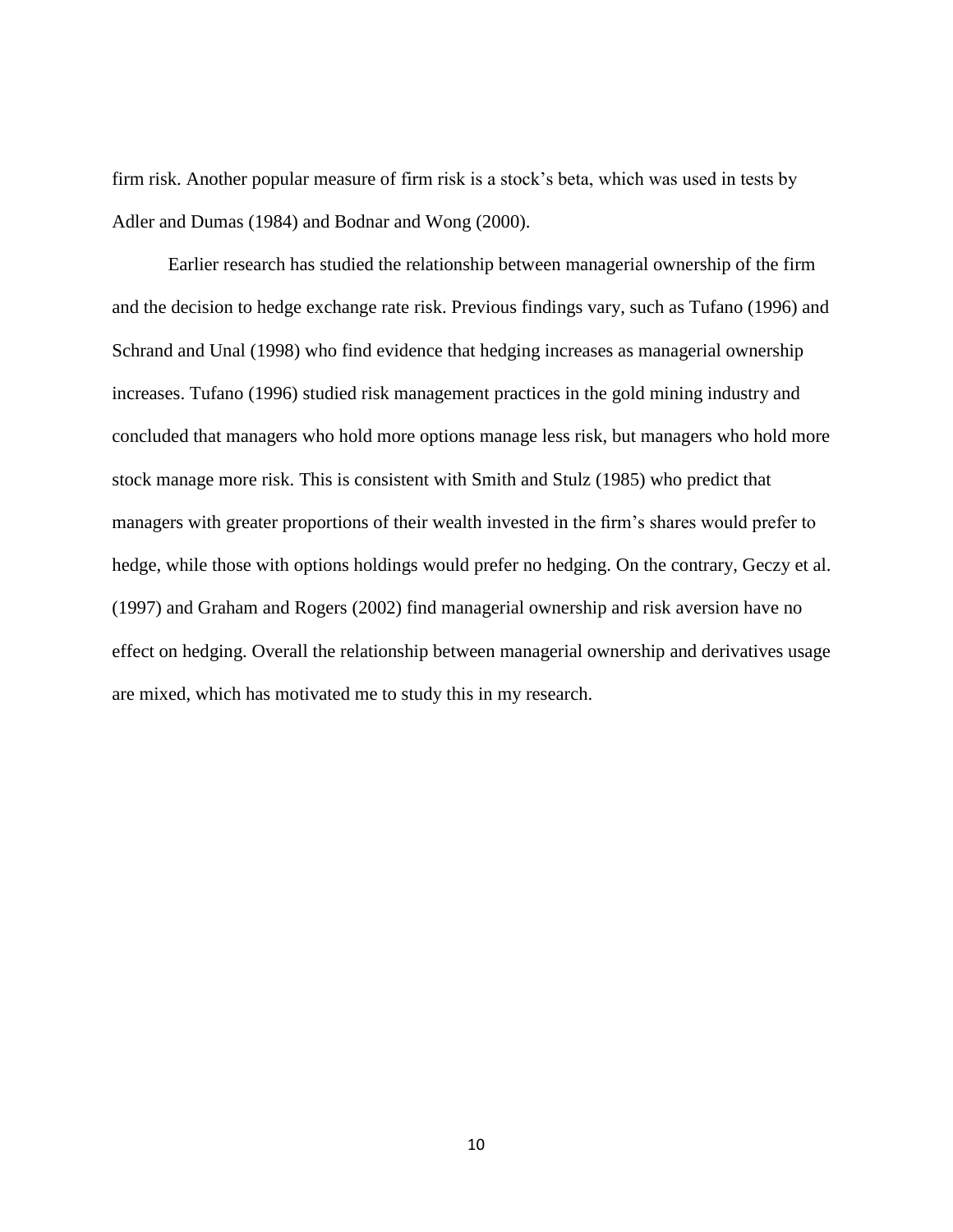#### **HYPOTHESIS**

<span id="page-17-0"></span>Earlier research studied the hedging activities of specific industries such as oil and gas producers (Jin and Jorion, 2006), natural gas companies (Geczy *et al*., 1997), airlines (Carter *et al*., 2006), and gold mining (Tufano, 1996). I intend to focus on the industrials sector. The companies represented in the industrials sector provide goods and services that are widely used throughout the world. The industrials sector is composed of the following industry groups:

- Capital Goods
- Commercial & Professional Services
- Transportation

In contrast with the previously mentioned examples, which focus on commodity hedging, this research focuses on exchange rate hedging. This research differs from prior research that focuses on Fortune 500 firms (Geczy *et al*., 1997) and S&P 500 firms (Allayannis and Ofek, 2001) by examining small-cap firms. Considering how vital the industrials sector is, I will use prior research as a basis to conduct research that will focus on the industrials sector.

The first purpose of my research is to examine whether certain firm characteristics influence its decision to hedge its foreign currency exposure using derivatives. Bodnar and Wong (2000) find a positive relationship between firm size and its exposure to exchange rate risk.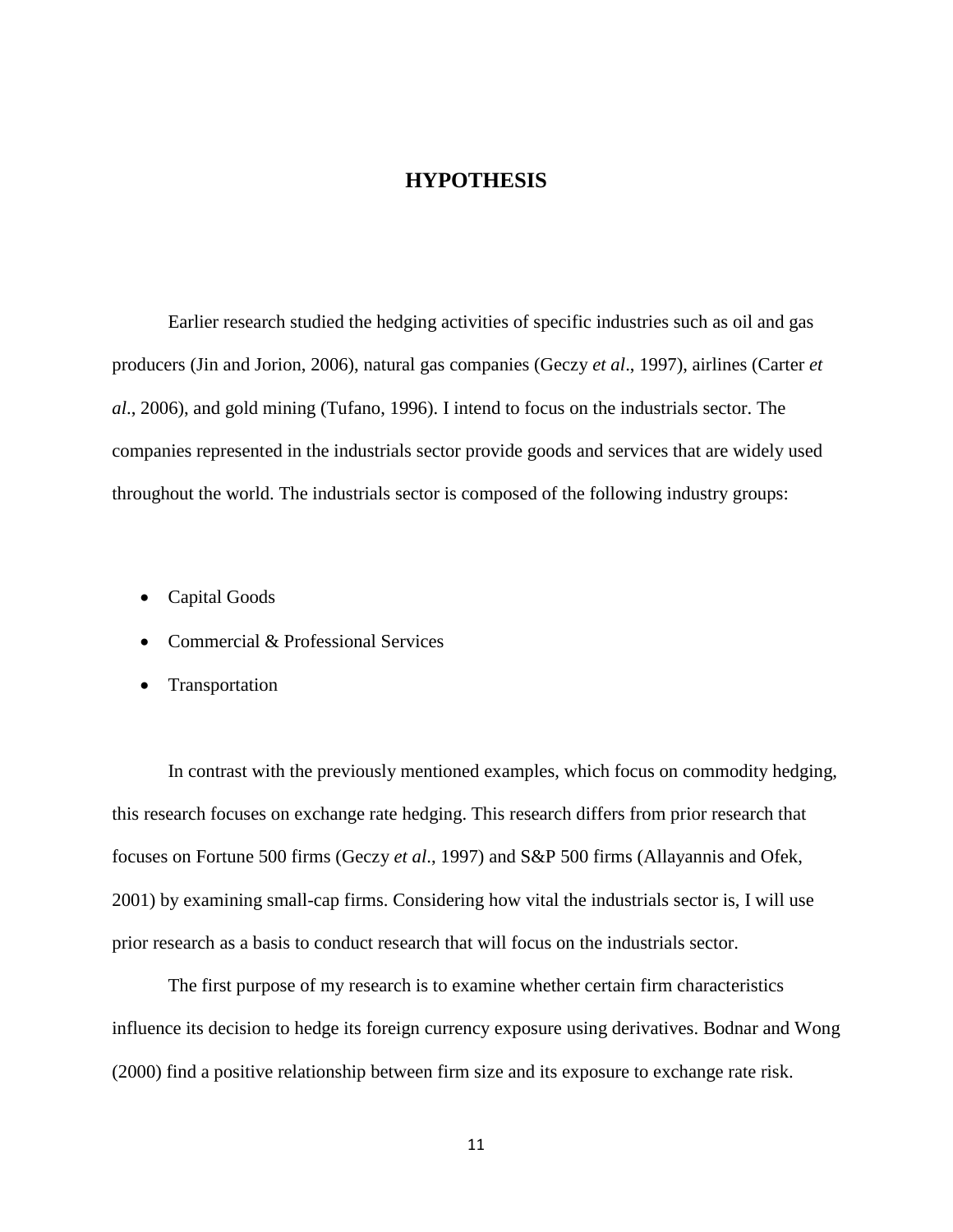Geczy *et al.* (1997) and Allayannis and Ofek (2001) discover that economies of scale exist which reduces the costs of trading financial derivatives. They conclude that the larger firms are more likely to capitalize on these economies of scale. Consistent with these studies, I include a measure of firm size and hypothesize a positive relationship with the firm"s decision to hedge using derivatives.

Previous research such as Jorion (1990) and Bartram, Brown, and Fehle (2009) has studied the relationship between a firm"s foreign exposures and the extent of its hedging activity. Based on their findings, which suggest a positive relationship between foreign exposure and a firm"s hedging activities, I predict a positive relationship between the magnitude of a firm"s foreign exposure and its decision to hedge using derivatives.

Froot et al. (1993) found a positive relationship between a firm"s liquidity and its hedging activities. They suggest firms with low liquidity are more likely to hedge to prevent cash flow volatility. Further research by Chow and Chen (1998) supports their argument that less liquid firms are more inclined to hedge their exchange rate risk. Based on these results, I include a measure of a firm"s liquidity and expect a positive relationship with the decision to hedge using derivatives.

Research by Pantzalis, Simkins, and Laux (2001) studies the relationship between a firm"s stock price volatility and the extent of its hedging activities. They propose that foreign exchange risk represents a large portion of total firm risk. Management may wish to keep its cash flows from being volatile so they can prevent the stock price from swinging too much in either direction. Consistent with these findings, I include a firm"s stock price volatility as a measure of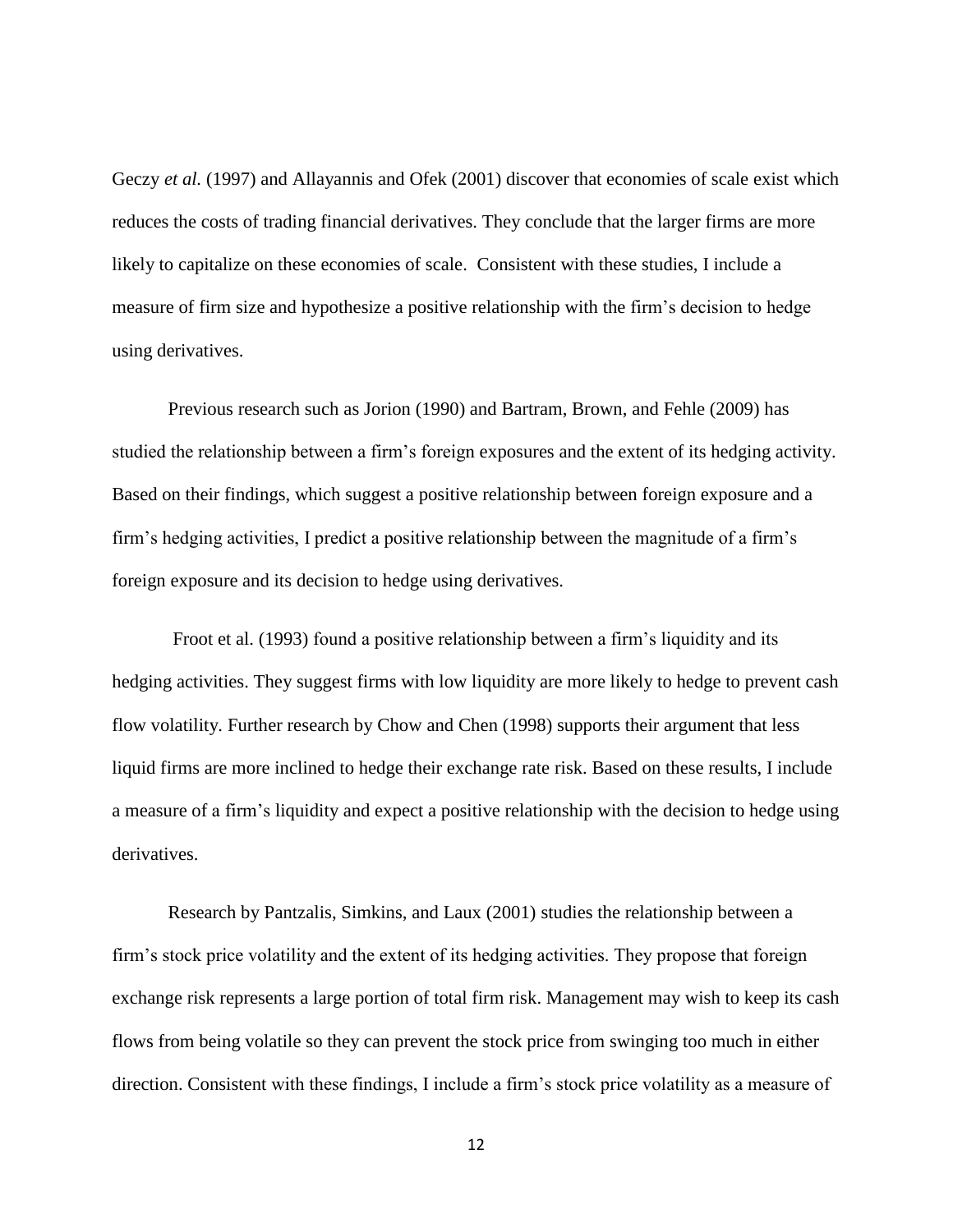risk and propose a positive relationship between a firm"s risk and the decision of whether to hedge using derivatives.

The second purpose of my research is to examine whether certain characteristics of those firms that do hedge their foreign currency exposure using derivatives are related to the extent or amount of hedging relative to overall currency exposure. Graham and Rogers (2002) and Allayannis and Ofek (2001) analyzed whether the characteristics affecting the decision to hedge and the extent of hedging exchange rate risk are different.

Larger firms are more likely to have more foreign operations, thus increasing their exposure to exchange rate risk. Geczy *et al.* (1997) and Allayannis and Ofek (2001) found that economies of scale exist for corporations who hedge exchange rate risk using derivatives. If the larger firms are able to achieve a cost advantage then it is possible they will be purchase more contracts. Mian (1996) observed a similar relationship. Based on this, I include firm size and predict a positive relationship with the extent of its hedging.

Alyannis and Ofek (2001) find that foreign sales and trade are positively related to both the decision to hedge and the extent of hedging. Choi and Prasad (1995) found a positive relationship between foreign assets and foreign sales and foreign exposure. If a company has a large amount of foreign sales in a certain location, it is likely that they will have assets located there also. Based on this, I include foreign sales as a ratio to total sales, and foreign assets to total assets, and anticipate a positive relationship for both with the extent of its hedging.

Graham and Rogers (2002) find that hedging increases the debt ratio by 3%. They also found that the market value of assets increased by 1.1% by capitalizing on the incremental tax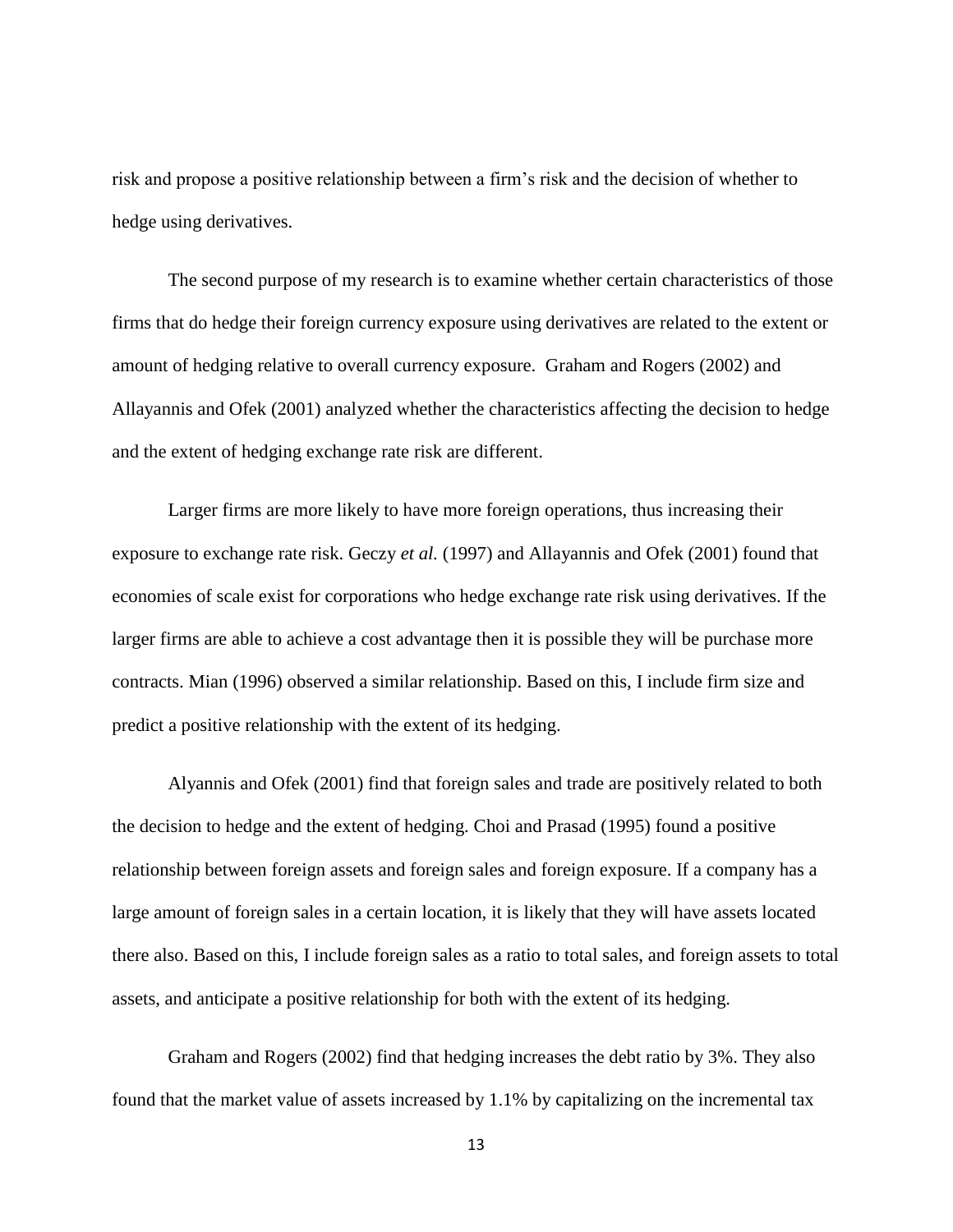shield. They conclude that the level of debt affects the extent of hedging but not the decision to hedge. Bartram, Brown, and Fehle (2009) find the level of derivatives use is related to a firm's debt levels and maturity and holdings of liquid assets. Based on this I include a firm"s liquidity and anticipate a positive relationship with the extent of its hedging activity.

Butler (1997) finds small firms that don't have as many foreign operations as their larger counterparts are not able to bear the costs of hedging for each location. He suggests the larger firms are more likely to have established operations in many countries. This supports the results of Geczy *et al.* (1997) and Allayannis and Ofek (2001), among others, who argue the economies of scale are more favorable for large firms which have the appropriate resources, such as capital and more foreign subsidiaries. Based on their findings, I include a count of a firm"s foreign subsidiaries and anticipate a positive relationship with the extent of its derivatives use.

The level of a firm"s profitability may also influence the extent of the firm"s hedging activity. Altman (1983) finds that firms with a higher probability of bankruptcy, measured by Zscores, are more likely to hedge. With lower profits, firms risk missing payment obligations and becoming insolvent. By hedging exchange rates, firms lower the risk of missing future payments because unanticipated changes in exchange rates. Brown (2001) finds hedging is related to earnings management. However, Bartram, Brown, and Fehle (2009) find a negative relationship between gross profit margin and derivatives use. Based on these results, I include a firm"s profitability and hypothesize a negative relationship with the extent to its hedging activity.

The range of a firm"s stock price and its beta are similar measures of risk. The difference is the stock price range only takes into account the firm being discussed. Beta, however, includes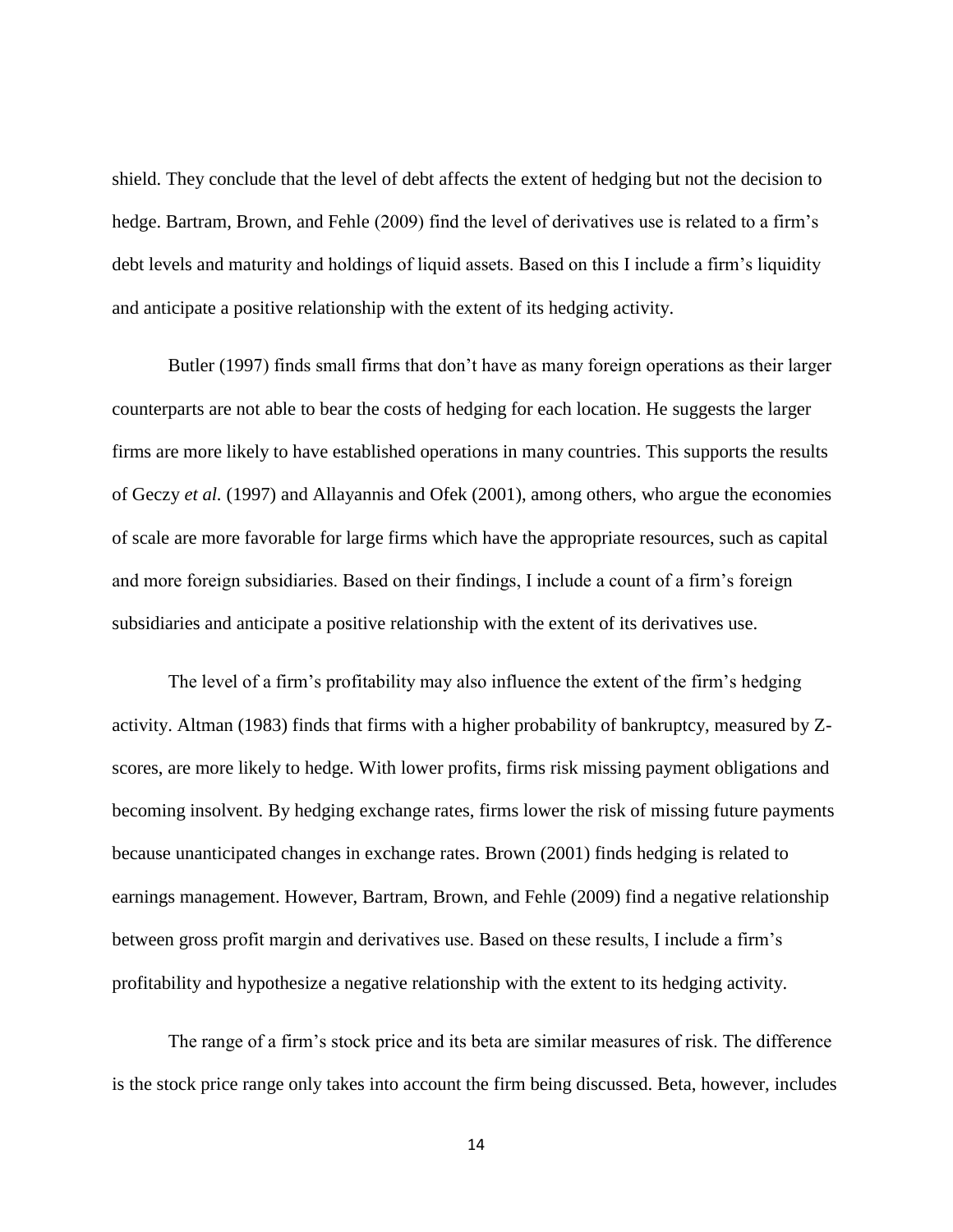the covariance of returns between the stock and some portfolio, usually a broad market portfolio of risky assets. Pantzalis, Simkins, and Laux (2001) measure firm risk as the range of a firm"s stock price for the year, and find a positive relationship between stock price volatility and exchange rate risk. Based on this, I predict a positive relationship between the range of a firm"s stock price and the extent of its hedging activity.

Bodnar and Wong (2000) produce similar results while finding that the average beta of the sample firms was greater than one. This suggests that more volatile firms are likely to hedge exchange rate risks. I include the beta as an alternate measure of risk and anticipate a positive relationship with the extent to hedging.

Prior research on the relationship between inside ownership and derivatives usage has been mixed. Stulz (1990) suggests managers who have a financial position in a company may be more likely to use the company"s resources to hedge diversifiable risk, thus creating a conflict of interest between managers and shareholders. Tufano (1996) finds that managers who hold more options manage less risk, but managers who hold more stock manage more risk. Research by Geczy et al. (1997) and Graham and Rogers (2002) contradict the results of Tufano and Stulz, finding that managerial ownership and risk aversion are unrelated to the presence of hedging. Based on this, I include inside ownership and predict a positive relationship with the extent of hedging.

The third purpose of my research is to examine whether, for those firms that use derivatives to hedge currency risk, certain characteristics are related to its decision of whether to use options. Firms can use different types of derivatives such as currency forward contracts,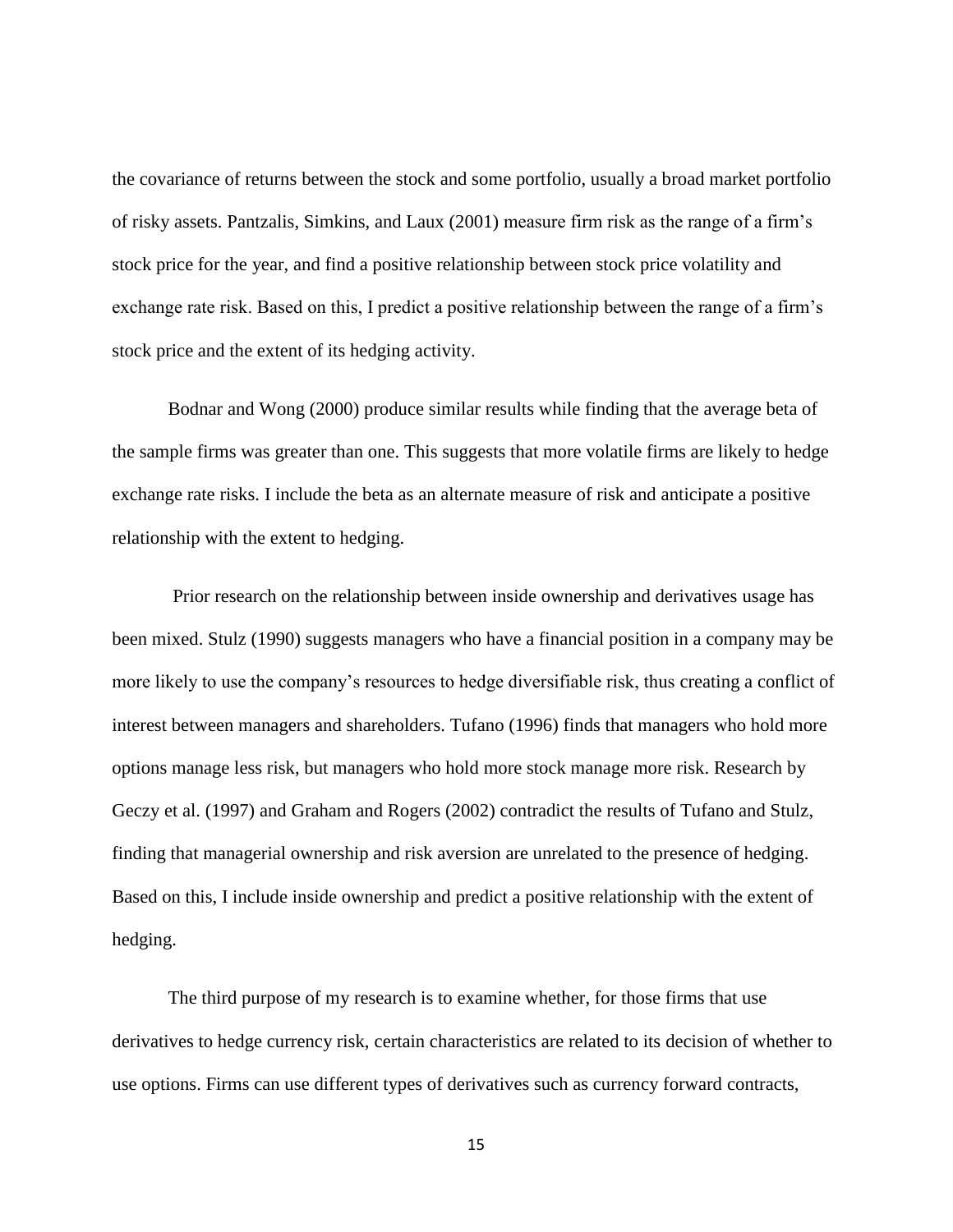currency futures, currency swaps, and currency options to hedge their exchange rate risk. Options differ substantially from forwards, futures, and swaps in two fundamental ways. First, options can be used to protect against a loss from adverse exchange rate movements without giving gains from beneficial movements, whereas forwards, futures, and swaps work to lock in the firm"s current position against either gains or losses in the future. Second, options have substantial costs (premiums) that must be paid upfront and are lost if adverse exchange rate movements do not occur. In contrast, forwards, futures, and swaps are typically entered into at the current market price with minimal transactions costs. Options act more like traditional insurance policies (premium paid up front, losses covered if they occur) whereas futures, forwards, and swaps freeze the firm"s current position in place. Options represented approximately 20% of the foreign exchange derivatives traded in 2010 (BIS). The market for currency options is the most liquid and largest market for options in the world.

I have not found prior research that examines whether certain firm characteristics influence its decision to use options as part of its hedging operations. Given the lack of prior research on this relationship, I have decided to add this question to my research. I do not have particular hypotheses regarding the outcome of this test.

Table 3 summarizes the hypotheses. The independent variables are shown with their corresponding definitions. The prediction of each hypothesis is shown as either positively related, negatively related, or no hypothesis.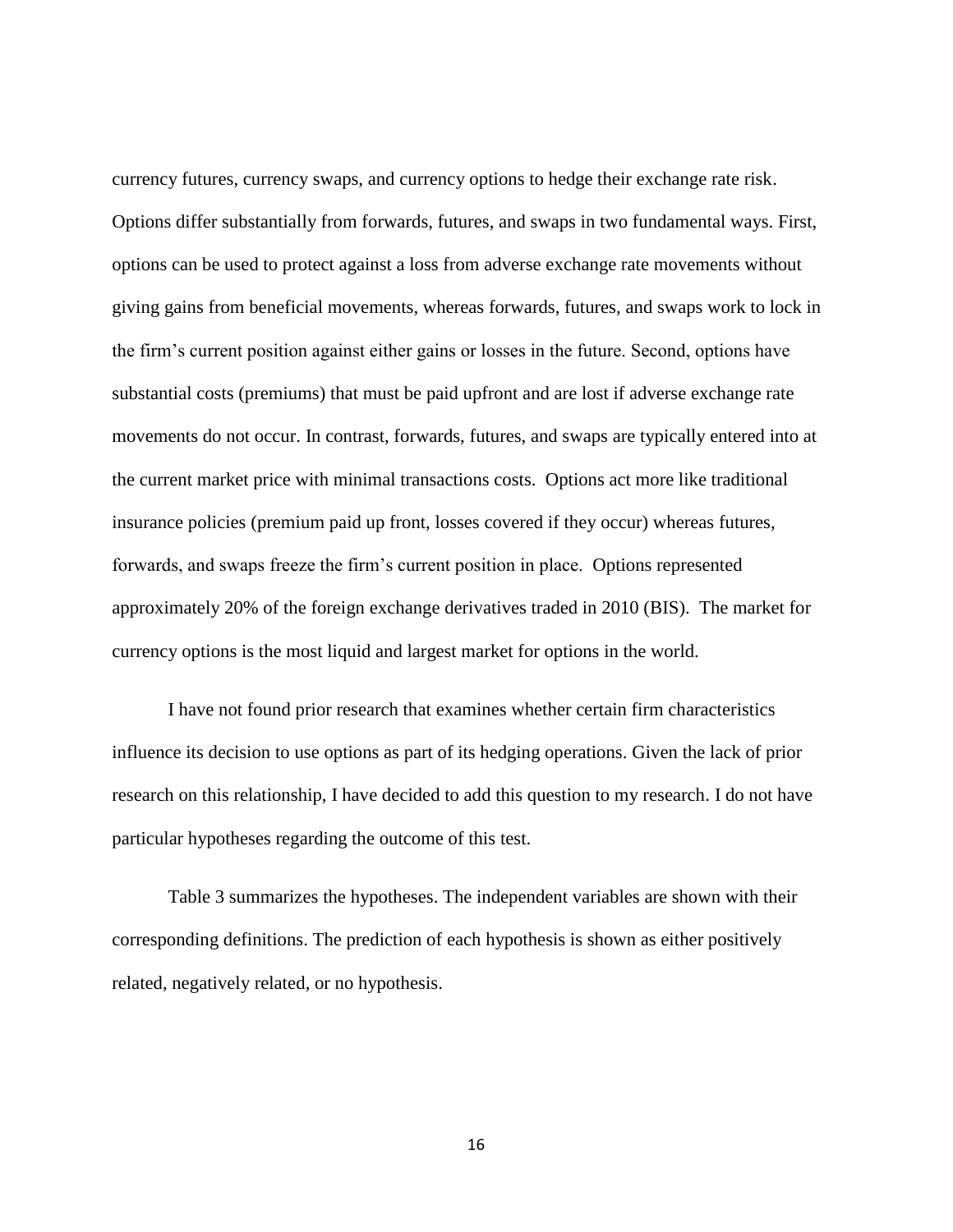#### **DATA**

<span id="page-23-0"></span>In this paper, I examine cross-sectional data to analyze the use of derivatives to hedge exchange rate risk by publicly traded small-cap industrial corporations headquartered in the U.S. Small-cap is defined as any firm included in the Russell 2000 Index, which includes the bottom 2,000 stocks in the Russell 3000 Index, which consists of the largest 3,000 publicly traded firms in the U.S. The Russell 2000 Index includes approximately 8 to 9 percent of the total market value of all publicly held companies in the U.S. A corporation is included in the industrial sector if it has Global Industry Classification Standard (GICS) code 20. The GICS was created by Standard & Poor's (S&P) and MSCI Barra in 1999 to segregate sectors and is used by S&P and the Russell 2000 Index. The GICS is composed of 10 sectors, 24 industry groups, 68 industries, and 154 sub-industries.

I began my data collection with the 2,000 firms included in the Russell 2000 Index as of June 28, 2010. From those, a filter was applied to select the firms in the industrials sector, identified by GICS code 20. There are 141 such firms. I referred to the most recent 10-K report as of October 26, 2010 to obtain firm-specific information. For the 141 industrial firms, I collected and/or calculated the following data, which represents the independent variables used in the first test:

*SIZE* – natural log of the book value of total assets reported at the end of the reporting year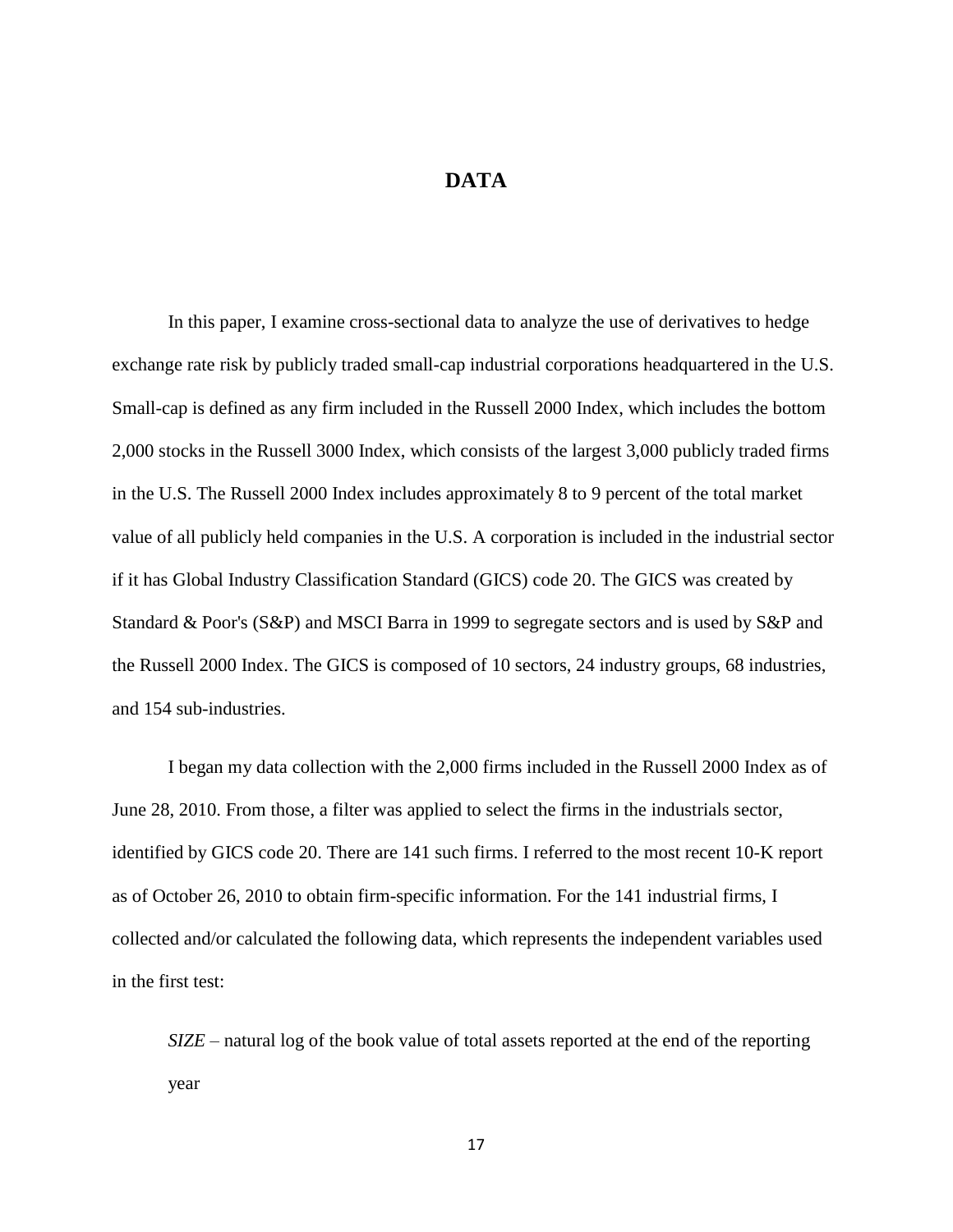*FOREIGN EXPOSURE A* - foreign sales/total sales

*FOREIGN EXPOSURE B* – foreign assets/total assets

*LIQUIDITY* – current assets/current liabilities (current ratio)

*STOCK PRICE RANGE* - the ratio of the high stock price for the reporting year divided by the low stock price for the period

The natural log of the book value of total assets has been frequently used in other research papers as a proxy for size. Consistent with Jorion (1990), Bodnar and Wong (2000), among others, I use foreign sales as a percentage of overall sales to model foreign exposure. As a second measure of foreign exposure, I use the ratio of foreign assets to total assets. The current ratio has frequently been used as a measure of liquidity. Prior research, such as Bartram, Brown, and Behle (2009), argues that firms with a lower liquidity will be more likely to use derivatives. I use the ratio of high stock price to low stock price as a measure of total risk, which is consistent with Pantzalis, Simkins, and Laux (2001), who found a positive relationship between total firm risk, measured as the natural log of the ratio of the firm"s high and low stock prices for the year, and derivative usage.

I was interested in determining if each of the 141 firms was engaged in exchange rate hedging through the use of any type of foreign currency derivative. This information was found by scanning through the annual report to see if there was any mention of an exchange rate hedging strategy and analyzing the notional amount of derivatives for the reporting year to determine if any were foreign currency derivatives. This information can be found in different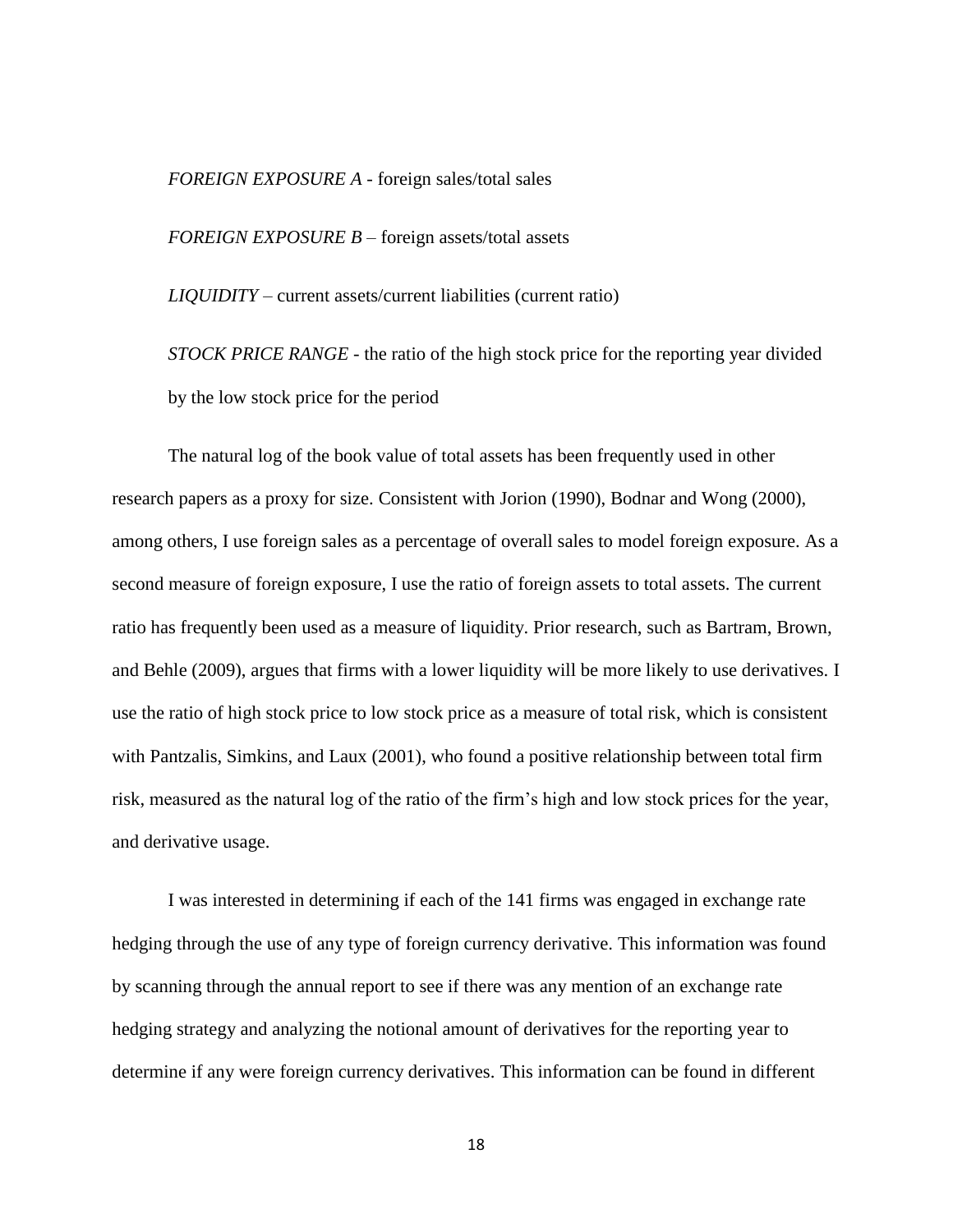sections of a firm's annual report, but is most commonly found in the Notes to the Consolidated Financial Statements.

Once I determined which firms were actively hedging their exchange rate exposure through foreign currency derivatives, I obtained the following data, which in addition to the independent variables from the first test, represents the independent variables used in the second test:

*BREADTH OF MULTINATIONAL NETWORK* - the number of foreign countries in which the firm has subsidiaries

*PROFITABILITY* – the firm's return on assets over the trailing twelve months *INSIDE OWNERSHIP* – the percentage of stock held by company insiders

*BETA* – the beta of the firm's common stock

The number of foreign countries in which the firm has subsidiaries was obtained in the firm"s 10-K report. Each firm"s return on assets (ROA) and beta were gathered from the Yahoo! Finance website, as was the percentage of stock held by insiders (which is provided to Yahoo by Computershare). The sum of the notional value of foreign currency derivatives for each firm will be used as a dependent variable in the second model and was found in the 10-K, most commonly in the Notes to Consolidated Financial Statements.

The type of derivative each firm uses to hedge exchange rate risk is documented in their 10-K. I separated those firms that use options from those that use any other type of derivative such as forwards, futures, or swaps. A company is designated as using options if their 10-K made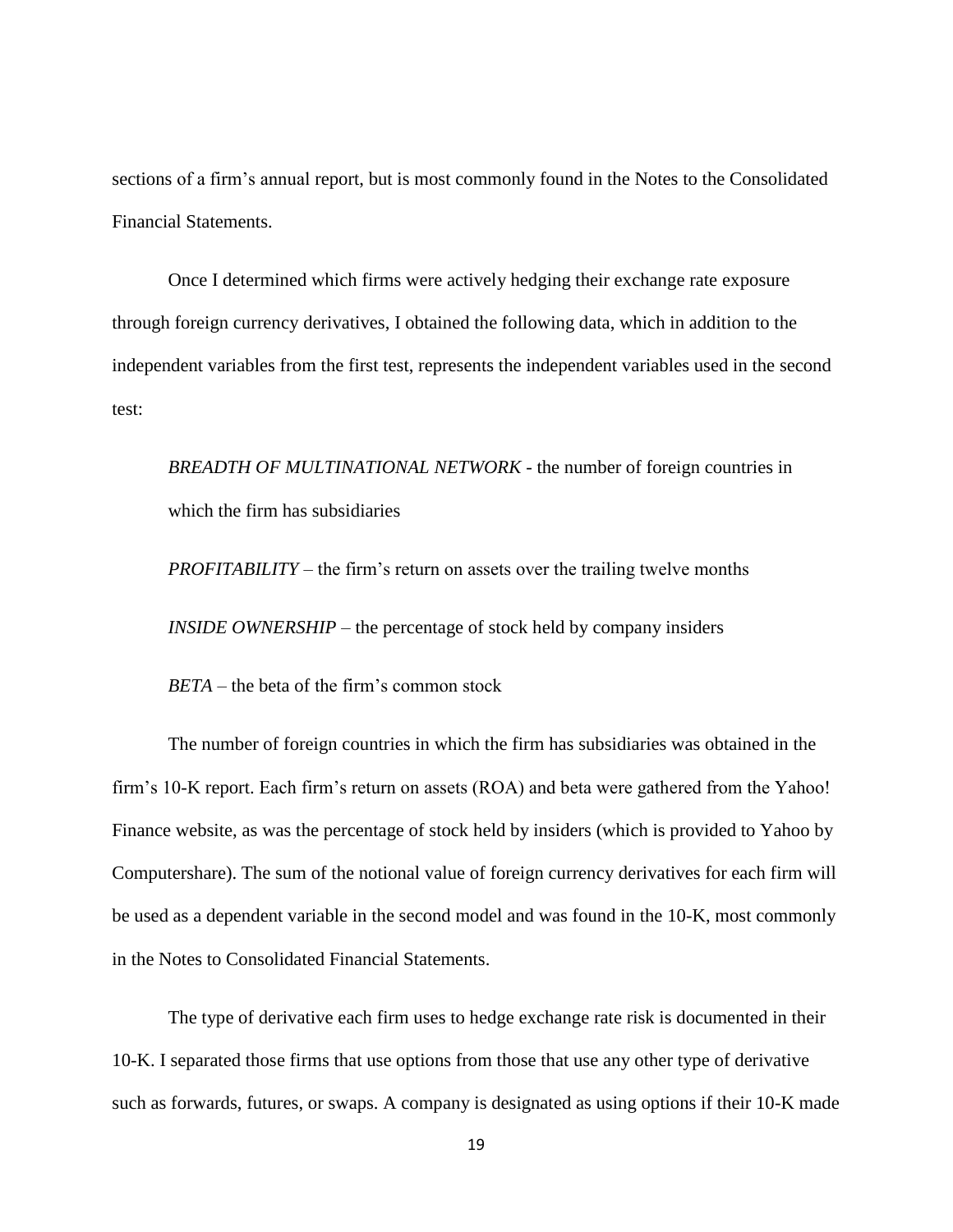any mention of options as part of their hedging policy. There are seven such firms. Since there is a lack of prior research analyzing the decision to use options or other types of derivatives, the same independent variables from second test are used for the third test.

Table 4 contains summary statistics for the independent variables. The table consists of summary statistics for the 141 firms included in the first test and the 30 firms included in the second and third tests. The corresponding mean, median, standard deviation, maximum value, and minimum value of each independent variable are shown. The min is zero for both measures of foreign exposure in the first test. This is because some firms in the sample do not have foreign operations. However, for the firms that do use derivatives to hedge, the average percentage of foreign sales to total sales is approximately 44%. The mean of *LIQUIDITY* and *STOCK PRICE RANGE* both decrease for firms that use derivatives. The mean number of foreign subsidiaries for firms that use derivatives is approximately nine. Consistent with the notion that small-cap firms are riskier, the average beta of the 30 firms that use derivatives to hedge is approximately 1.58.

Table 5 contains correlation coefficients between the independent variables used in test 1. The independent variables *FOREIGN EXPOSURE A* and *FOREIGN EXPOSURE B* have a correlation coefficient of 0.754. Table 6 contains correlation coefficients between the independent variables used in tests 2 and 3. The independent variables *FOREIGN EXPOSURE A*  and *FOREIGN EXPOSURE B* have a correlation coefficient of 0.843. The independent variables *BETA* and *STOCK PRICE RANGE* have a correlation coefficient of 0.795. Although these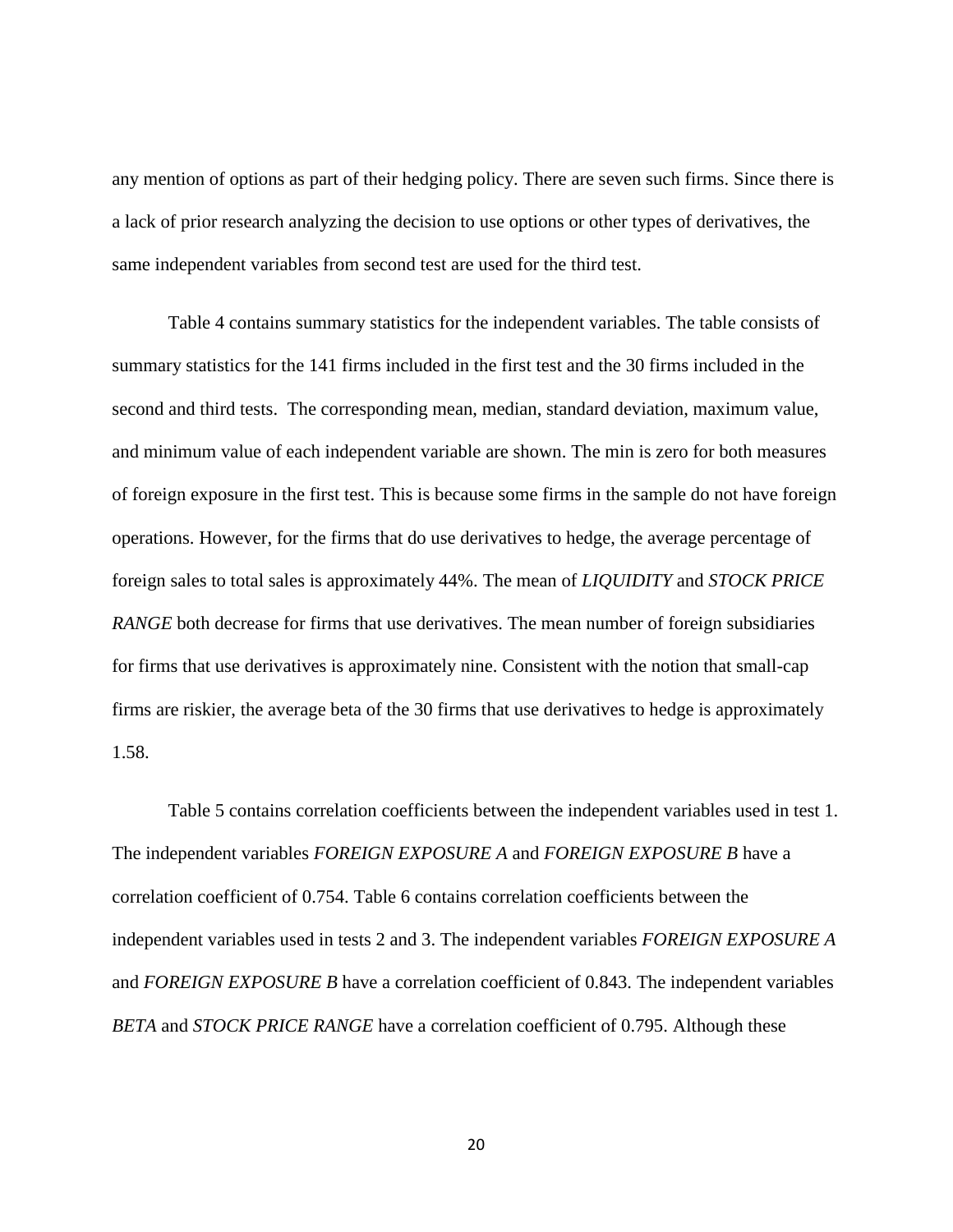independent variables have "strong" positive correlations, these independent variables were included in the tests unaltered.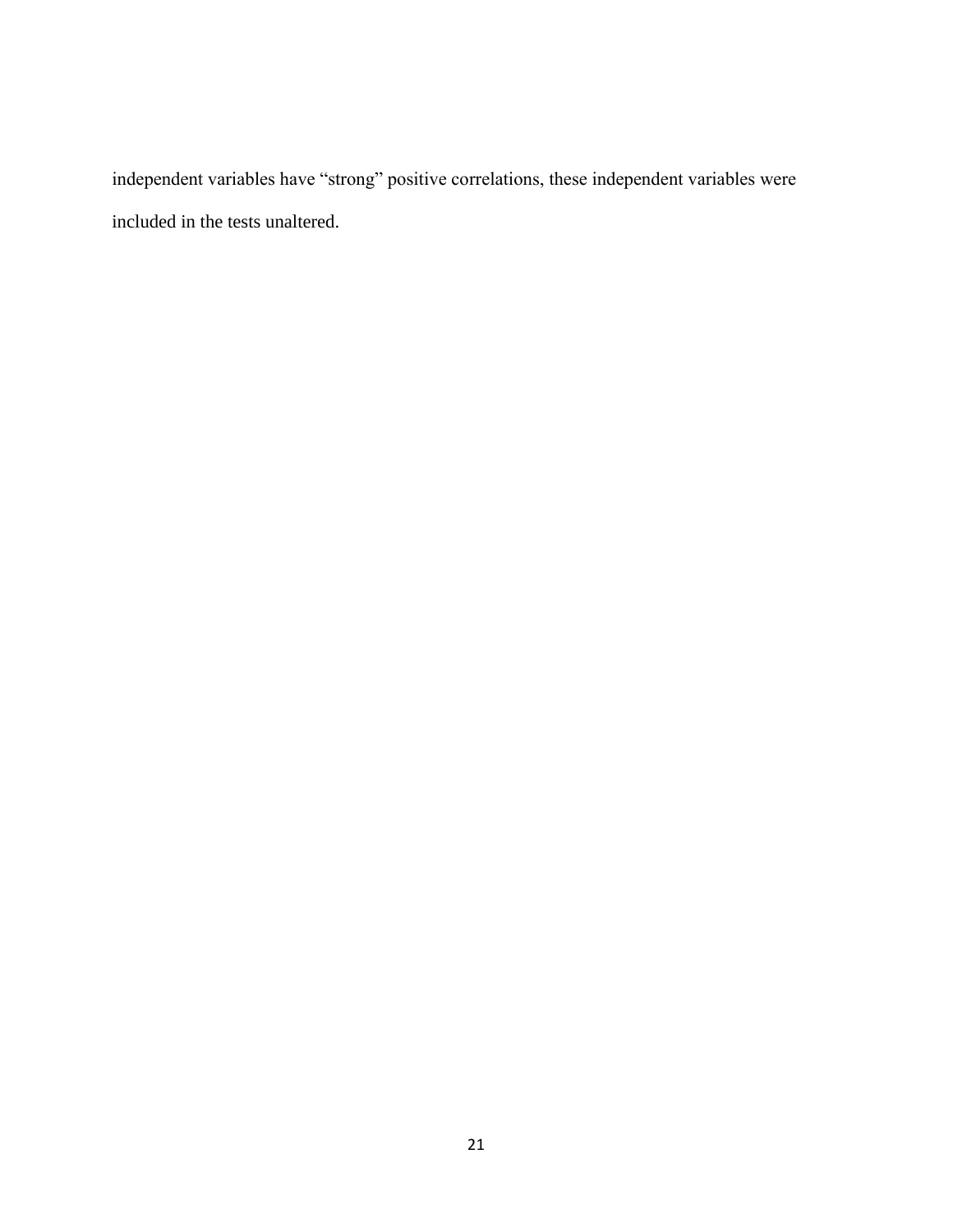#### **METHODOLOGY**

<span id="page-28-0"></span>Independent regressions were estimated as tests of each of my research questions using Minitab. The first and third research questions were examined through binary logistic regressions, while the second was examined using a multiple linear regression.

A firm"s decision to use derivatives to manage currency risk was examined using a binary logistic regression, where the dependent variable is 0 if the firm does not hedge using foreign currency derivatives and 1 if the firm uses any type of foreign currency derivative for hedging purposes. If the value is zero, this does not imply that the firm has not hedged using derivatives in prior years or won"t hedge using derivatives in the future. The first model estimates the impact of the following independent variables (firm characteristics) on the probability that the firm decides to hedge: *SIZE, FOREIGN EXPOSURE A, FOREIGN EXPOSURE B, LIQUIDITY,* and *STOCK PRICE RANGE*.

The second issue examined is why firms that use foreign currency derivatives to manage exchange rate risk use different amounts. One question is how to measure the extent of derivatives use. Two multiple linear regressions using different dependent variables were estimated to examine whether certain firm characteristics influence the extent to which the firm hedges. The first, the model I denote "model 2-A", measures derivatives use as the ratio of the notional value of foreign currency derivatives to total assets. This takes a balance sheet approach to foreign currency exposure. The second, the model I denote "model 2-B", measures derivatives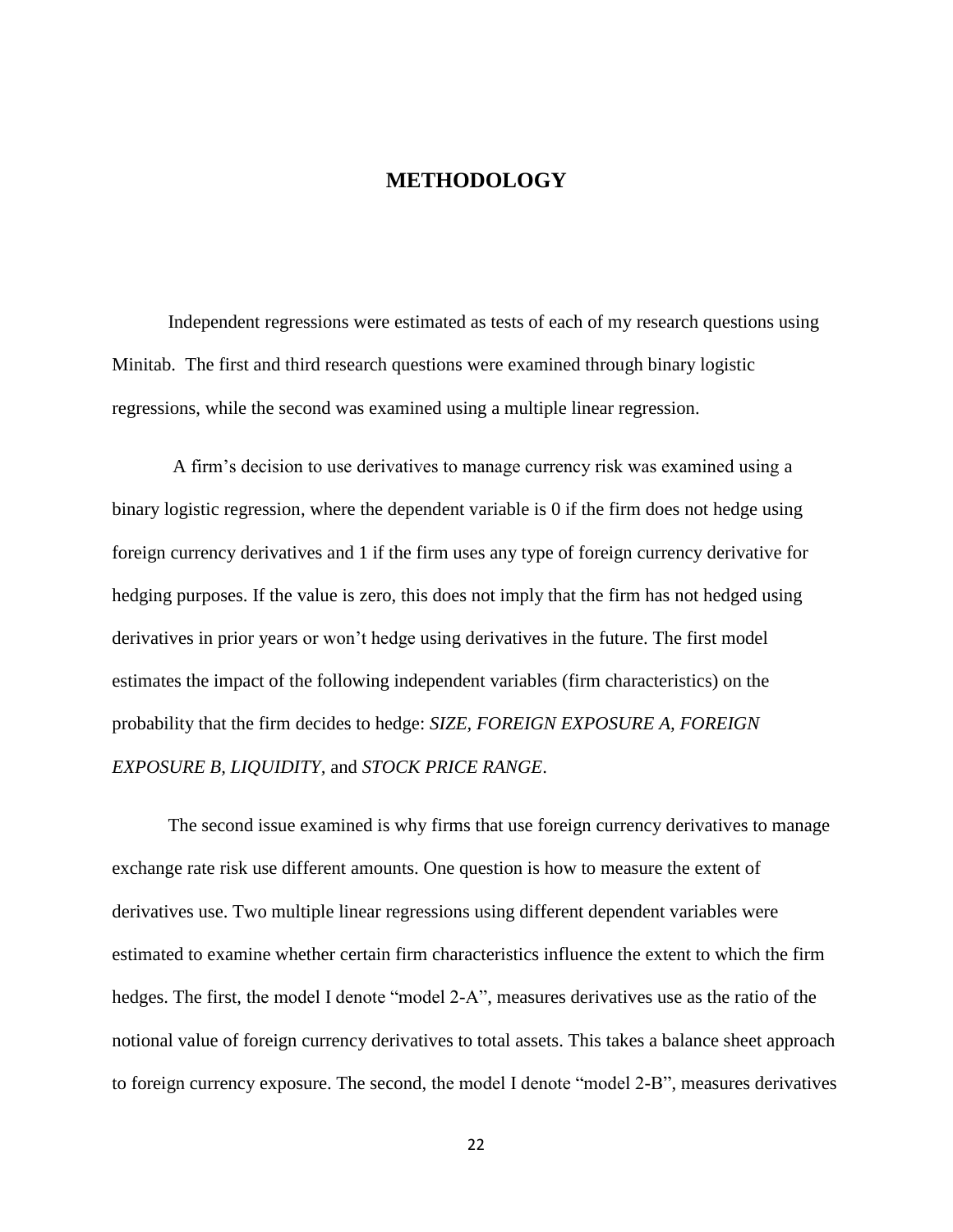use as the ratio of the notional value of foreign currency derivatives to total sales. This takes an income statement approach to foreign currency exposure. Each version of the second model estimates the impact of the following independent variables (firm characteristics) on the extent of derivatives use: *SIZE, FOREIGN EXPOSURE A, FOREIGN EXPOSURE B, LIQUIDITY, STOCK PRICE RANGE, BREADTH OF MULTINATIONAL NETWORK, PROFITABILITY, INSIDE OWNERSHIP,* and *BETA*.

The third issue examined is why some firms use foreign exchange options as all or part of their exchange rate hedging, while others use only futures, forwards and swaps. A binary logistic regression is estimated to examine whether certain firm characteristics influence the probability that a firm decides to use options to hedge its foreign currency exposure. The dependent variable is 0 if the firm does not use any options to hedge its foreign currency exposure and 1 if the firm uses options. The third model employs the same independent variables (firm characteristics) as the second model: *SIZE, FOREIGN EXPOSURE A, FOREIGN EXPOSURE B, LIQUIDITY, STOCK PRICE RANGE, BREADTH OF MULTINATIONAL NETWORK, PROFITABILITY, INSIDE OWNERSHIP,* and *BETA*.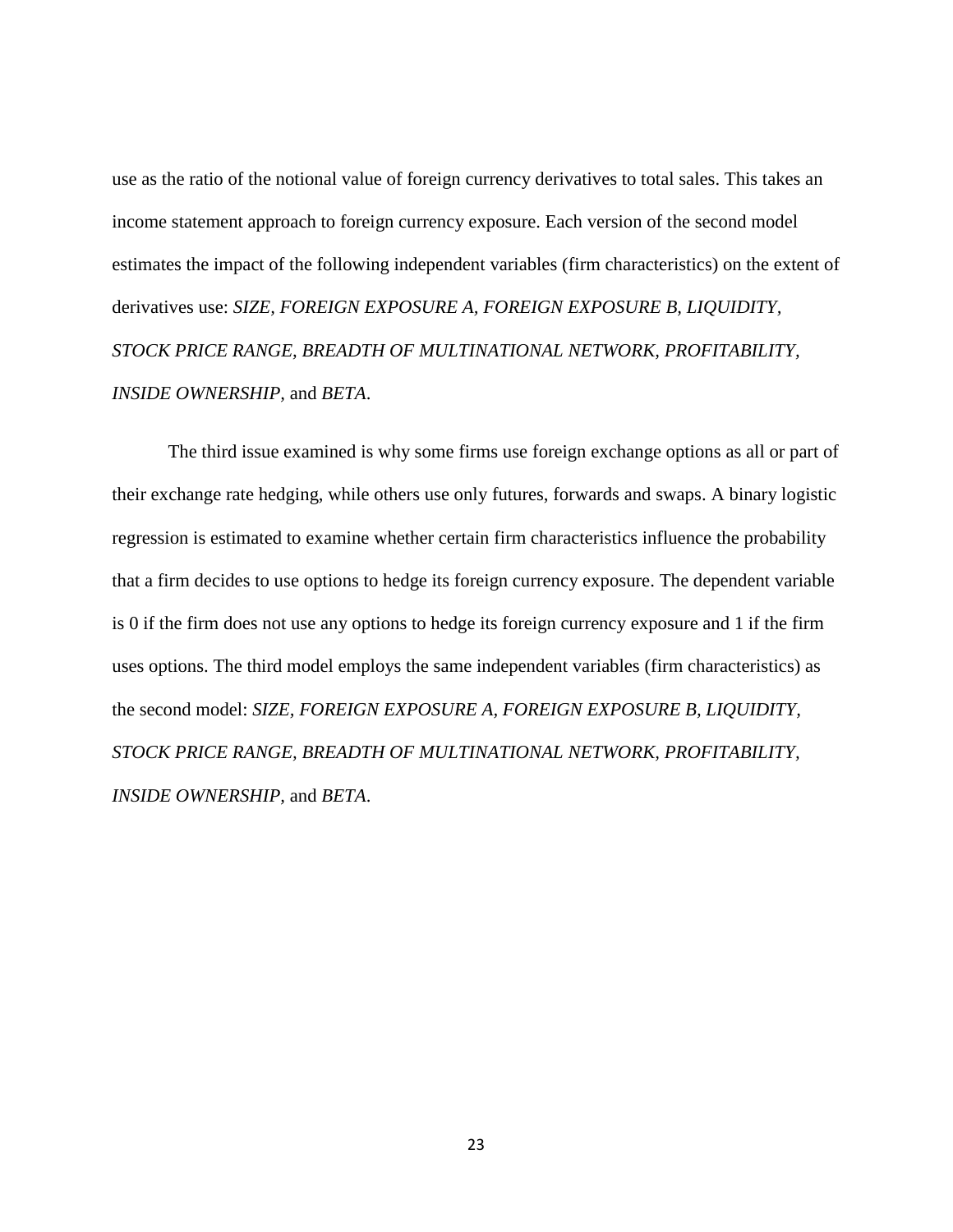#### **RESULTS & DISCUSSION**

#### Test 1: The Decision to Hedge

<span id="page-30-1"></span><span id="page-30-0"></span>The first test, which models the decision of whether to hedge exchange rate risk using derivatives, suggests that three of the independent variables influence the decision to hedge. Approximately 21% of the firms in the sample used derivatives in the past year. As Table 7 summarizes, SIZE, FOREIGN EXPOSURE A, AND LIQUIDITY are each statistically significant at at least the 10% level as measured by the p-value of the estimate. Note that the sample size for the first test was reduced to 140. One company was omitted from the sample because it was purchased and subsequently delisted.

The coefficient estimate for the variable *SIZE*, the natural log of the total assets of the firm, suggests that the decision to hedge exchange rate risk through the use of foreign currency derivatives is positively related to firm size. This is consistent with Jorion (1990), Bodnar and Wong (2000), and Pantzalis, Simkins, and Laux (2001). As noted earlier, Nance et al. (1993), Mian (1996), Tufano (1996), Geczy et al. (1997), and Allyannis and Ofek (2001) argue that economies of scale exist in acquiring information on hedging techniques and instruments for larger firms, which reduces the transaction costs of trading financial derivatives. The precise reason why size is related to the decision to hedge may vary among firms. However, the Russell 2000 is composed of small-cap companies that often do not have operations outside of the United States. These companies will likely have no exposure to exchange rate risk.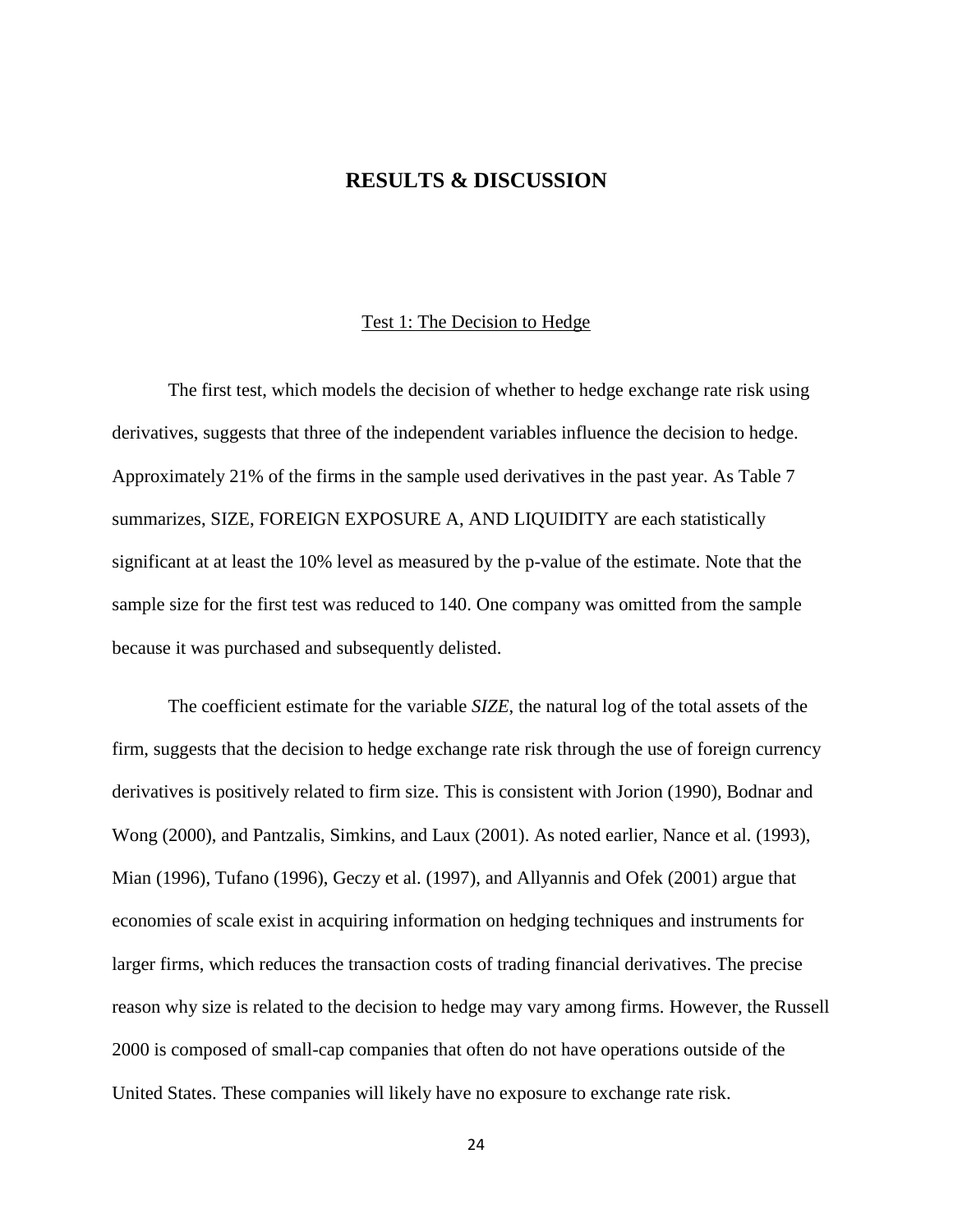The coefficient estimate for *FOREIGN EXPOSURE A*, which is the ratio of foreign sales to total sales, is positively and significantly related to the decision to hedge using foreign currency derivatives. These results are consistent with those in Jorion (1990) and Bodnar and Wong (2000). Firms with greater reliance on foreign revenues are more likely to manage the currency risk imbedded in these revenues. It is interesting to note, however, the second measure of foreign exposure, which is the ratio of foreign assets to total assets, does not have a significant impact on the decision to use foreign currency derivatives.

Finally, the coefficient estimate for *LIQUIDITY*, which is equal to the current ratio, is statistically significant but negative. This result is consistent with Bartram, Brown, and Behle (2003, 2009). Firms with a higher current ratio, meaning they can meet short term liabilities more easily, are less likely to initiate an exchange rate hedging program. It may be that these firms achieve higher current ratios by not having to pay the immediate costs that are associated with maintaining an active hedging strategy using foreign currency derivatives.

#### Test 2: The Extent of Hedging

<span id="page-31-0"></span>The extent of hedging was measured in two ways: the ratio of the notional value of foreign currency derivatives to total assets and the ratio of the notional value of foreign currency derivatives to total sales. The two versions of test two regress these measures against the same set of explanatory variables. Both versions of the second test had qualitatively similar results. Tables 8 summarize the results of the second test. The table presents the independent variables' corresponding coefficient estimate and p-value. Each panel presents three different models,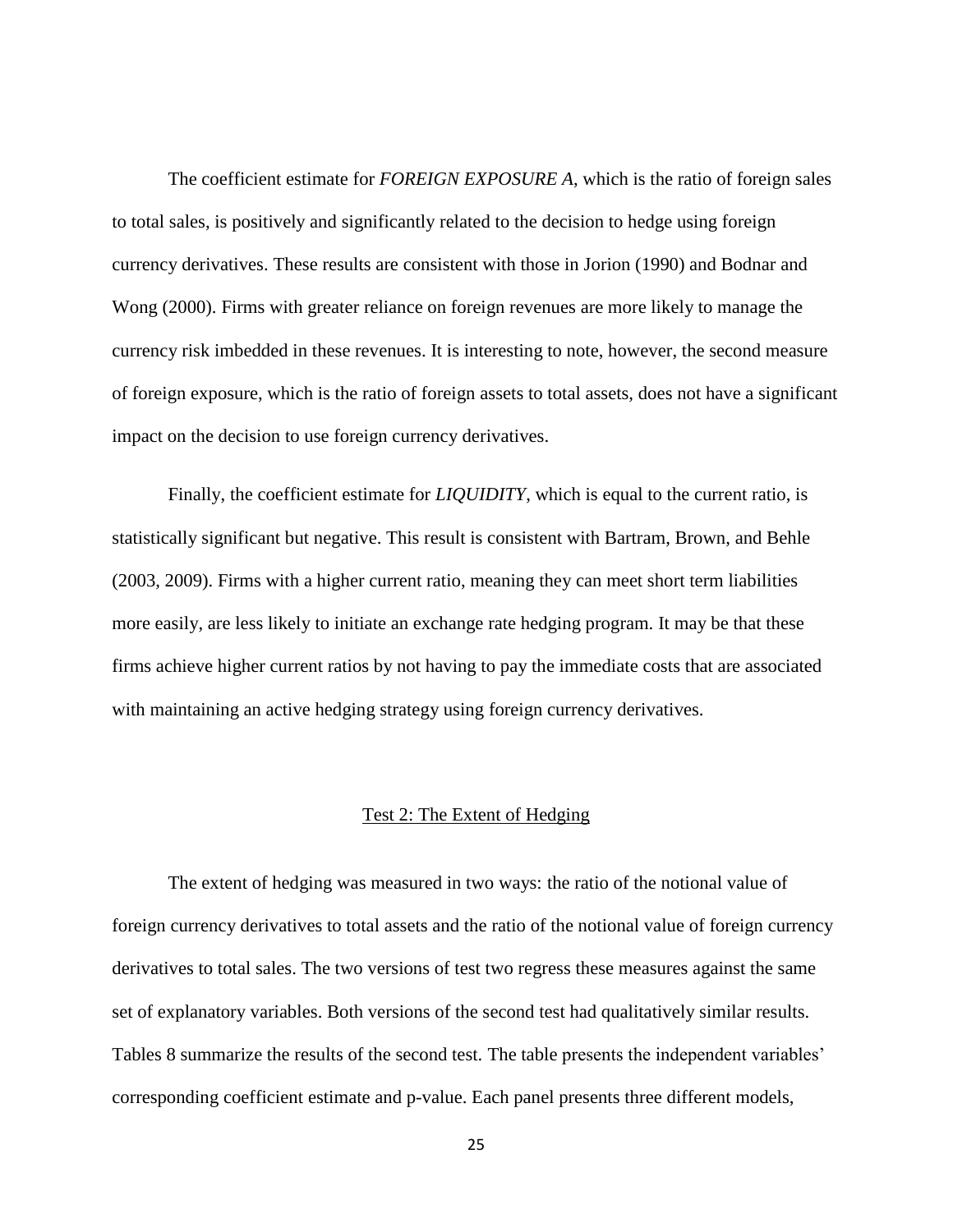which represent the different versions of the second test. The first model in both versions includes the five independent variables originally tested. The second model in both versions omits *STOCK PRICE RANGE* and *SIZE* because the p-values were so high in the first model. The third model in both versions adds three additional firm characteristics, *PROFITABILITY*, *INSIDE OWNERSHIP*, and *BETA*.

For both tests in model 1, the coefficient estimates for both measures of exposure, *FOREIGN EXPOSURE A* and *FOREIGN EXPOSURE B*, were statistically significant. Similar to the results of the first test, *FOREIGN EXPOSURE A*, which measures foreign sales relative to total sales, is positively related to the extent to which a firm hedges. This is consistent with Bartram, Brown, and Fehle (2009) who find the ratio of foreign sales to total sales is positively correlated to the extent of hedging. *FOREIGN EXPOSURE B*, which measures foreign assets relative to total assets, is negatively related to the extent to which the firm hedges exchange rate risk. This result contradicts Choi and Prasad (1995), who found that a higher ratio of foreign assets to total assets is positively related to translation risk. Perhaps firms that have more operations overseas are less worried about repatriating revenues (converting them to U.S. dollars) as they have needs to increase or replace facilities overseas.

The proxy for global reach, *BREADTH OF MULTINATIONAL NETWORK*, which measures the number of foreign countries in which the firm has subsidiaries, is positive and statistically significant in both versions of model 1. This is contrary to Pantzalis, Simkins, and Laux (2001), who argue that firms with a broader multinational network are less exposed to currency risk.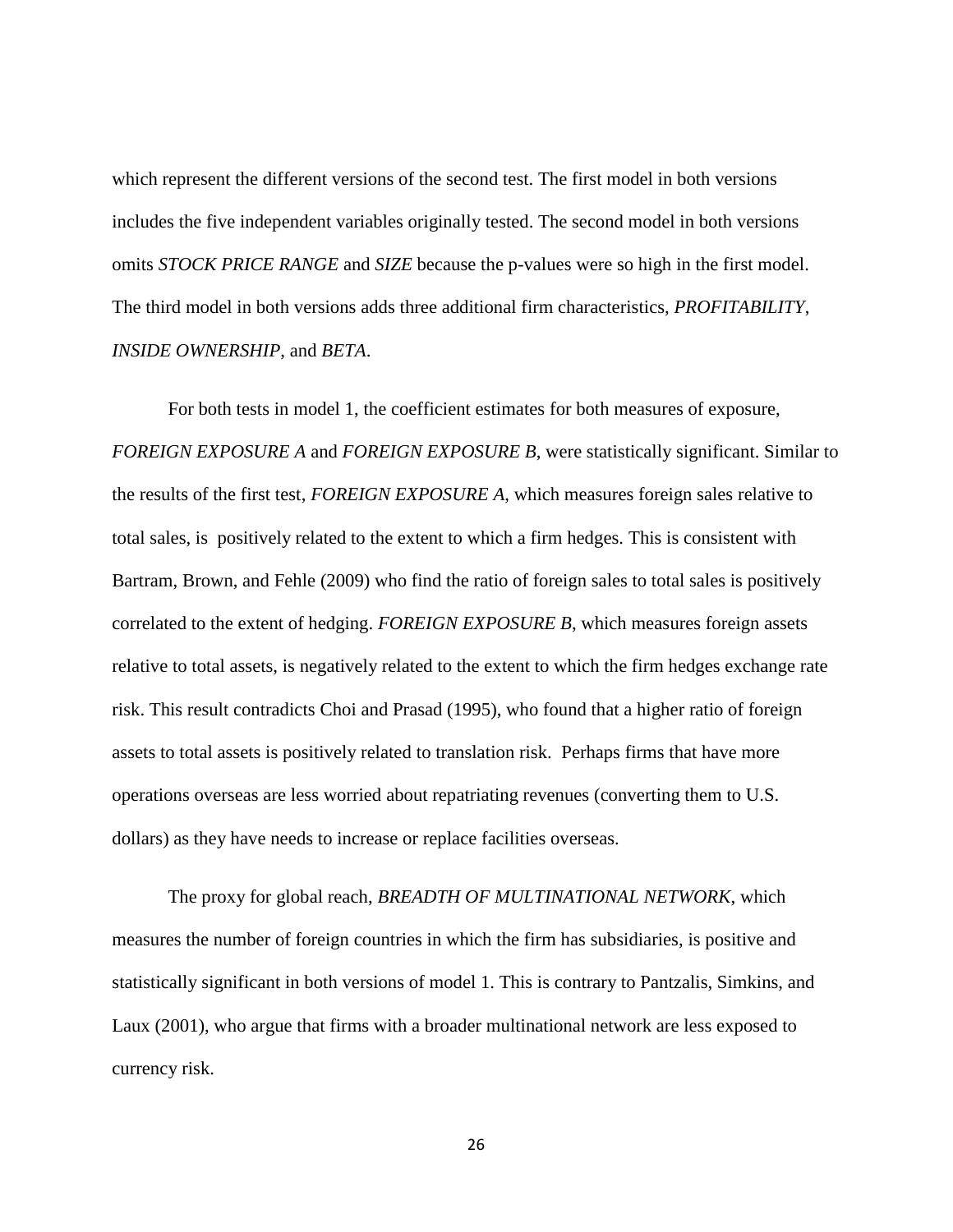Because the p-values for SIZE and *STOCK PRICE RANGE* were so high in versions A and B of model 1, a second version of each test was estimated, denoted model 2, which excludes these two independent variables. The results for model 2, which are presented in table 8, are consistent with those of model 1, although the r-squared of model 2 is slightly higher than that of model 1 for each version.

A third variation of test 2, denoted model 3, was also estimated. This version added three explanatory variables to the reduced model 2: *PROFITABILITY, INSIDE OWNERSHIP,* and *BETA*. These variables were added to measure the significance of earnings and firm risk when determining the extent to which a firm hedges. Rather than examining whether larger firms are more likely to use more derivatives, *PROFITABILITY*, which is the return on assets, is introduced as an alternative measure. None of the additional three variables are statistically significant. *BREADTH OF MULTINATIONAL NETWORK* is the only independent variable that is positively related to the extent to which a firm hedges in model 3.

The results indicate that neither proxy used for risk in test 2, *STOCK PRICE RANGE* and *BETA*, is related to the decision to hedge and the extent of hedging. This is interesting because hedging exchange rate risk by using derivatives is intended to be a risk management strategy. Further, when the model is expanded with the three additional independent variables, the extent of foreign exposure, measured by sales or assets, is no longer found to be related to the extent of hedging.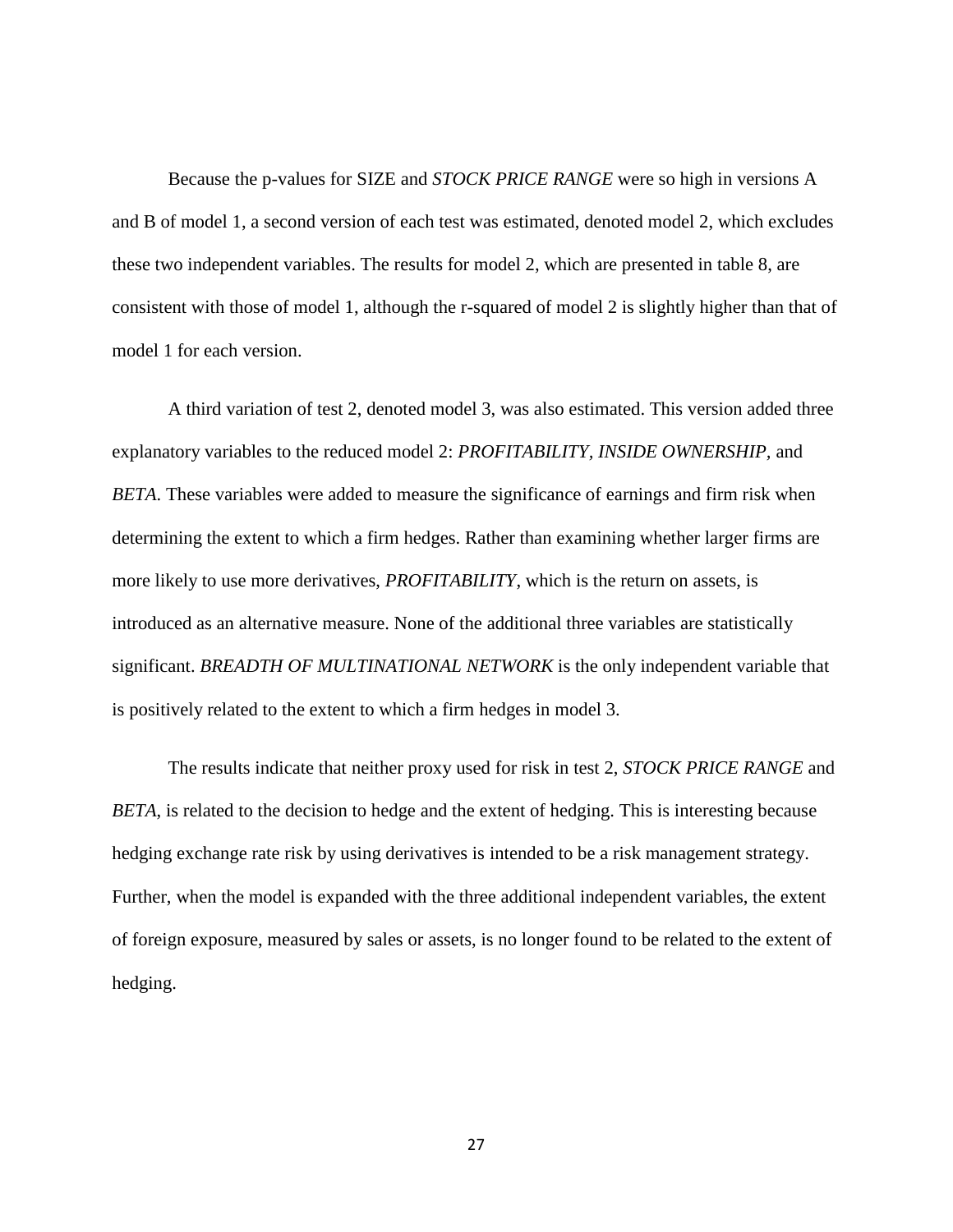#### Test 3: Using Options to Hedge

<span id="page-34-0"></span>Test 3 attempts to explain the decision of some firms to use options as a part of their foreign currency hedging. The same independent variables used in test 2 are employed in test 3. The three versions of this test are summarized in Table 9. The results of these binary logistic regressions suggest that none of the firm characteristics examined is related to this decision. As noted earlier, prior research does not appear to have examined this issue. The lack of prior research into the factors that influence the decision to use options leads me to believe that there is no concrete method of determining what influences the use of options. Since the number of firms that use options is less than a quarter of the thirty firms in the "use derivatives" subsample, the benefits of using options rather than other derivatives may not outweigh the costs. This is especially true because options require upfront costs, whereas forwards, futures, and swaps do not. This may explain the reason why forward contracts represented nearly half of all the foreign exchange derivatives traded in 2010 (BIS).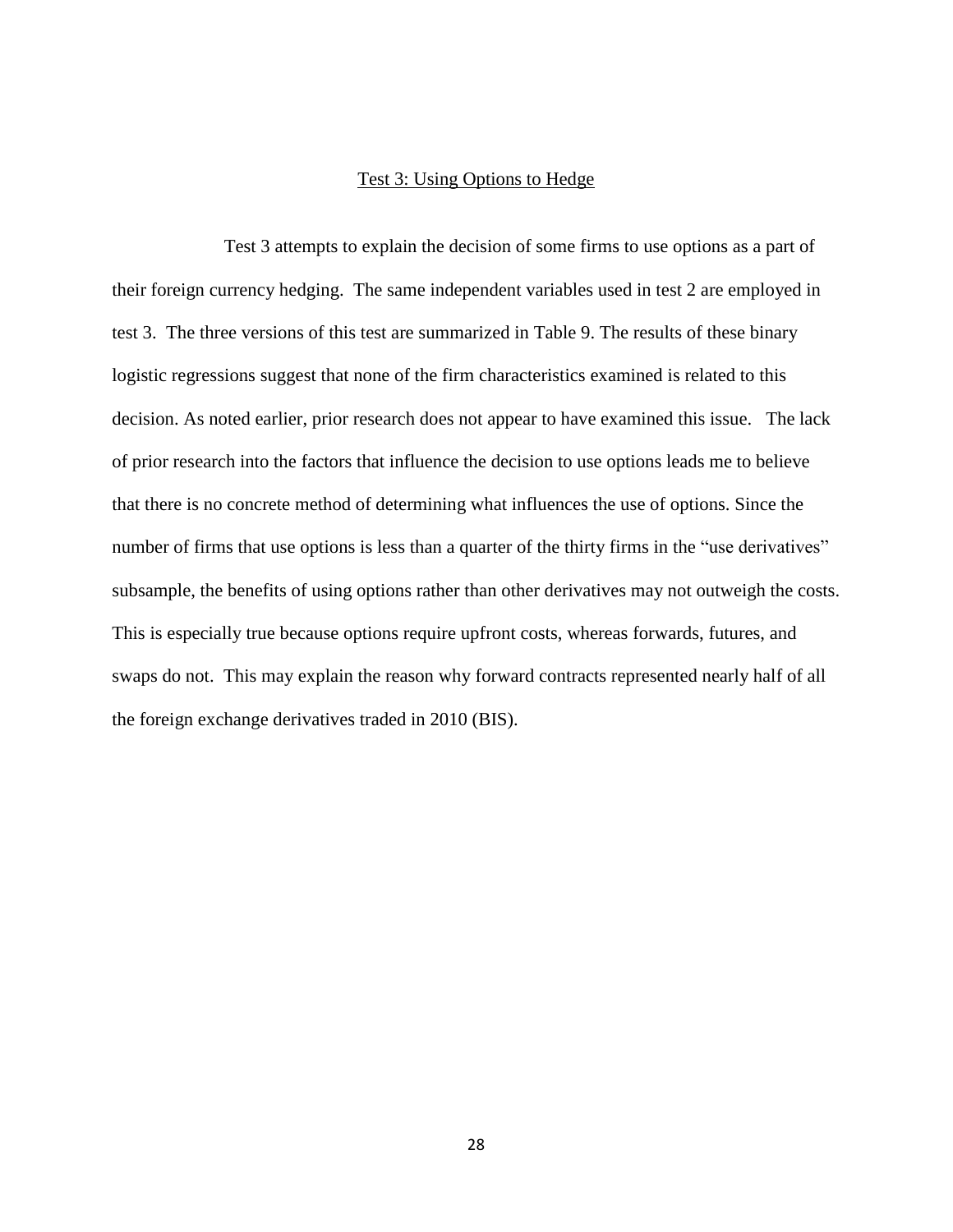#### **CONCLUSION**

<span id="page-35-0"></span>This paper examines whether certain firm characteristics influence its decision to hedge its exchange rate exposure using foreign currency derivatives. Using a sample of 141 industrials sector, small-cap firms in the Russell 2000 index, I examine the determinants of the decision to implement a derivative-based hedging strategy, the extent to which the sample firms hedge, and the decision to hedge with options, rather than relying solely on futures, forwards, and swaps..

I found significant, positive associations between the decision to hedge and a firm"s size, and its ratio of foreign sales to total sales, and a significant, negative association with firm liquidity. Hedging firms are larger, generate more of their sales overseas, and have lower cash assets relative to short-term debts.

I also found that firms with more foreign sales hedge a greater proportion of their foreign currency exposure, while firms with more foreign assets relative to total assets hedge a lesser proportion of that exposure. In addition, firms that operate in more foreign markets hedge more of their foreign exposure, which contradicts the notion that operations in many countries create natural currency hedges. Oddly, firm risk does not appear to be related to the decision to hedge or the extent of hedging.

Although this paper attempts to model the factors that influence management's decision to use options for hedging, none of the firm characteristics studied was significantly related to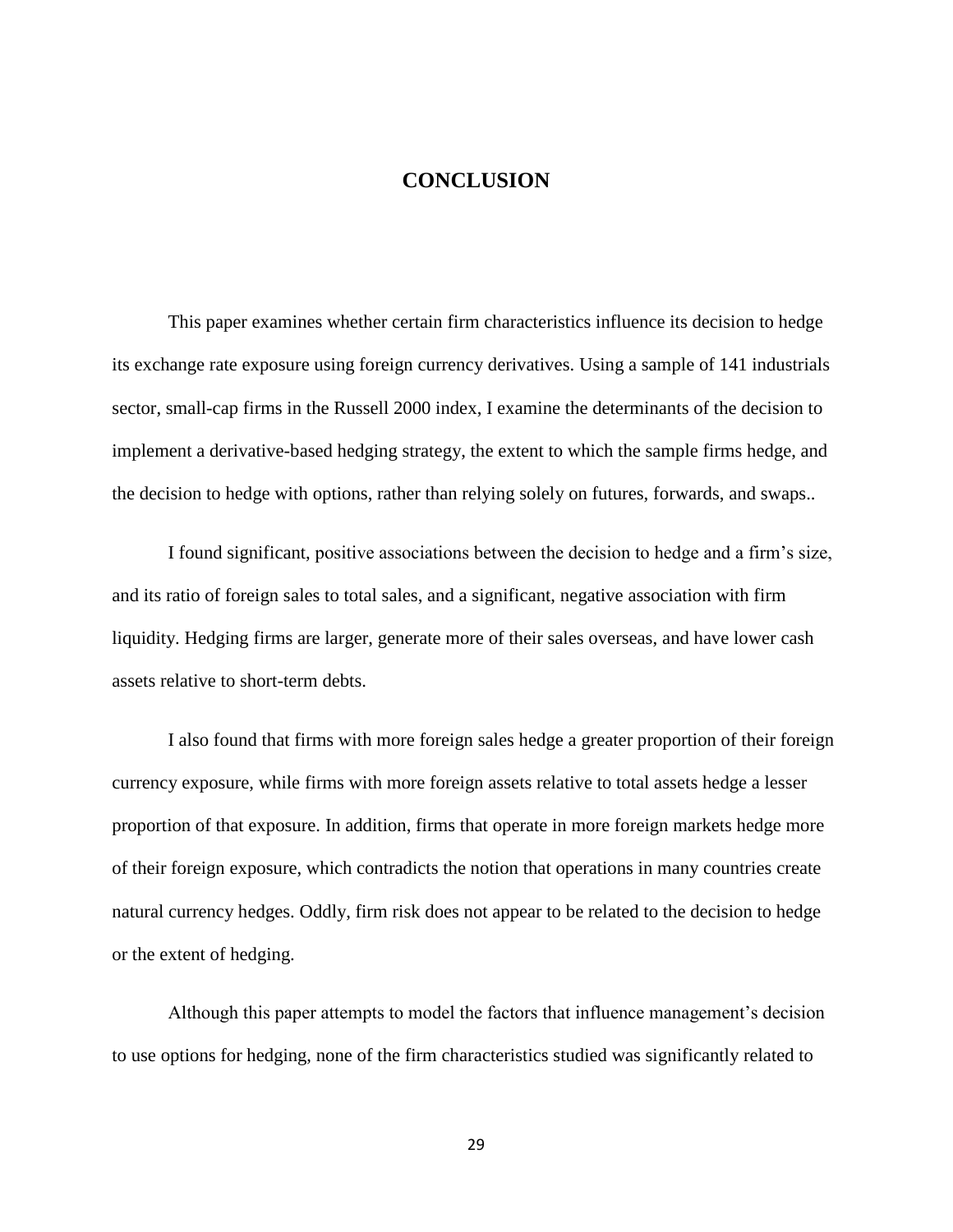this decision. This presents the opportunity for further research to be conducted to determine what influences management to choose different styles of hedging.

In conclusion, some of the results in this paper are consistent with prior research on the use of derivatives. Firm size is consistently found as being positively related to the decision to hedge in numerous research papers on the usage of derivatives. It is interesting to note that firm size is only significant when determining whether or not the firm hedges; size is not related to the extent of hedging or the use of options in hedging. The results of this research should be of interest to risk managers who wish to understand the factors that influence a firm"s decision to hedge and the extent of its hedging using foreign exchange derivatives.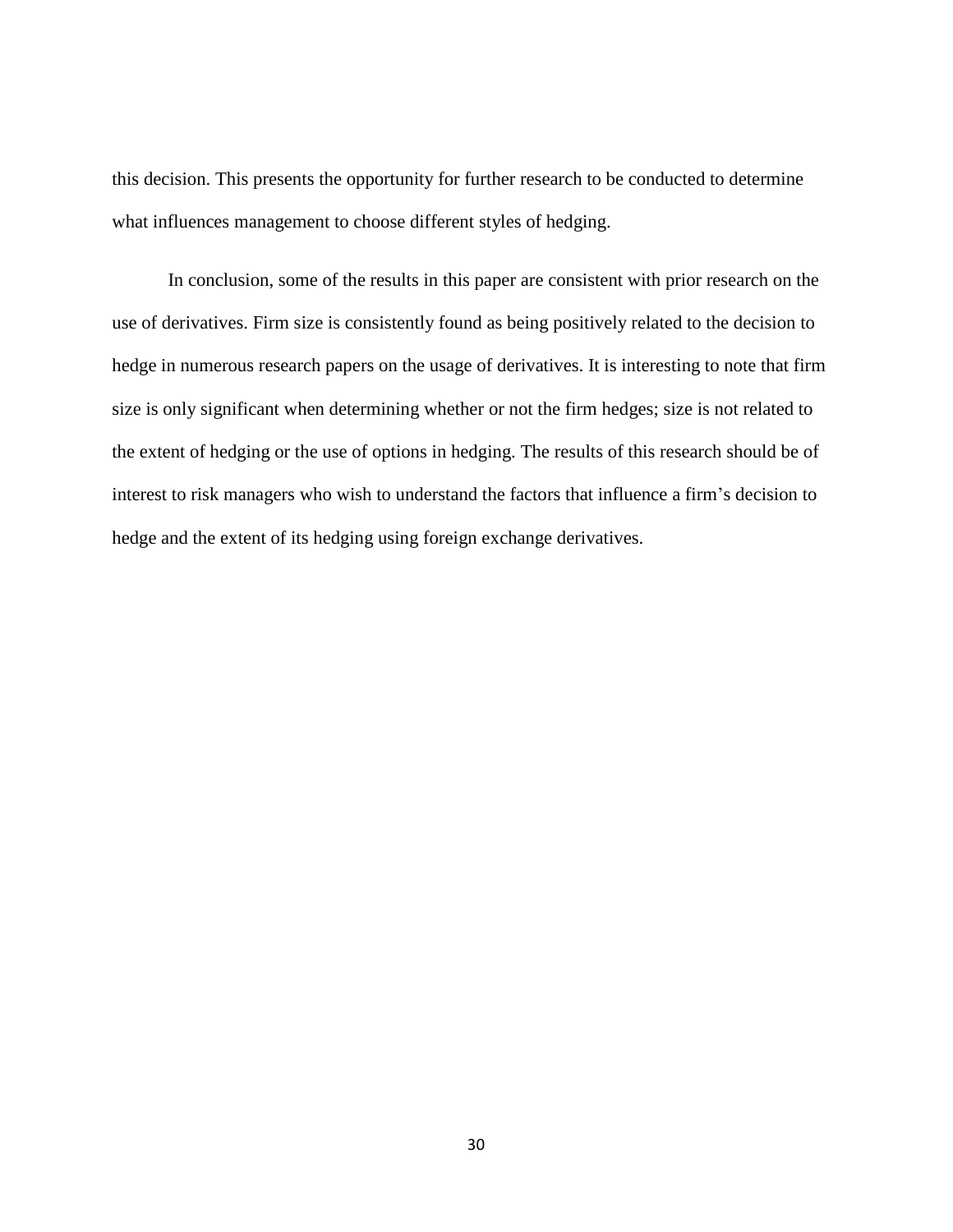#### <span id="page-37-0"></span>**Table 1 Foreign Exchange Derivatives by Instrument and Counterparty (BIS 2010)**

#### Amounts outstanding of OTC foreign exchange derivatives By instrument and counterparty

In billions of US dollars

<span id="page-37-1"></span>

| in plinons or us gollars      |                              |          |                 |          |                 |                            |          |                 |          |                 |
|-------------------------------|------------------------------|----------|-----------------|----------|-----------------|----------------------------|----------|-----------------|----------|-----------------|
|                               | Notional amounts outstanding |          |                 |          |                 | <b>Gross market values</b> |          |                 |          |                 |
| Instrument / counterparty     | <b>Jun 2008</b>              | Dec 2008 | <b>Jun 2009</b> | Dec 2009 | <b>Jun 2010</b> | <b>Jun 2008</b>            | Dec 2008 | <b>Jun 2009</b> | Dec 2009 | <b>Jun 2010</b> |
| <b>Total contracts</b>        | 62,983                       | 50,042   | 48,732          | 49,181   | 53,125          | 2.262                      | 4,084    | 2,470           | 2,070    | 2,524           |
| reporting dealers             | 24,845                       | 19,665   | 18,849          | 18,896   | 19,920          | 782                        | 1,520    | 892             | 732      | 898             |
| other financial institutions  | 26,775                       | 21,300   | 21,441          | 21.445   | 23,475          | 995                        | 1,768    | 1,066           | 888      | 1,084           |
| non-financial customers       | 11,362                       | 9,077    | 8,442           | 8,840    | 9,731           | 484                        | 796      | 512             | 449      | 541             |
| Outright forwards and foreign |                              |          |                 |          |                 |                            |          |                 |          |                 |
| exchange swaps                | 31,966                       | 24,494   | 23,105          | 23,129   | 25,625          | 802                        | 1,830    | 870             | 683      | 925             |
| reporting dealers             | 10.897                       | 8.472    | 7.701           | 7,683    | 8,370           | 281                        | 662      | 301             | 235      | 314             |
| other financial institutions  | 14,444                       | 10,906   | 10,653          | 10.497   | 11,872          | 348                        | 780      | 374             | 300      | 398             |
| non-financial customers       | 6,624                        | 5,116    | 4,751           | 4,949    | 5,383           | 172                        | 388      | 195             | 148      | 213             |
| <b>Currency swaps</b>         | 16,307                       | 14,941   | 15,072          | 16,509   | 16,347          | 1.071                      | 1,633    | 1.211           | 1.043    | 1,187           |
| reporting dealers             | 6,599                        | 6,009    | 6,330           | 7,112    | 7,006           | 315                        | 568      | 402             | 332      | 397             |
| other financial institutions  | 7,367                        | 6,858    | 6,717           | 7,282    | 7,279           | 520                        | 783      | 568             | 478      | 548             |
| non-financial customers       | 2.341                        | 2,074    | 2,025           | 2,115    | 2,062           | 237                        | 282      | 241             | 233      | 243             |
| <b>Options</b>                | 14,710                       | 10,608   | 10,555          | 9.543    | 11,153          | 388                        | 621      | 389             | 344      | 411             |
| reporting dealers             | 7,349                        | 5,184    | 4,818           | 4,101    | 4,544           | 186                        | 290      | 190             | 166      | 187             |
| other financial institutions  | 4,964                        | 3,537    | 4,071           | 3,666    | 4,323           | 127                        | 205      | 125             | 111      | 138             |
| non-financial customers       | 2.397                        | 1,887    | 1,666           | 1,775    | 2,286           | 75                         | 126      | 75              | 68       | 86              |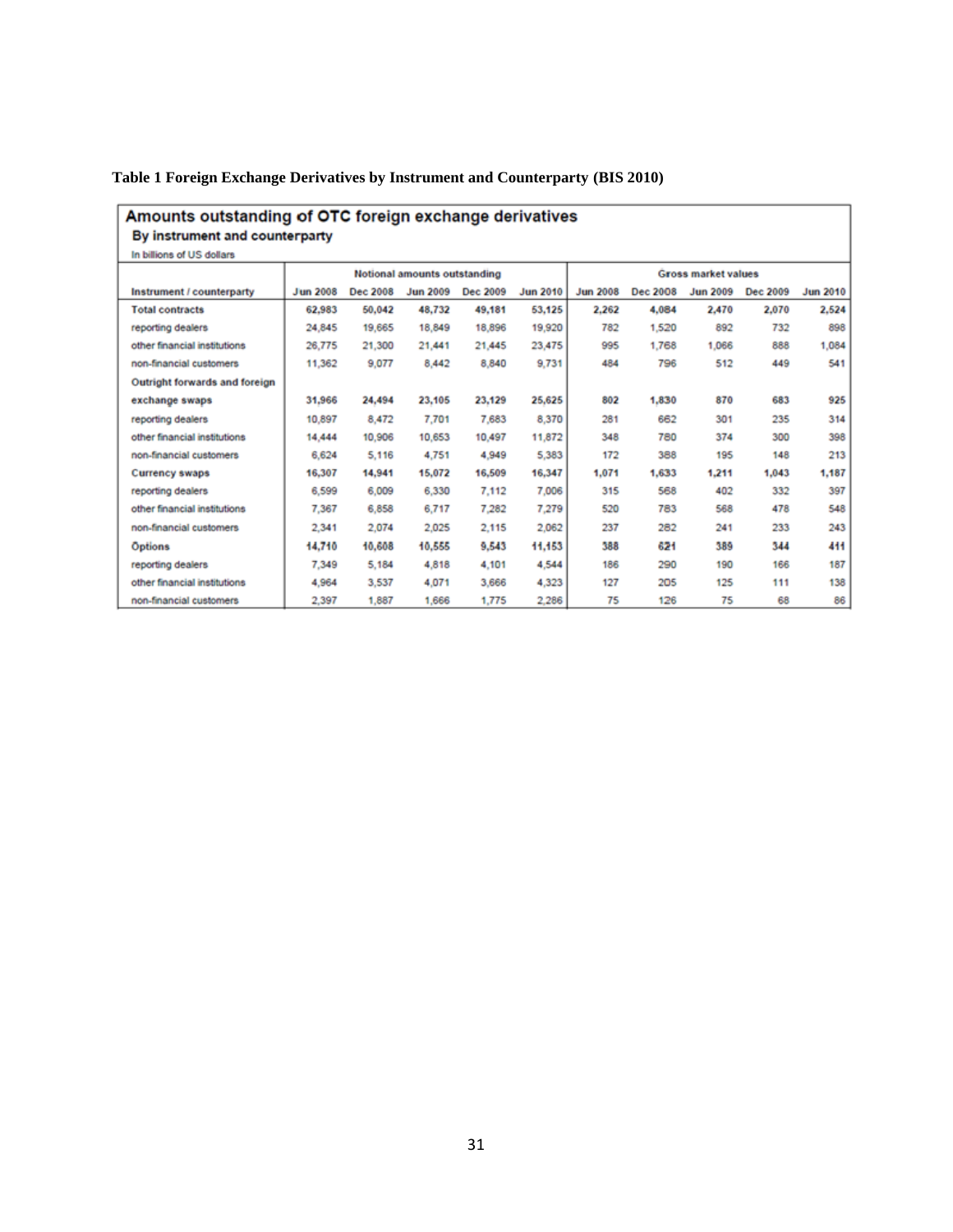| Table 2 Global Daily Turnover of Foreign Exchange Derivatives (BIS 2010) |  |  |  |
|--------------------------------------------------------------------------|--|--|--|
|                                                                          |  |  |  |

| Global foreign exchange market turnover            |       |       |       |       |       |
|----------------------------------------------------|-------|-------|-------|-------|-------|
| Daily averages in April, in billions of US dollars |       |       |       |       |       |
| Instrument/maturity                                | 1998  | 2001  | 2004  | 2007  | 2010  |
| Foreign exchange instruments                       | 1.527 | 1.239 | 1,934 | 3.324 | 3,981 |
| Spot transactions <sup>2</sup>                     | 568   | 386   | 631   | 1,005 | 1,490 |
| Outright forwards <sup>2</sup>                     | 128   | 130   | 209   | 362   | 475   |
| Up to 7 days                                       | 65    | 51    | 92    | 154   | 219   |
| Over 7 days                                        | 62    | 80    | 116   | 208   | 256   |
| Foreign exchange swaps <sup>2</sup>                | 734   | 656   | 954   | 1.714 | 1,765 |
| Up to 7 days                                       | 528   | 451   | 700   | 1.329 | 1.304 |
| Over 7 days                                        | 202   | 204   | 252   | 382   | 459   |
| Currency swaps                                     | 10    |       | 21    | 31    | 43    |
| Options and other products <sup>3</sup>            | 87    | 60    | 119   | 212   | 207   |
| Memo:                                              |       |       |       |       |       |
| Turnover at April 2010 exchange rates <sup>4</sup> | 1,705 | 1,505 | 2,040 | 3,370 | 3,981 |
| Estimated gaps in reporting                        | 49    | 30    | 116   | 152   | 144   |
| Exchange-traded derivatives <sup>5</sup>           | 11    | 12    | 26    | 80    | 168   |

<span id="page-38-0"></span><sup>1</sup> Adjusted for local and cross-border inter-dealer double-counting (ie "net-net" basis). <sup>2</sup> Previously classified as part of the so-called "Traditional FX market". <sup>3</sup> The category "other FX products" covers highly leveraged transactions and/or trades whose notional amount is variable and where a decomposition into individual plain vanilla components was impractical or impossible. 4 Non-US dollar legs of foreign currency transactions were converted into original currency amounts at average exchange rates for April of each survey year and then reconverted into US dollar amounts at average April 2010 exchange rates. <sup>5</sup> Sources: FOW TRADEdata; Futures Industry Association; various futures and options exchanges. Reported monthly data were converted into daily averages of 20.5 days in 1998, 19.5 days i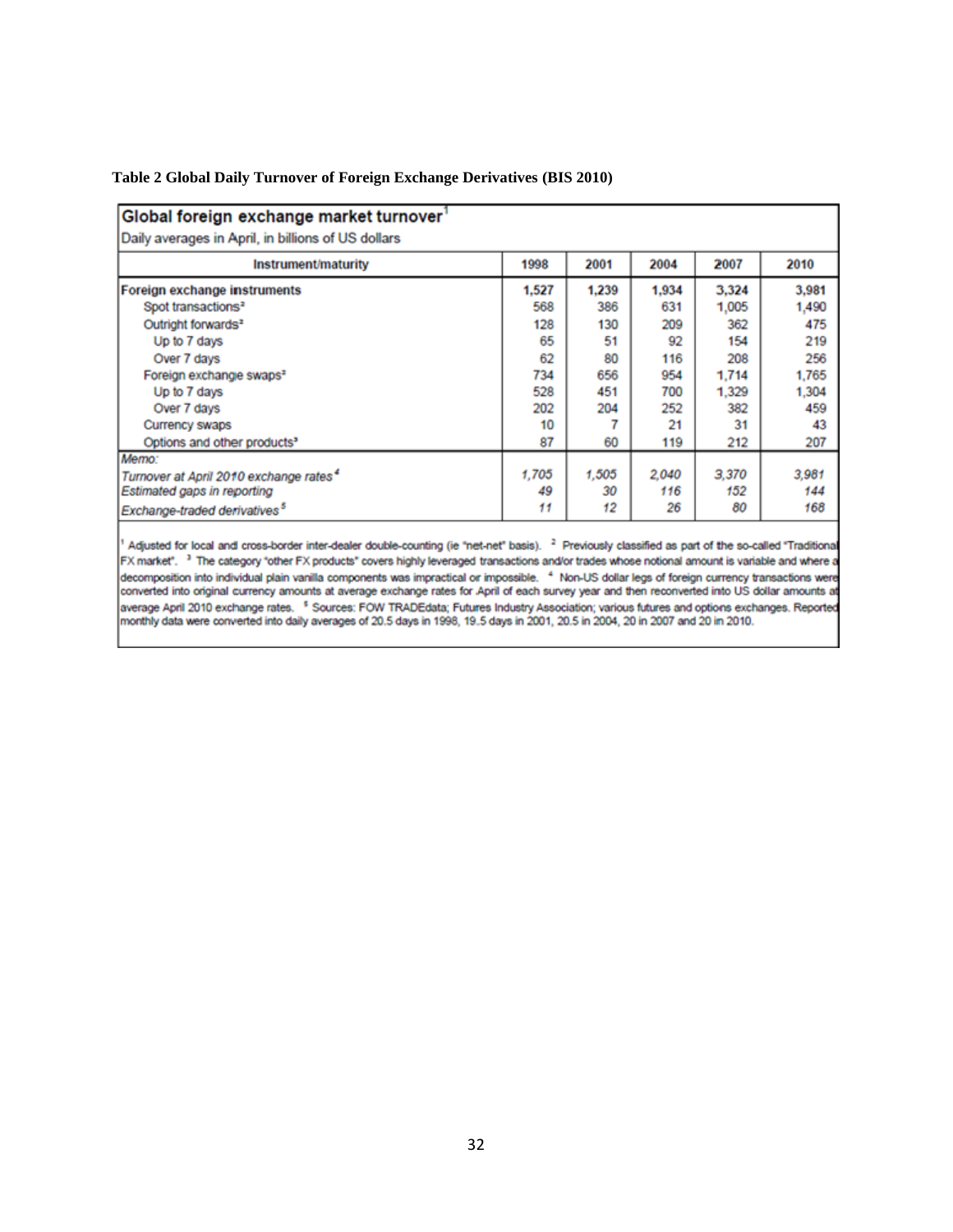#### **Table 3 Summary of Hypotheses**

| <b>Summary of Hypotheses</b>                                |                            |                                                                                                    |  |  |  |  |
|-------------------------------------------------------------|----------------------------|----------------------------------------------------------------------------------------------------|--|--|--|--|
| Panel A Determinants of Decision to Hedge Using Derivatives |                            |                                                                                                    |  |  |  |  |
| <b>Variable</b>                                             | <b>Prediction</b>          | <b>Definition</b>                                                                                  |  |  |  |  |
| Size                                                        | $+$                        | Natural log of the book value of total assets reported at the end of the reporting year            |  |  |  |  |
| Foreign Exposure A                                          | $+$                        | Foreign sales/total sales                                                                          |  |  |  |  |
| Foreign Exposure B                                          | $^+$                       | Foreign assets/total assets                                                                        |  |  |  |  |
| Liquidity                                                   |                            | Current assets/current liabilities (current ratio)                                                 |  |  |  |  |
| <b>Stock Price</b>                                          |                            | Ratio of the high stock price for the reporting year divided by the low stock price for the period |  |  |  |  |
| Panel B Determinants of the Extent of Hedging               |                            |                                                                                                    |  |  |  |  |
| <b>Variable</b>                                             | <b>Prediction</b>          | <b>Definition</b>                                                                                  |  |  |  |  |
| Size                                                        | $^{+}$                     | Natural log of the book value of total assets reported at the end of the reporting year            |  |  |  |  |
| Foreign Exposure A                                          | $^{+}$                     | Foreign sales/total sales                                                                          |  |  |  |  |
| Foreign Exposure B                                          | $^{+}$                     | Foreign assets/total assets                                                                        |  |  |  |  |
| Liquidity                                                   |                            | Current assets/current liabilities (current ratio)                                                 |  |  |  |  |
| <b>Stock Price</b>                                          | $+$                        | Ratio of the high stock price for the reporting year divided by the low stock price for the period |  |  |  |  |
| <b>Breadth of Multinational Network</b>                     | $^{+}$                     | Number of foreign countries in which the firm has subsidiaries                                     |  |  |  |  |
| Profitability                                               | $\sim$                     | Firm's return on assets over the trailing twelve months                                            |  |  |  |  |
| Inside Ownership                                            | $+$                        | Percentage of stock held by company insiders                                                       |  |  |  |  |
| Beta                                                        | $^{+}$                     | Beta of the firm's common stock                                                                    |  |  |  |  |
| Panel C Determinants of Whether to Use Options              |                            |                                                                                                    |  |  |  |  |
| <b>Variable</b>                                             | Prediction                 | <b>Definition</b>                                                                                  |  |  |  |  |
| Size                                                        | $\overline{\cdot}$         | Natural log of the book value of total assets reported at the end of the reporting year            |  |  |  |  |
| Foreign Exposure A                                          | ?                          | Foreign sales/total sales                                                                          |  |  |  |  |
| Foreign Exposure B                                          | ?                          | Foreign assets/total assets                                                                        |  |  |  |  |
| Liquidity                                                   | $\overline{\cdot}$         | Current assets/current liabilities (current ratio)                                                 |  |  |  |  |
| <b>Stock Price</b>                                          | $\overline{\cdot}$         | Ratio of the high stock price for the reporting year divided by the low stock price for the period |  |  |  |  |
| <b>Breadth of Multinational Network</b>                     | $\boldsymbol{\mathcal{P}}$ | Number of foreign countries in which the firm has subsidiaries                                     |  |  |  |  |
| Profitability                                               | $\overline{\cdot}$         | Firm's return on assets over the trailing twelve months                                            |  |  |  |  |
| Inside Ownership                                            | $\boldsymbol{\mathcal{P}}$ | Percentage of stock held by company insiders                                                       |  |  |  |  |
| Beta                                                        | $\gamma$                   | Beta of the firm's common stock                                                                    |  |  |  |  |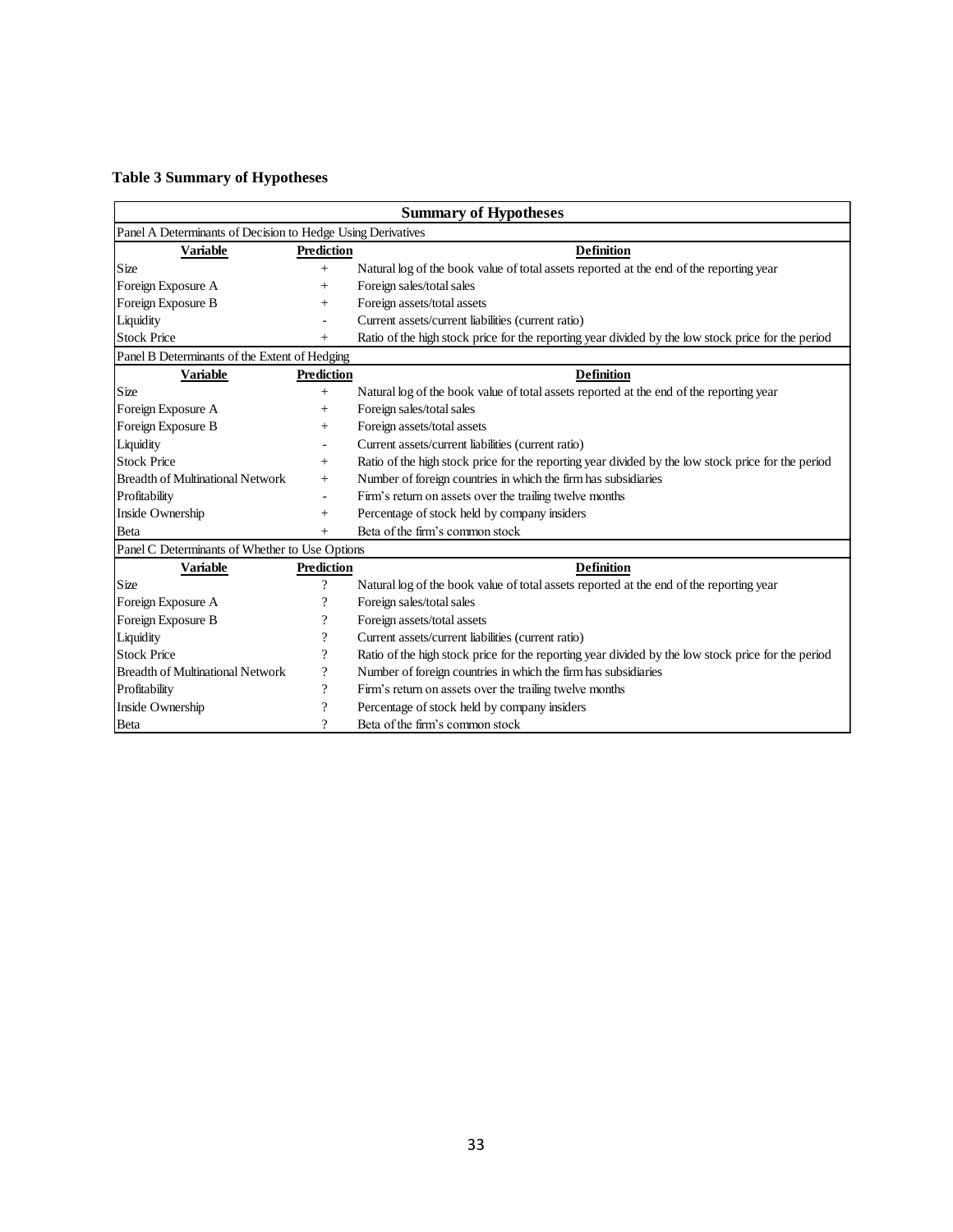| <b>Independent Variable</b>      | N   |       |       | Mean Median Std. Dev. Max. Min. |       |             |
|----------------------------------|-----|-------|-------|---------------------------------|-------|-------------|
|                                  |     |       |       |                                 |       |             |
| Test 1                           |     |       |       |                                 |       |             |
| <b>SIZE</b>                      | 141 | 20.12 | 20.22 | 0.94                            |       | 21.82 17.20 |
| <b>FOREIGN EXPOSURE A</b>        | 141 | 0.27  | 0.22  | 0.24                            | 0.94  | 0.00        |
| <b>FOREIGN EXPOSURE B</b>        | 141 | 0.21  | 0.09  | 0.25                            | 0.84  | 0.00        |
| <b>LIQUIDITY</b>                 | 141 | 3.09  | 2.58  | 2.15                            | 17.04 | 0.72        |
| <b>STOCK PRICE RANGE</b>         | 141 | 3.22  | 2.50  | 2.82                            | 28.88 | 1.30        |
|                                  |     |       |       |                                 |       |             |
| Tests $2 & 3$                    |     |       |       |                                 |       |             |
| SIZE                             | 30  | 20.60 | 20.61 | 0.62                            | 21.69 | 19.65       |
| <b>FOREIGN EXPOSURE A</b>        | 30  | 0.44  | 0.44  | 0.20                            | 0.82  | 0.05        |
| <b>FOREIGN EXPOSURE B</b>        | 30  | 0.41  | 0.40  | 0.24                            | 0.82  | 0.03        |
| <b>LIQUIDITY</b>                 | 30  | 2.32  | 2.25  | 0.72                            | 3.58  | 1.05        |
| <b>STOCK PRICE RANGE</b>         | 30  | 2.94  | 2.50  | 1.23                            | 6.16  | 1.62        |
| BREADTH OF MULTINATIONAL NETWORK | 30  | 9.17  | 9.00  | 5.36                            | 21.00 | 2.00        |
| <b>PROFITABILITY</b>             | 30  | 0.06  | 0.05  | 0.03                            | 0.16  | 0.01        |
| <b>INSIDE OWNERSHIP</b>          | 30  | 0.16  | 0.04  | 0.24                            | 0.92  | 0.00        |
| <b>BETA</b>                      | 30  | 1.58  | 1.52  | 0.51                            | 2.68  | 0.75        |

<span id="page-40-0"></span>**Table 4 Summary Statistics of Independent Variables**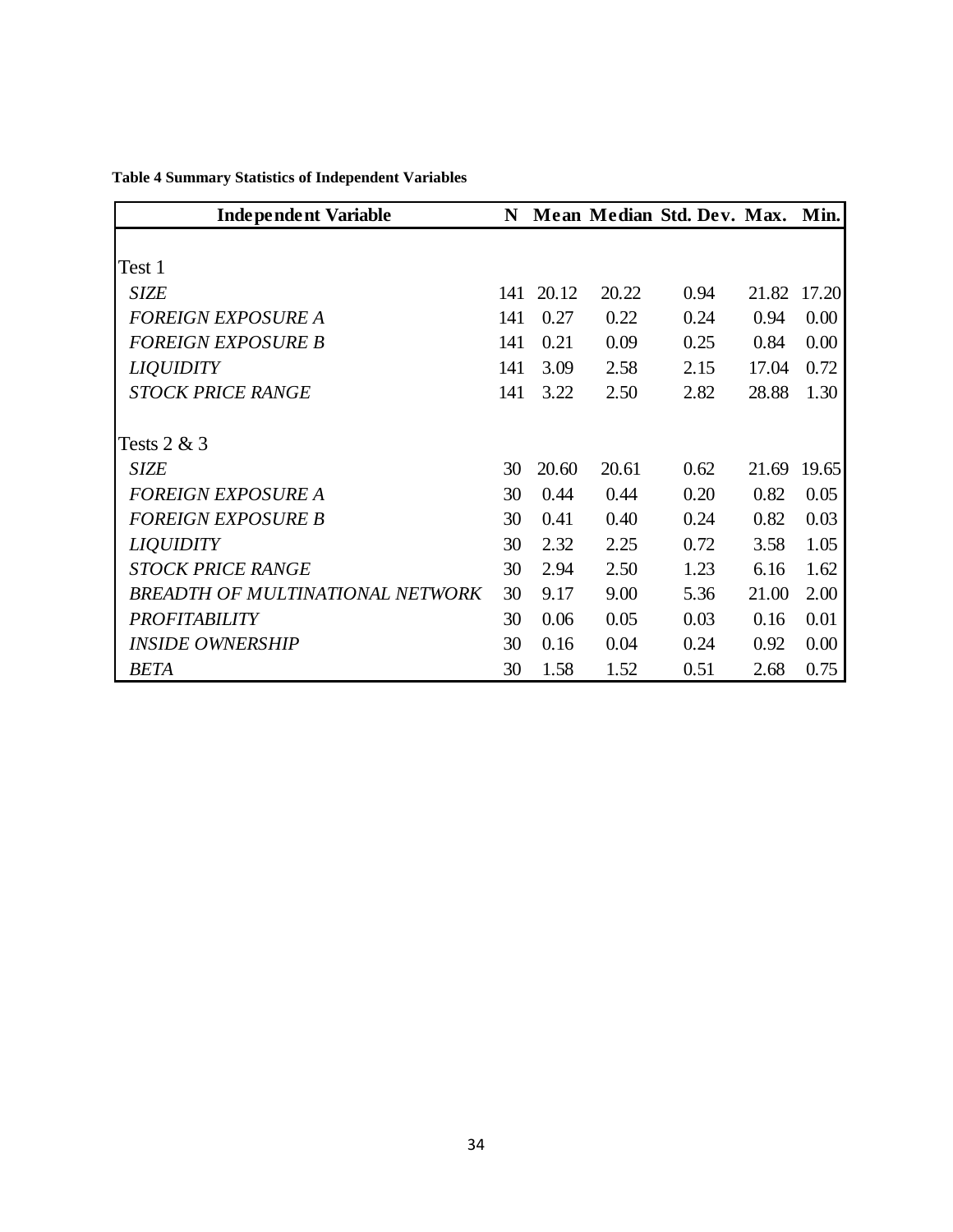#### <span id="page-41-0"></span>**Table 5 Correlations between Independent Variables Used for Test 1**

Correlations that are greater than 0.70 are in bold.

| Test 1                    |             |                           |                           |                  |
|---------------------------|-------------|---------------------------|---------------------------|------------------|
|                           | <b>SIZE</b> | <b>FOREIGN EXPOSURE A</b> | <b>FOREIGN EXPOSURE B</b> | <i>LIOUIDITY</i> |
| <b>FOREIGN EXPOSURE A</b> | 0.079       |                           |                           |                  |
| <b>FOREIGN EXPOSURE B</b> | 0.227       | 0.754                     |                           |                  |
| <b>LIOUIDITY</b>          | $-0.282$    | $-0.106$                  | $-0.049$                  |                  |
| <b>STOCK PRICE RANGE</b>  | 0.176       | $-0.083$                  | $-0.050$                  | $-0.094$         |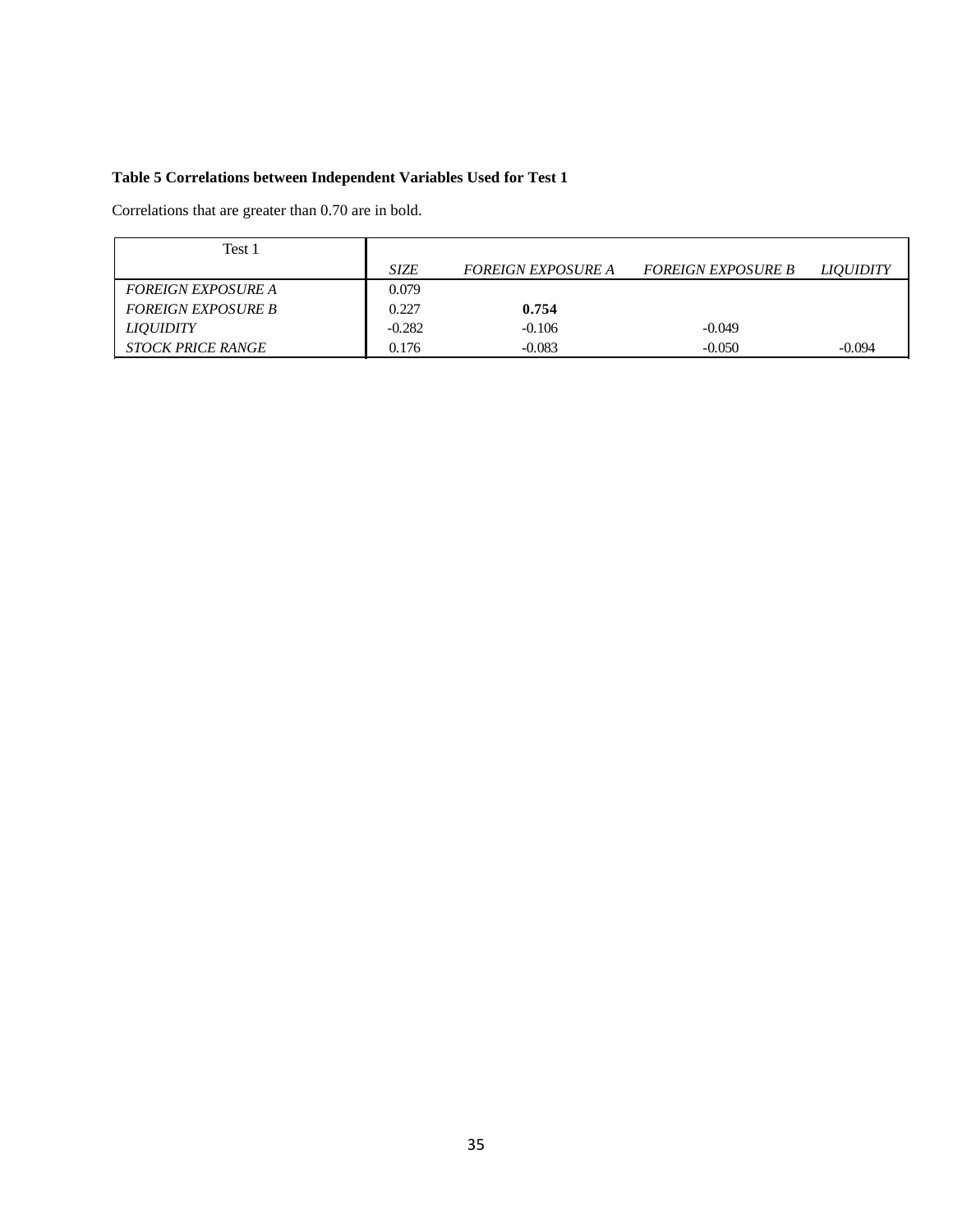#### <span id="page-42-0"></span>**Table 6 Correlations between Independent Variables Used for Tests 2 & 3**

Correlations that are greater than 0.70 are in bold.

| Tests $2 & 3$                           |                          |                                  |                           |                         |
|-----------------------------------------|--------------------------|----------------------------------|---------------------------|-------------------------|
|                                         | <b>SIZE</b>              | <i>FOREIGN EXPOSURE A</i>        | <b>FOREIGN EXPOSURE B</b> | <b>LIOUIDITY</b>        |
| <b>FOREIGN EXPOSURE A</b>               | $-0.084$                 |                                  |                           |                         |
| <b>FOREIGN EXPOSURE B</b>               | $-0.057$                 | 0.843                            |                           |                         |
| <b>LIOUIDITY</b>                        | $-0.211$                 | 0.027                            | 0.000                     |                         |
| <b>STOCK PRICE RANGE</b>                | 0.061                    | 0.070                            | 0.034                     | 0.007                   |
| <b>BREADTH OF MULTINATIONAL NETWORK</b> | 0.081                    | 0.200                            | 0.142                     | $-0.028$                |
| <b>PROFITABILITY</b>                    | $-0.191$                 | 0.494                            | 0.258                     | 0.009                   |
| <b>INSIDE OWNERSHIP</b>                 | 0.070                    | $-0.104$                         | 0.016                     | $-0.211$                |
| <b>BETA</b>                             | 0.062                    | 0.188                            | 0.204                     | 0.208                   |
|                                         | <b>STOCK PRICE RANGE</b> | BREADTH OF MULTINATIONAL NETWORK | <b>PROFITABILITY</b>      | <b>INSIDE OWNERSHIP</b> |
| <b>BREADTH OF MULTINATIONAL NETWORK</b> | $-0.296$                 |                                  |                           |                         |
| <b>PROFITABILITY</b>                    | $-0.072$                 | $-0.013$                         |                           |                         |
| <b>INSIDE OWNERSHIP</b>                 | 0.093                    | 0.096                            | 0.106                     |                         |
| <b>BETA</b>                             | 0.795                    | $-0.053$                         | $-0.116$                  | $-0.020$                |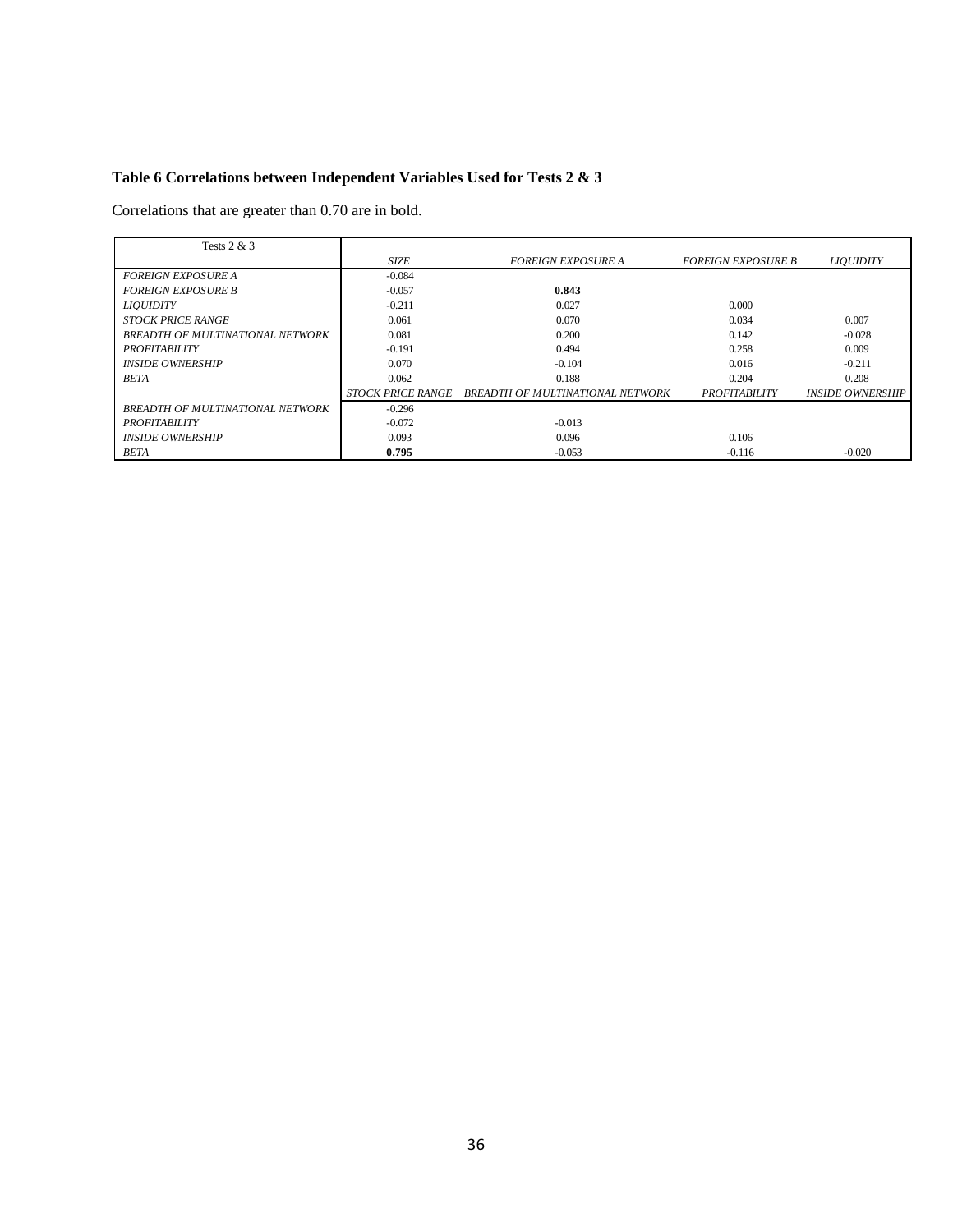#### <span id="page-43-0"></span>**Table 7 Logistic Regression of the Decision to Hedge**

The dependent variable is 0 if the firm does not hedge using foreign currency derivatives and 1 if the firm uses any type of foreign currency derivative for hedging purposes. T-statistics are shown in parenthesis. \*\*\*, \*\*, and \* denote significance at the 0.01, 0.05, and 0.10 levels, respectively.

| <b>Dependent Variable</b>                                                       | <b>Value</b> | Count |
|---------------------------------------------------------------------------------|--------------|-------|
| Dummy Variable                                                                  | 1            | 30    |
|                                                                                 | $\Omega$     | 110   |
|                                                                                 | <b>Total</b> | 140   |
| <b>Independent Variable</b>                                                     | Coefficient  |       |
| <b>SIZE</b>                                                                     | 0.75         |       |
|                                                                                 | $(0.027)$ ** |       |
| <b>FOREIGN EXPOSURE A</b>                                                       | 3.20         |       |
|                                                                                 | $(0.054)*$   |       |
| <b>FOREIGN EXPOSURE B</b>                                                       | 1.54         |       |
|                                                                                 | (0.29)       |       |
| <b>LIQUIDITY</b>                                                                | $-0.44$      |       |
|                                                                                 | $(0.092)*$   |       |
| <b>STOCK PRICE RANGE</b>                                                        | $-0.15$      |       |
|                                                                                 | (0.36)       |       |
| Log-Likelihood: -53.02                                                          |              |       |
| <b>Test that all slopes are zero:</b> $G = 39.440$ , $DF = 5$ , P-Value = 0.000 |              |       |
| No. of Observations: 140                                                        |              |       |
| Concordant: 85.0%                                                               |              |       |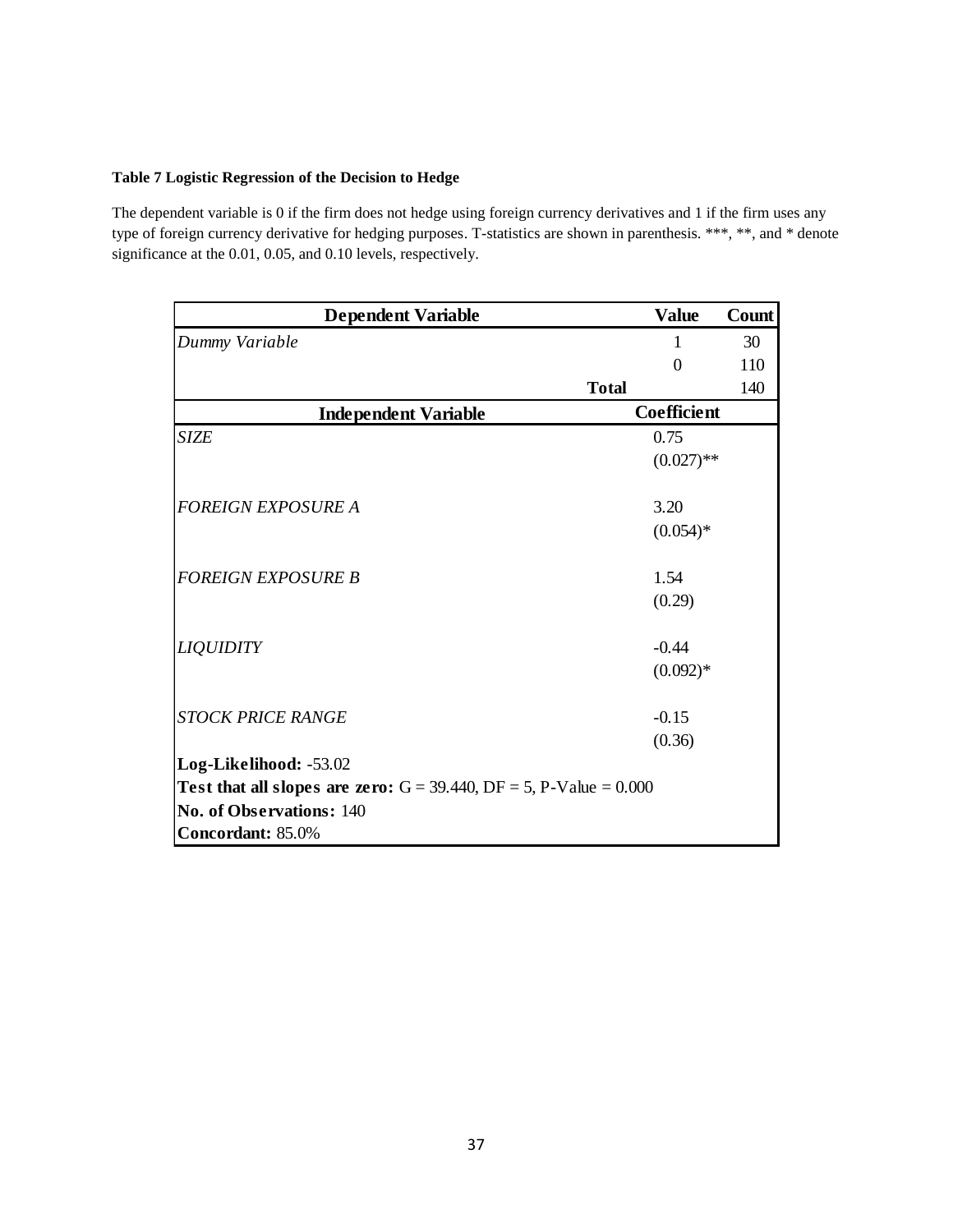#### <span id="page-44-0"></span>**Table 8 Multiple Linear Regression of the Extent of Hedging**

T-statistics are shown in parenthesis. \*\*\*, \*\*, and \* denote significance at the 0.01, 0.05, and 0.10 levels, respectively.

| Panel A Multiple Linear Regression of the Extent of Hedging |            |              |            |  |  |  |
|-------------------------------------------------------------|------------|--------------|------------|--|--|--|
|                                                             | Model 1    | Model 2      | Model 3    |  |  |  |
| <b>Dependent Variable</b>                                   | Coeff.     | Coeff.       | Coeff.     |  |  |  |
| Constant                                                    | 0.623      | 0.085        | 0.154      |  |  |  |
|                                                             | (0.45)     | (0.37)       | (0.21)     |  |  |  |
| <b>Independent Variables</b>                                |            |              |            |  |  |  |
| <b>SIZE</b>                                                 | $-0.02$    |              |            |  |  |  |
|                                                             | (0.54)     |              |            |  |  |  |
| <b>FOREIGN EXPOSURE A</b>                                   | 0.43       | 0.43         | 0.36       |  |  |  |
|                                                             | $(0.062)*$ | $(0.053)*$   | (0.22)     |  |  |  |
| <b>FOREIGN EXPOSURE B</b>                                   | $-0.36$    | $-0.36$      | $-0.30$    |  |  |  |
|                                                             | $(0.055)*$ | $(0.049)$ ** | (0.15)     |  |  |  |
| <b>LIQUIDITY</b>                                            | $-0.05$    | $-0.05$      | $-0.05$    |  |  |  |
|                                                             | (0.11)     | (0.12)       | (0.15)     |  |  |  |
| <b>STOCK PRICE RANGE</b>                                    | $-0.01$    |              |            |  |  |  |
|                                                             | (0.67)     |              |            |  |  |  |
| BREADTH OF MULTINATIONAL NETWORK                            | 0.01       | 0.01         | 0.01       |  |  |  |
|                                                             | $(0.088)*$ | $(0.052)*$   | $(0.059)*$ |  |  |  |
| <b>PROFITABILITY</b>                                        |            |              | 0.15       |  |  |  |
|                                                             |            |              | (0.87)     |  |  |  |
| <b>INSIDE OWNERSHIP</b>                                     |            |              | $-0.10$    |  |  |  |
|                                                             |            |              | (0.37)     |  |  |  |
| <b>BETA</b>                                                 |            |              | $-0.04$    |  |  |  |
|                                                             |            |              | (0.48)     |  |  |  |
| <b>No. of Observations</b>                                  | 30         | 30           | 30         |  |  |  |
| $\mathbb{R}^2$                                              | 17.9%      | 22.3%        | 17.5%      |  |  |  |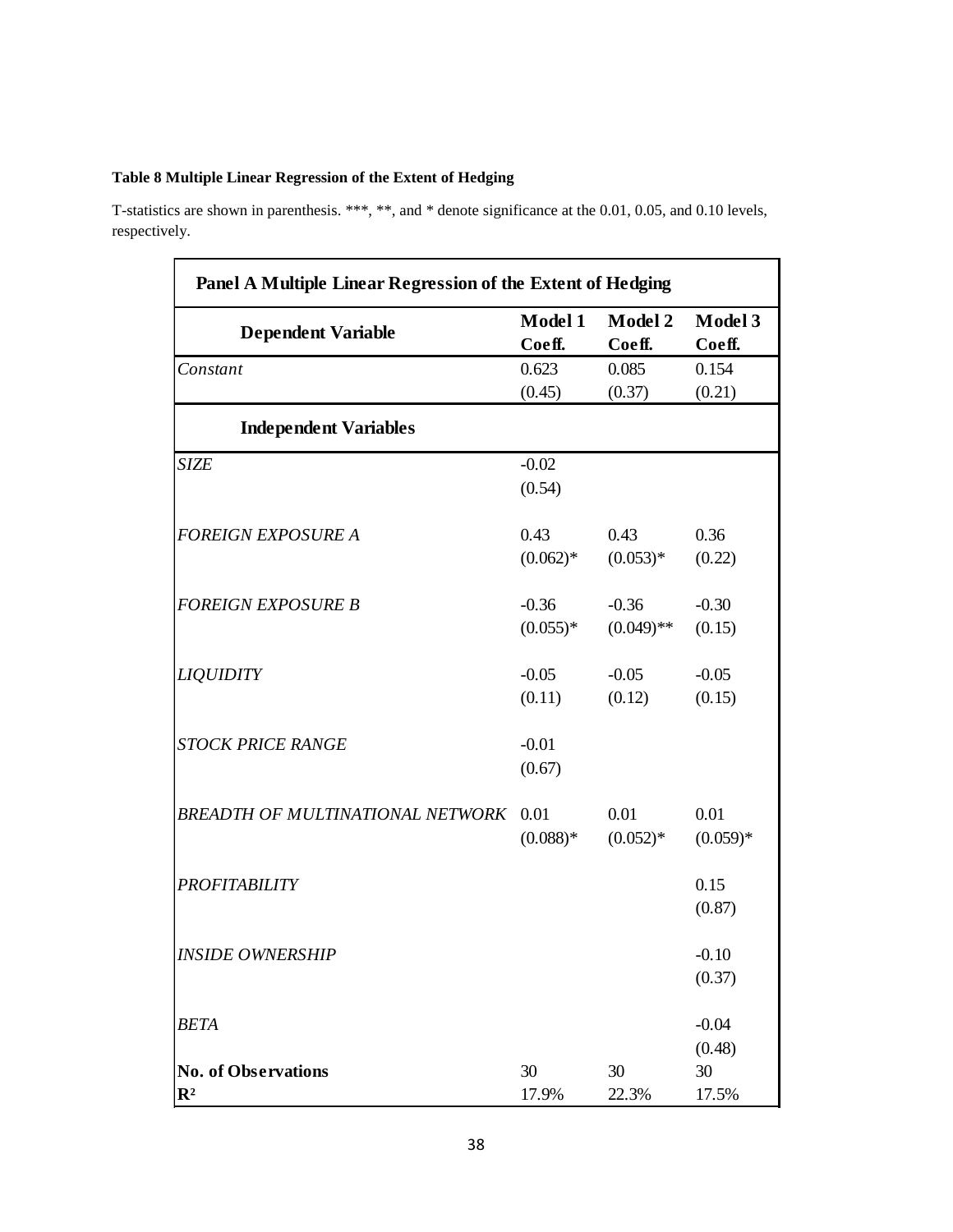| Panel B Multiple Linear Regression of the Extent of Hedging |                   |                   |                   |  |  |  |  |
|-------------------------------------------------------------|-------------------|-------------------|-------------------|--|--|--|--|
| <b>Dependent Variable</b>                                   | Model 1<br>Coeff. | Model 2<br>Coeff. | Model 3<br>Coeff. |  |  |  |  |
| Constant                                                    | 0.036             | 0.029             | 0.071             |  |  |  |  |
|                                                             | (0.96)            | (0.72)            | (0.47)            |  |  |  |  |
| <b>Independent Variables</b>                                |                   |                   |                   |  |  |  |  |
| <b>SIZE</b>                                                 | 0.00              |                   |                   |  |  |  |  |
|                                                             | (0.96)            |                   |                   |  |  |  |  |
| <b>FOREIGN EXPOSURE A</b>                                   | 0.38              | 0.36              | 0.29              |  |  |  |  |
|                                                             | $(0.049)$ **      | $(0.049)$ **      | (0.23)            |  |  |  |  |
| <b>FOREIGN EXPOSURE B</b>                                   | $-0.30$           | $-0.29$           | $-0.24$           |  |  |  |  |
|                                                             | $(0.06)*$         | $(0.057)*$        | (0.17)            |  |  |  |  |
| <b>LIQUIDITY</b>                                            | $-0.03$           | $-0.03$           | $-0.03$           |  |  |  |  |
|                                                             | (0.36)            | (0.34)            | (0.39)            |  |  |  |  |
| <b>STOCK PRICE RANGE</b>                                    | $-0.01$           |                   |                   |  |  |  |  |
|                                                             | (0.50)            |                   |                   |  |  |  |  |
| <b>BREADTH OF MULTINATIONAL NETWORK</b>                     | 0.01              | 0.01              | 0.01              |  |  |  |  |
|                                                             | $(0.078)*$        | $(0.032)$ **      | $(0.04)$ **       |  |  |  |  |
| <b>PROFITABILITY</b>                                        |                   |                   | 0.28              |  |  |  |  |
|                                                             |                   |                   | (0.72)            |  |  |  |  |
| <b>INSIDE OWNERSHIP</b>                                     |                   |                   | $-0.06$           |  |  |  |  |
|                                                             |                   |                   | (0.52)            |  |  |  |  |
| <b>BETA</b>                                                 |                   |                   | $-0.03$           |  |  |  |  |
|                                                             |                   |                   | (0.52)            |  |  |  |  |
| <b>No. of Observations</b>                                  | 30                | 30                | 30                |  |  |  |  |
| $\mathbb{R}^2$                                              | 16.6%             | 21.7%             | 15.2%             |  |  |  |  |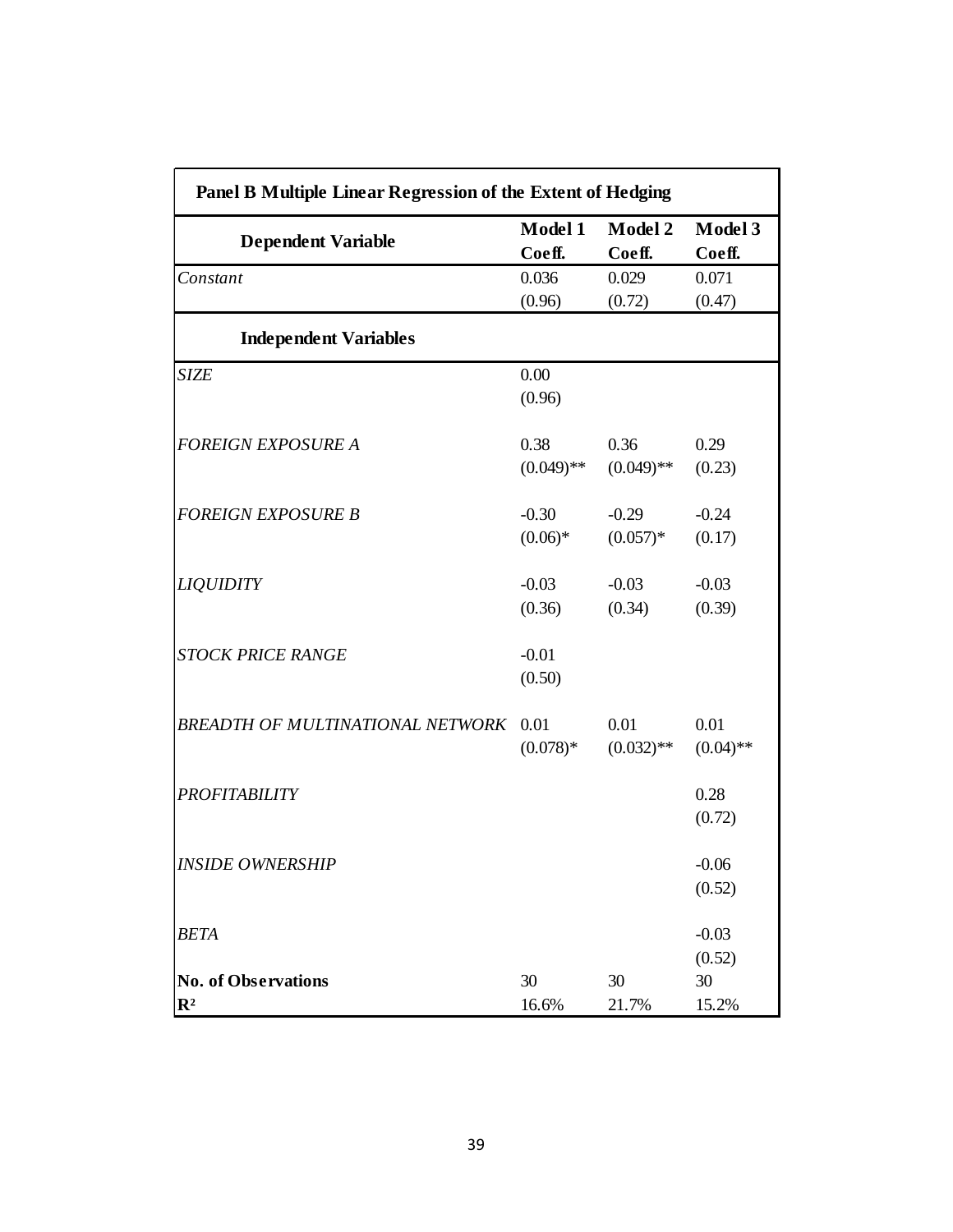#### <span id="page-46-0"></span>**Table 9 Binary Logistic Regression of the Use of Options**

The dependent variable is 0 if the firm does not use any options to hedge its foreign currency exposure and 1 if the firm uses options. T-statistics are shown in parenthesis. \*\*\*, \*\*, and \* denote significance at the 0.01, 0.05, and 0.10 levels, respectively.

| <b>Dependent Variable</b>        | <b>Value</b>   | Count   |          |
|----------------------------------|----------------|---------|----------|
| Dummy Variable                   | 1              | 7       |          |
|                                  | $\overline{0}$ | 23      |          |
| <b>Total</b>                     |                | 30      |          |
| <b>Independent Variables</b>     | Model 1        | Model 2 | Model 3  |
|                                  | Coeff.         | Coeff.  | Coeff.   |
| <b>SIZE</b>                      | $-0.05$        |         |          |
|                                  | (0.96)         |         |          |
| <b>FOREIGN EXPOSURE A</b>        | 1.55           | $-0.95$ | $-10.31$ |
|                                  | (0.75)         | (0.83)  | (0.19)   |
|                                  |                |         |          |
| <b>FOREIGN EXPOSURE B</b>        | $-1.13$        | $-0.28$ | 4.60     |
|                                  | (0.78)         | (0.94)  | (0.34)   |
|                                  |                |         |          |
| <b>LIQUIDITY</b>                 | $-0.89$        | $-0.70$ | $-0.89$  |
|                                  | (0.28)         | (0.29)  | (0.29)   |
|                                  |                |         |          |
| <b>STOCK PRICE RANGE</b>         | $-1.34$        |         |          |
|                                  | (0.14)         |         |          |
|                                  |                |         |          |
| BREADTH OF MULTINATIONAL NETWORK | $-0.10$        | $-0.04$ | 0.04     |
|                                  | (0.32)         | (0.69)  | (0.76)   |
|                                  |                |         |          |
| <b>PROFITABILITY</b>             |                |         | 43.32    |
|                                  |                |         | (0.13)   |
|                                  |                |         |          |
| <b>INSIDE OWNERSHIP</b>          |                |         | $-3.46$  |
|                                  |                |         | (0.27)   |
| <b>BETA</b>                      |                |         | $-0.47$  |
|                                  |                |         | (0.70)   |
|                                  |                |         |          |
| <b>No. of Observations</b>       | 30             | 30      | 30       |
| Concordant                       | 81.4%          | 62.7%   | 79.5%    |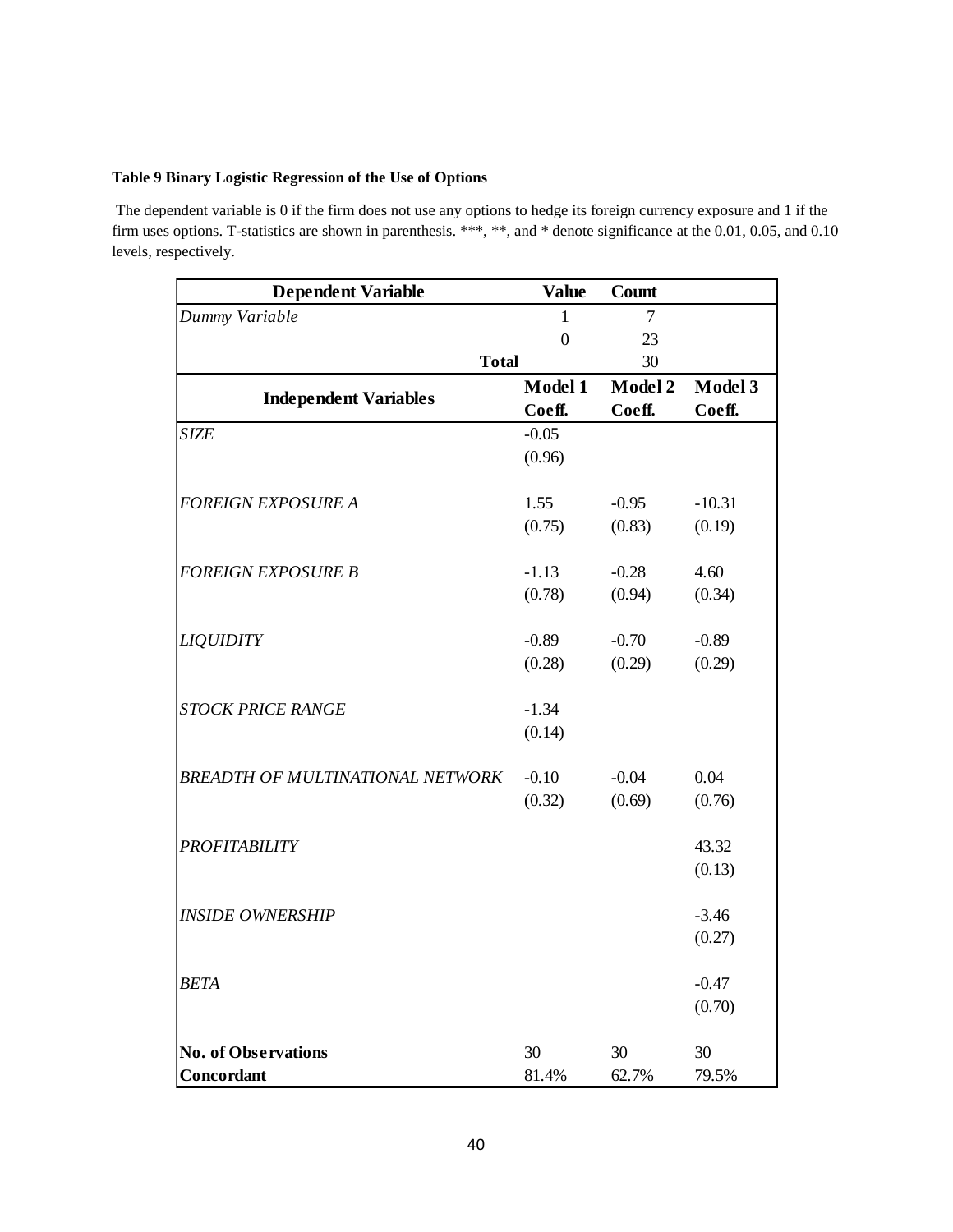# **APPENDIX: TERMS DEFINED**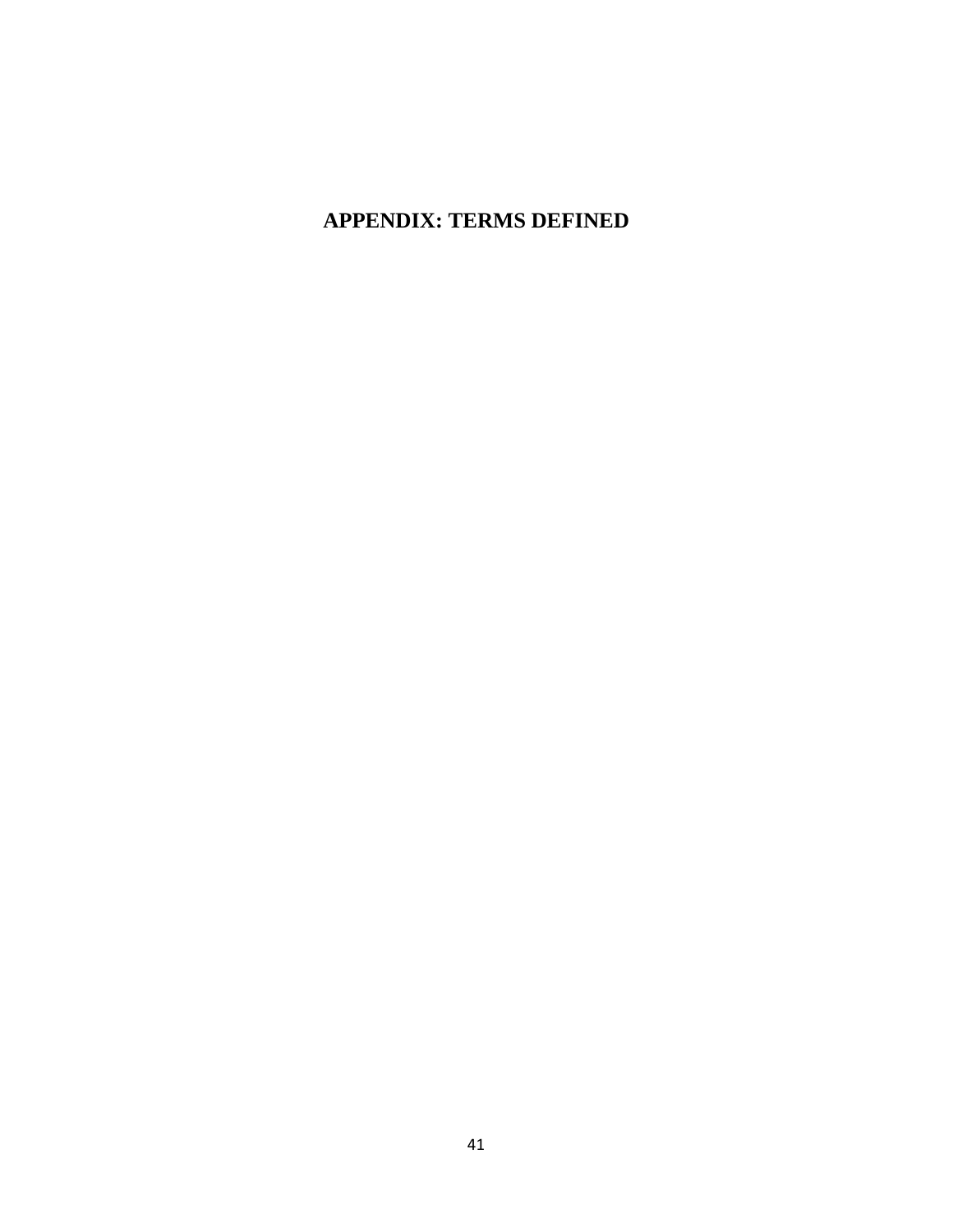### **APPENDIX: TERMS DEFINED**

<span id="page-48-0"></span>Currency forward– A contract that locks in the price a currency will be bought or sold for on a future date.

Currency future – A contract to exchange one currency for another on a future date at an agreed upon exchange rate.

Currency option– A contract granting the right but not the obligation to exchange one currency for another on a specific date for a specific exchange rate.

Currency swap – A contract where two parties exchange principal and interest payments in one currency for principal and interest payment in another currency.

Currency swaption – An option contract to enter into one side of a currency swap at a predetermined exchange rate.

Exchange rate – The price at which one currency can be purchased in terms of another currency.

Exchange rate risk – The risk an investment's value will be affected by changing exchange rates.

Foreign exchange swap  $- A$  contract among two parties to exchange two different currencies for a predetermined exchange rate on a predetermined future date.

Hedge – A security position taken so that the gains it experiences when certain risk factors (such as exchange rates) change will offset the losses experienced in a firm"s underlying value or cash flows.

Natural hedge – A situation in which changes in the cash flows from (or values of) two different assets or businesses that are due to changes in an underlying risk factor (such as exchange rates) cancel each other out; a natural hedge doesn"t require complex financial instruments such as derivatives.

Transaction exposure – The risk that exchange rates will change the home currency value of a future foreign cash inflow or outflow.

Translation exposure – The risk that the home currency value of a company"s foreign assets or liabilities will change due to a change in the exchange rate.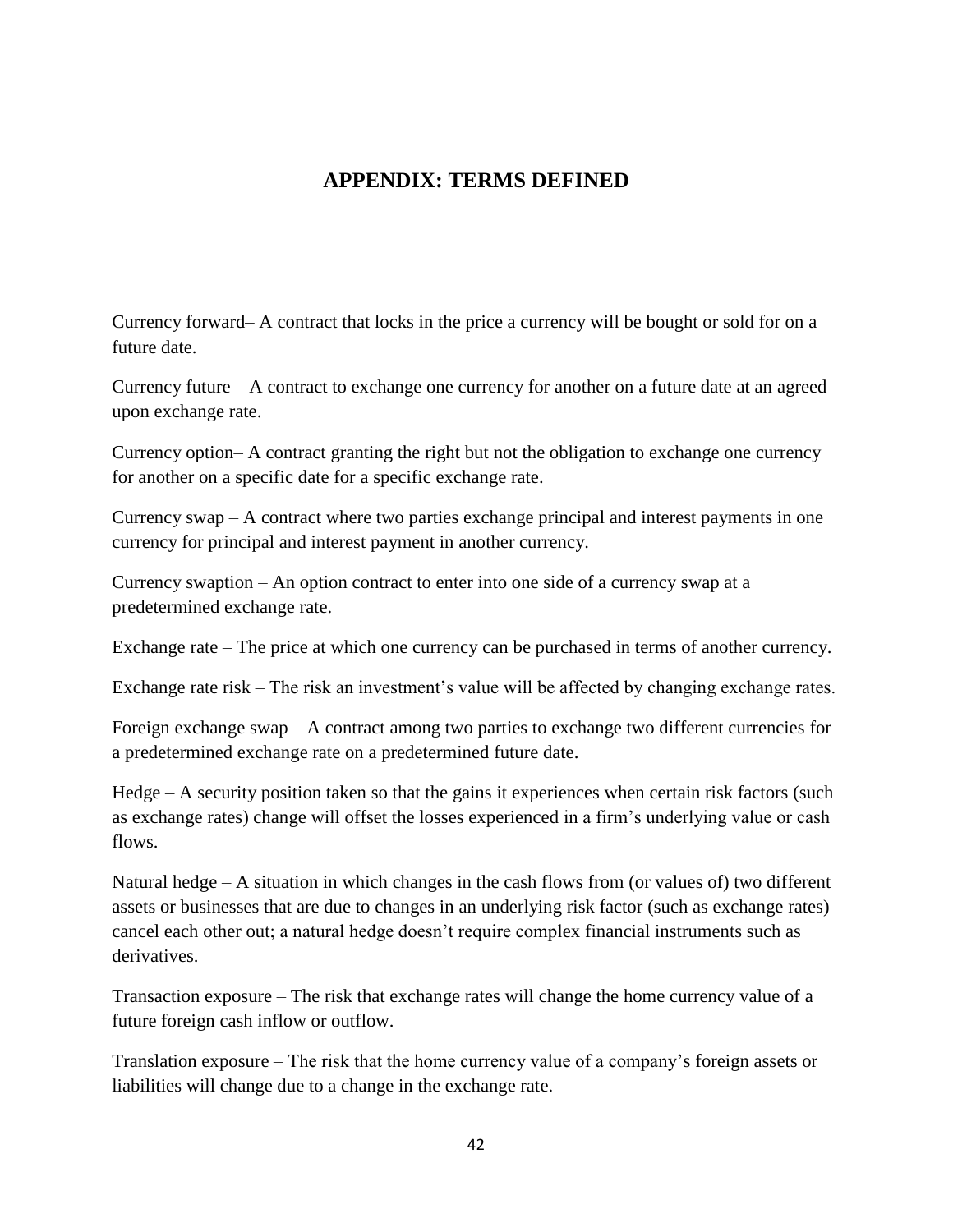#### **REFERENCES**

<span id="page-49-0"></span>ISDA."2009 ISDA Derivatives Usage Survey." Survey. 23 April 2009.

- Adler, M., and B. Dumas. "Exposure to Currency Risk: Definition and Measurement." Financial Management 13 (1984): 41-50.
- Allayannis, G., and E. Ofek. "Exchange Rate Exposure, Hedging, and the Use of Foreign Currency Derivatives." Journal of International Money and Finance 20 (2001): 273-296.
- Allayannis, G., and J.P. Weston. "The Use of Foreign Currency Derivatives and Firm Market Value." Review of Financial Studies 14:1 (2001): 243-276.

Altman, E. Corporate Financial Distress. John Wiley, New York, NY, 1983.

Bank for International Settlements. "Triennial Central Bank Survey." Survey. 1 December 2010.

- Bartram, S.M., G.W. Brown, and F. Fehle. "International Evidence on Financial Derivatives Usage." Financial Management 38:1 (2009): 185-206.
- Bodnar, G. M., and M.H.F. Wong. "Estimating Exchange Rate Exposure Some "Weighty" Issues." National Bureau of Economic Research, Working Paper 7497 (2000).
- Brown, G. "Managing Foreign Exchange Risk with Derivatives." Journal of Financial Economics (2001).
- Butler, K. Multinational Finance. Southwestern College Publishing (1997).
- Carter, D.A., D. Rogers, and B.J. Simkins. "Does Hedging Affect Firm Value? Evidence from the US Airline Industry." Financial Management 35:1 (2006): 53-87.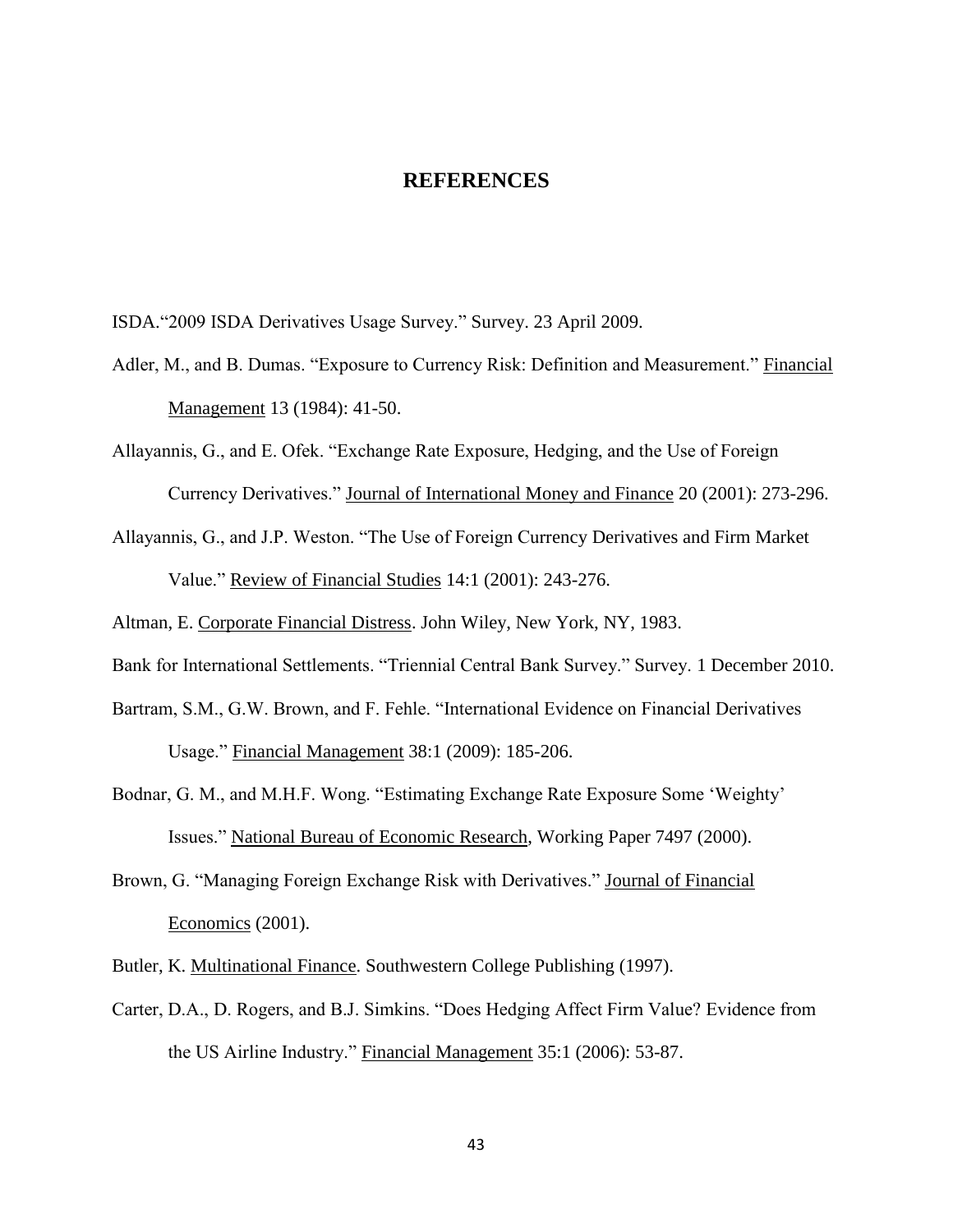- Choi, J.J. and A.M. Prasad. "Exchange Risk Sensitivity and Its Determinants: A Firm and Industry Analysis." Financial Management 24 (1995): 77-88.
- Chow, E. and H.L., Chen, "The Determinants of Foreign Exchange Rate Exposure: Evidence from Japanese Firms." Pacific-Basin Financial Journal (1998).
- Froot, K.A., D.S. Scharfstein, and J.C. Stein. "Risk Management: Coordinating Corporate Investment and Financing Policies." Journal of Finance 48:5 (1993): 1629-1658.
- Géczy, C., B.A. Minton, and C. Schrand. "Why Firms Use Currency Derivatives." Journal of Finance 52:4 (1997): 1323-1354.
- Graham, J.R., and D.A. Rogers. "Is Corporate Hedging Consistent with Value Maximization? An Empirical Analysis." Journal of Finance 57:2 (2002): 815-840.
- Guay, W.R. "The Impact of Derivatives on Firm Risk: An Empirical Examination of New Derivatives Users." Journal of Accounting and Economics 26 (1999): 319-351.
- Haushalter, G.D. "Financing Policy, Basis Risk, and Corporate Hedging: Evidence from Oil and Gas Producers." Journal of Finance 55:1 (2000): 107-152.
- He, J. and L.K. Ng. "The Foreign Exchange Exposure of Japanese Multinational Corporations." Journal of Finance 53:2 (1998): 733 - 753.
- HSBC. "International Business Survey." Survey. 28 June 2010.
- Jin, Yanbo, and Philippe Jorion. "Firm Value and Hedging: Evidence from US Oil and GasProducers." Journal of Finance 61 (2006): 893-919.
- Jorion, P. "The Exchange-Rate Exposure of U.S. Multinationals." Journal of Business 63 (1990): 331-345.